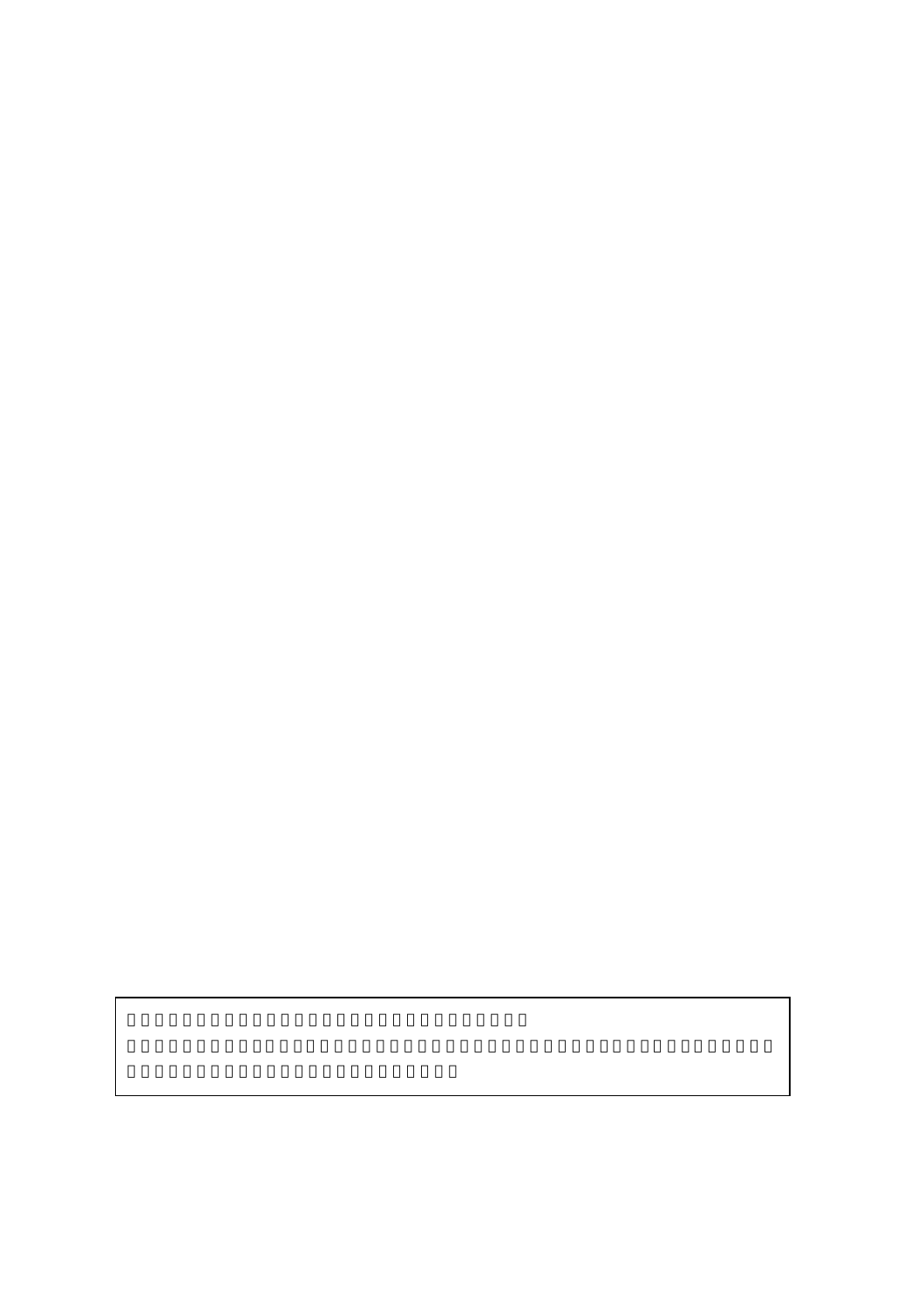| $\mathbf{1}$    |                                 |                                                                                                                |  |
|-----------------|---------------------------------|----------------------------------------------------------------------------------------------------------------|--|
| 2               |                                 |                                                                                                                |  |
| 3 ECMA-323      |                                 |                                                                                                                |  |
| $\overline{4}$  |                                 |                                                                                                                |  |
| 4.1 CSTA        |                                 |                                                                                                                |  |
| 4.2 CSTA        |                                 | CSTA Connection State Model municipally manufactured and 3                                                     |  |
| 4.3 CSTA        |                                 |                                                                                                                |  |
| 4.3.1           |                                 |                                                                                                                |  |
| 4.3.2           | Outgoing Call                   |                                                                                                                |  |
| 5 CSTA          |                                 | CSTA Profiles (and all and all and all and all and all and all and all and all and all and all and all and all |  |
|                 | 5.1 Level 1a Voice Browser      |                                                                                                                |  |
| 5.1.1           | <b>Services</b>                 |                                                                                                                |  |
| 5.1.2           | Events                          |                                                                                                                |  |
|                 | 5.2 Level 1b Voice Browser      |                                                                                                                |  |
| 5.2.1           |                                 |                                                                                                                |  |
| 5.2.2           | Events                          |                                                                                                                |  |
|                 | 5.3 Level 2 Voice Browser       |                                                                                                                |  |
| 5.3.1           |                                 |                                                                                                                |  |
| 5.3.2           | Events                          |                                                                                                                |  |
| 5.4             | Telephony                       |                                                                                                                |  |
| 5.4.1           |                                 |                                                                                                                |  |
| 5.4.2           | Events                          |                                                                                                                |  |
| 5.5             | <b>Other Features</b>           |                                                                                                                |  |
| 6 ECMA-323      |                                 |                                                                                                                |  |
| 6.1             |                                 | Discovering the Capabilities of a Telephony Platform  11                                                       |  |
| 6.2             | €                               | $\lambda$                                                                                                      |  |
| 6.2.1           |                                 |                                                                                                                |  |
| 6.2.2           |                                 |                                                                                                                |  |
| 6.3             | Notification of an Inbound Call |                                                                                                                |  |
| 6.3.1 Delivered |                                 |                                                                                                                |  |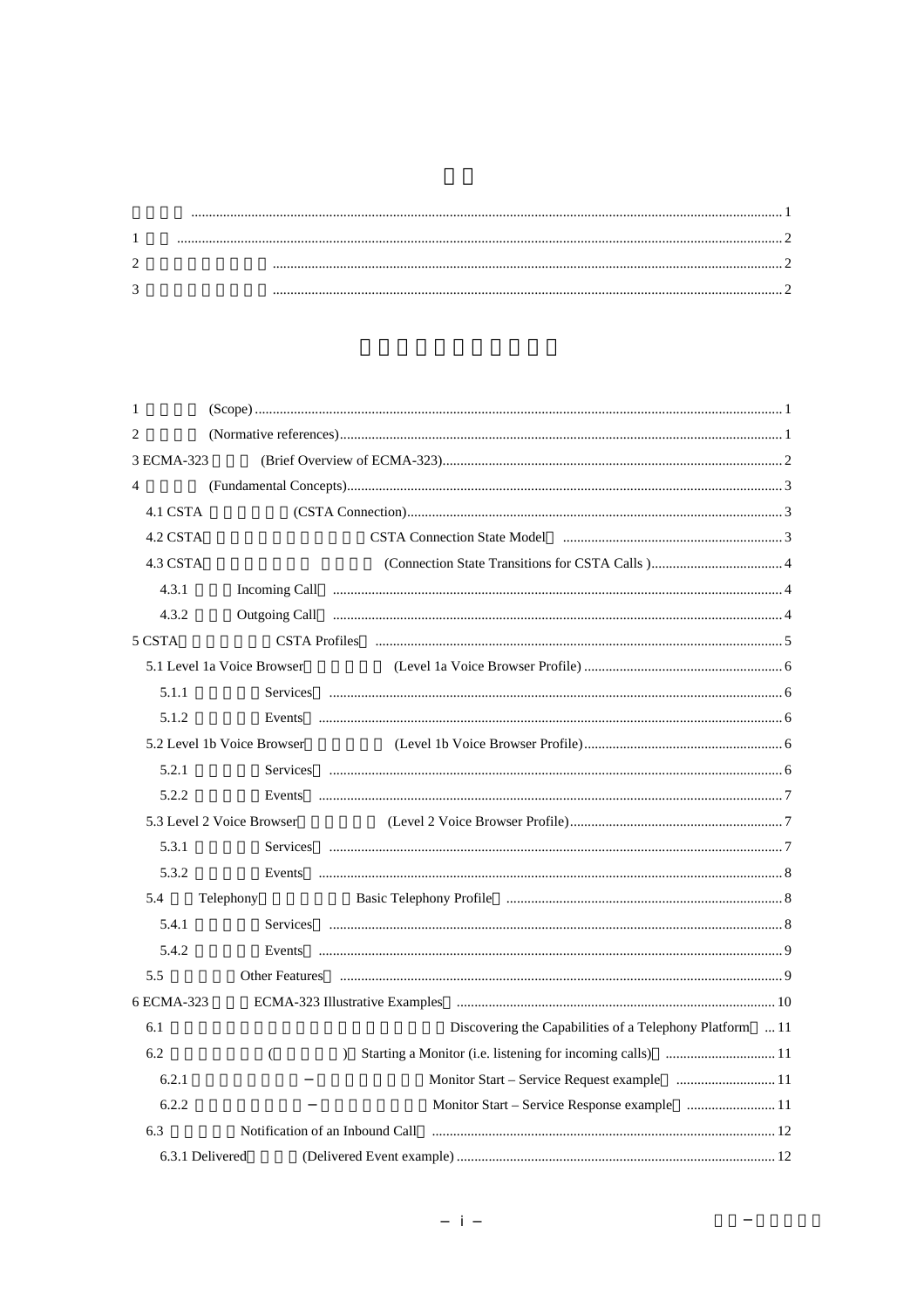| 6.4                         |                                                                                          |  |
|-----------------------------|------------------------------------------------------------------------------------------|--|
| 6.4.1                       |                                                                                          |  |
| 6.4.2                       |                                                                                          |  |
| 6.5                         |                                                                                          |  |
| 6.5.1 Established           |                                                                                          |  |
| 6.6                         |                                                                                          |  |
| 6.6.1 Clear Connection      |                                                                                          |  |
| 6.6.2                       |                                                                                          |  |
| 6.7 Cleared                 |                                                                                          |  |
| 6.7.1 Connection Cleared    |                                                                                          |  |
| 6.8                         |                                                                                          |  |
| 6.8.1 Make Call-            | Make Call – Service Request example (refer to                                            |  |
|                             |                                                                                          |  |
| 6.8.2 Make Call-            |                                                                                          |  |
| 6.9                         |                                                                                          |  |
| 6.9.1 Originated            |                                                                                          |  |
| 6.9.2 Network Reached       |                                                                                          |  |
| 6.9.3 Delivered             |                                                                                          |  |
| 6.9.4 Established           |                                                                                          |  |
| 6.10                        |                                                                                          |  |
| 6.10.1                      | (Single Step Transfer - Service Request example) 20                                      |  |
| 6.10.2                      | (Single Step Transfer - Service Response example) 20                                     |  |
| 6.11 Transferred Connection |                                                                                          |  |
| 6.11.1 Transferred          |                                                                                          |  |
| 6.12                        |                                                                                          |  |
| 6.12.1                      |                                                                                          |  |
| 6.12.2                      |                                                                                          |  |
| 6.13                        | Connection                                                                               |  |
| 6.13.1 Diverted             |                                                                                          |  |
| 6.14                        |                                                                                          |  |
|                             | (Single Step Conference - Service Request example) 23<br>6.14.1 Single Step Conference - |  |
| 6.14.2                      | (Single Step Conference – Service Response example)                                      |  |
|                             |                                                                                          |  |
| 6.15                        |                                                                                          |  |
| 6.15.1 Conferenced          |                                                                                          |  |
| 6.16                        |                                                                                          |  |
| 7 SALT/CSTA XML             |                                                                                          |  |
| 8 CCXML/CSTA XML            |                                                                                          |  |
| 9 CSTA                      | <b>CSTA Call Control Features</b>                                                        |  |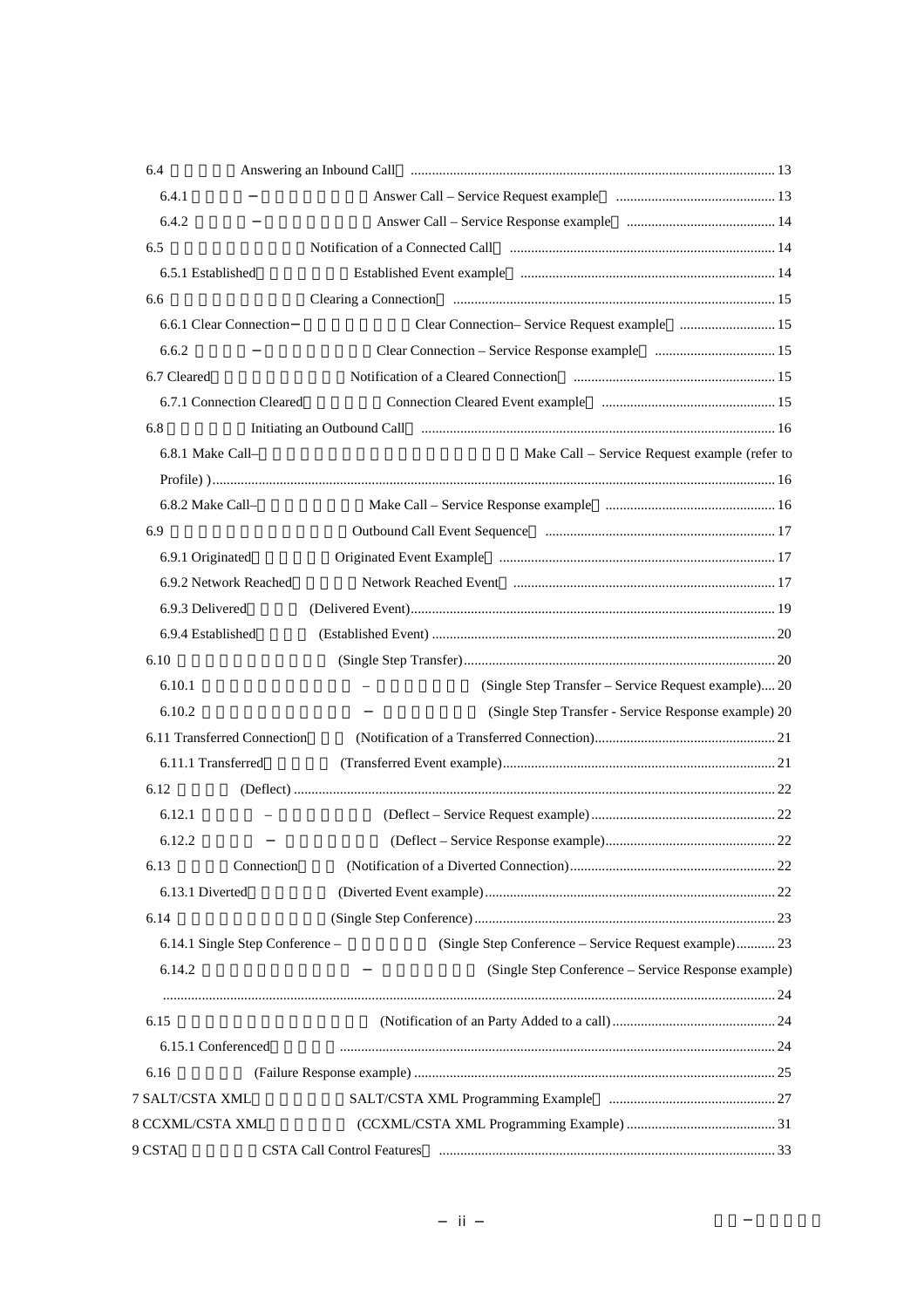| 9.      | Services |  |
|---------|----------|--|
| $Q \in$ | Events   |  |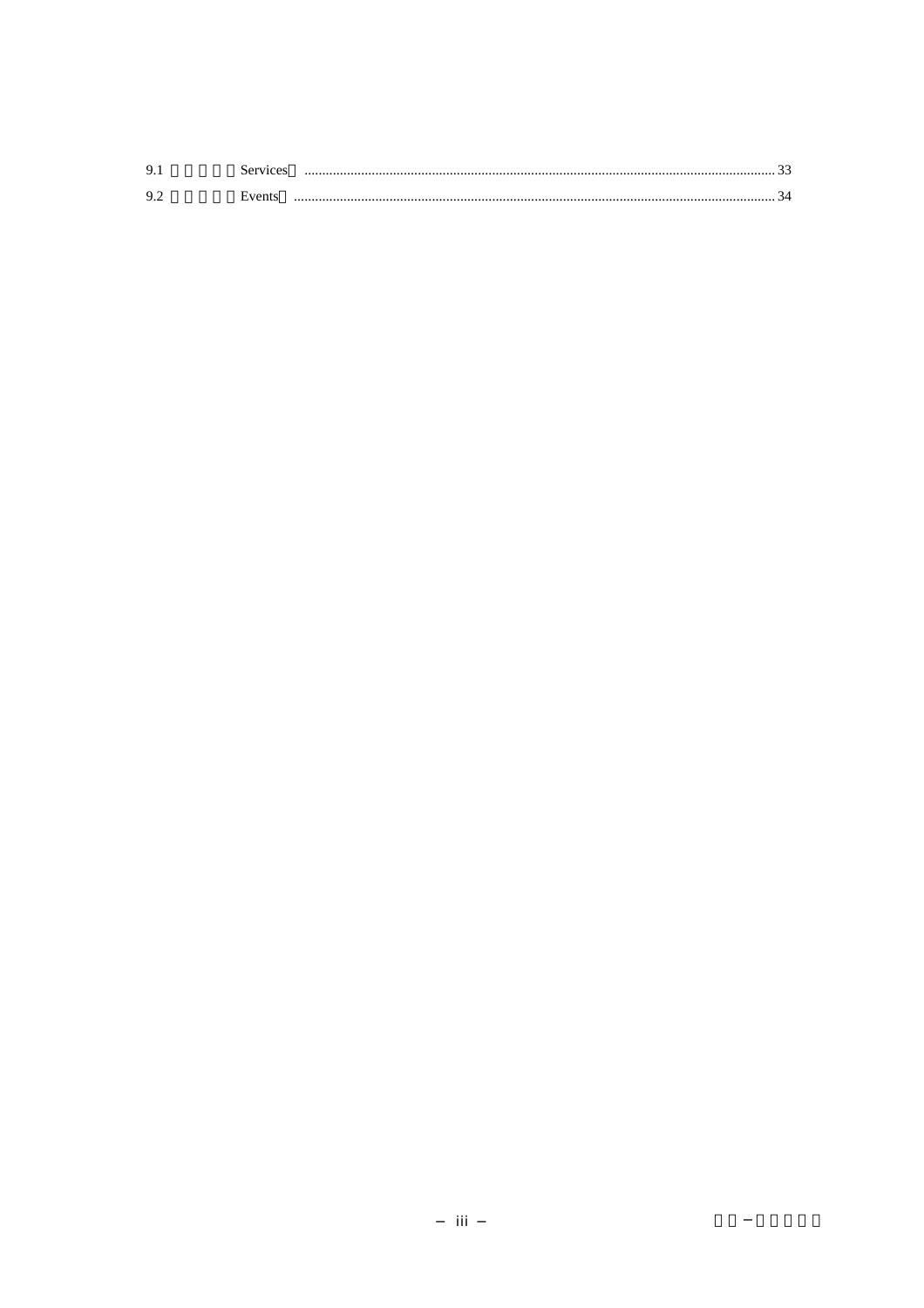<span id="page-5-0"></span>ISO/IEC Information technology - Telecommunications and information exchange between systems – Using ECMA-323 (CSTA XML) in a Voice Browser Environment (ISO/IEC TR 18057:2004)

| 2005 | - |  |
|------|---|--|

 $(1)$ 

ISO/IEC TR 18057:2004 (ECMA TR-85:2002)

 $(2)$ 

ECMA-269:2002 (ISO/IEC 18051:2003)

ECMA-323:2002 (ISO/IEC 18056:2003)

SALT Speech language Application Language Tags 1.0 Specification (SALT), SALT Forum, 15 July 2002, [\(http://www.saltforum.org](http://www.saltforum.org/))

 CCXML Voice Browser Call Control: CCXML Version 1.0 - W3C Working Draft, W3C, 11 October 2002, (http://www.w3c.org/TR/ccxml/)

 $(3)$ 

Information technology - Telecommunications and information exchange between systems – Using ECMA-323 (CSTA XML) in a Voice Browser Environment (ISO/IEC TR 18057:2004)

Computer Telecommunication Interface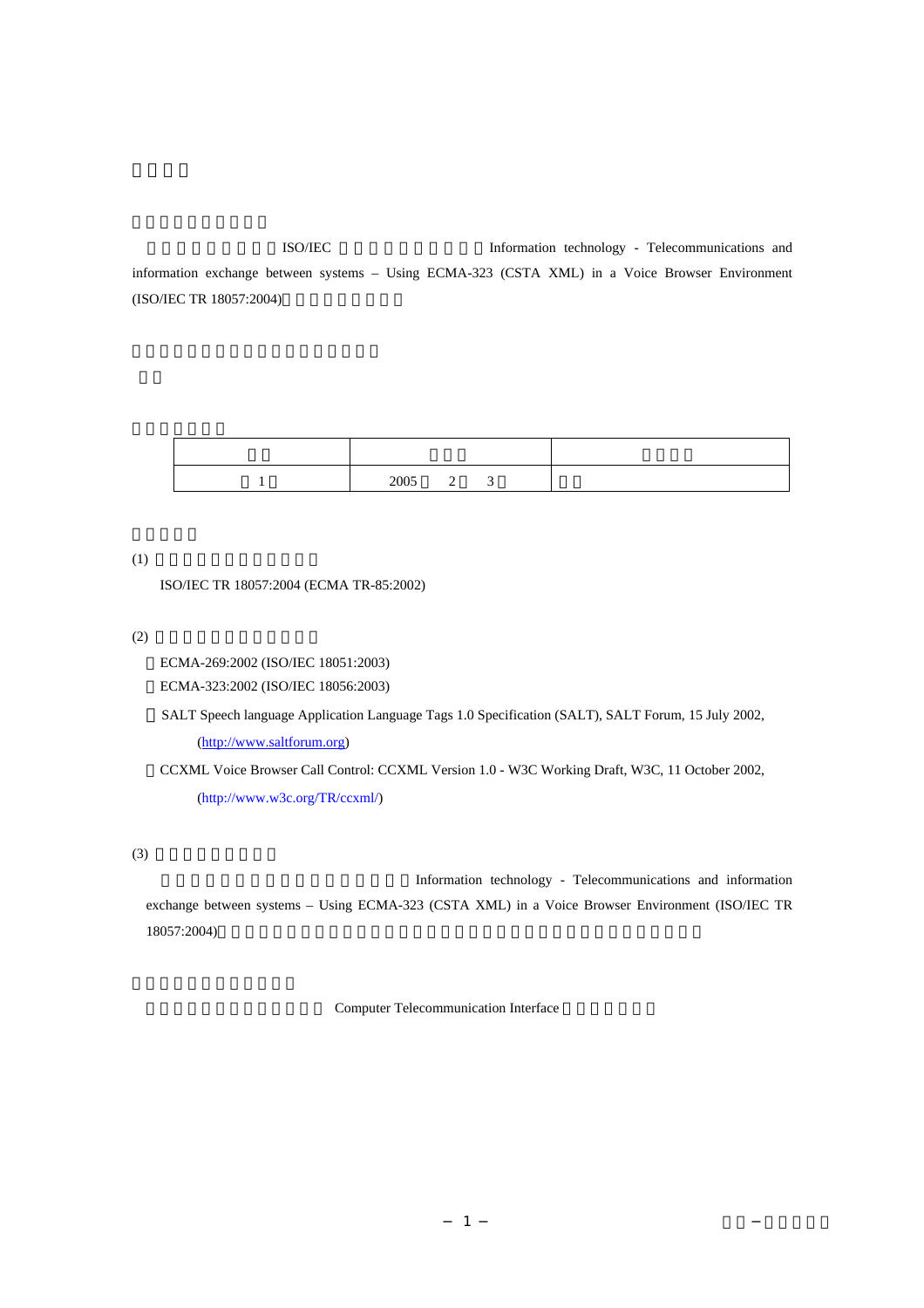Information technology - Telecommunications and information exchange between systems – Using ECMA-323 (CSTA XML) in a Voice Browser Environment (ISO/IEC TR  $18057:2004$ ) (ISO/IEC TR 18057:2004)

 $2$ 

<span id="page-6-0"></span> $\overline{1}$ 

**OSI Layer 7** Computing network telecommunications network Information technology - Telecommunications and information exchange between systems – Services for Computer Supported Telecommunications Applications (CSTA) Phase III (ISO/IEC 18051:2000) XML Protocol **Information technology - Telecommunications and information exchange between** systems - XML Protocol for Computer Supported Telecommunications Applications (CSTA) Phase III (ISO/IEC

 $3 \thinspace$ 

ISO/IEC TR 18057:2004

1 Scope

18056:2003)

#### 2 Normative references

3 Brief Overview of ECMA-323

4 Fundamental Concepts

4.1 CSTA Connection

4.2 CSTA Connection State Model

4.3 Connection State Transitions for CSTA Calls

4.3.1 Incoming Call

4.3.2 Outgoing Cal

#### 5 CSTA Profiles

5.1 Level 1a Voice Browser Profile

5.1.1 Services

5.1.2 Events

5.2 Level 1b Voice Browser Profile

5.2.1 Services

5.2.2 Events

5.3 Level 2 Voice Browser Profile

5.3.1 Services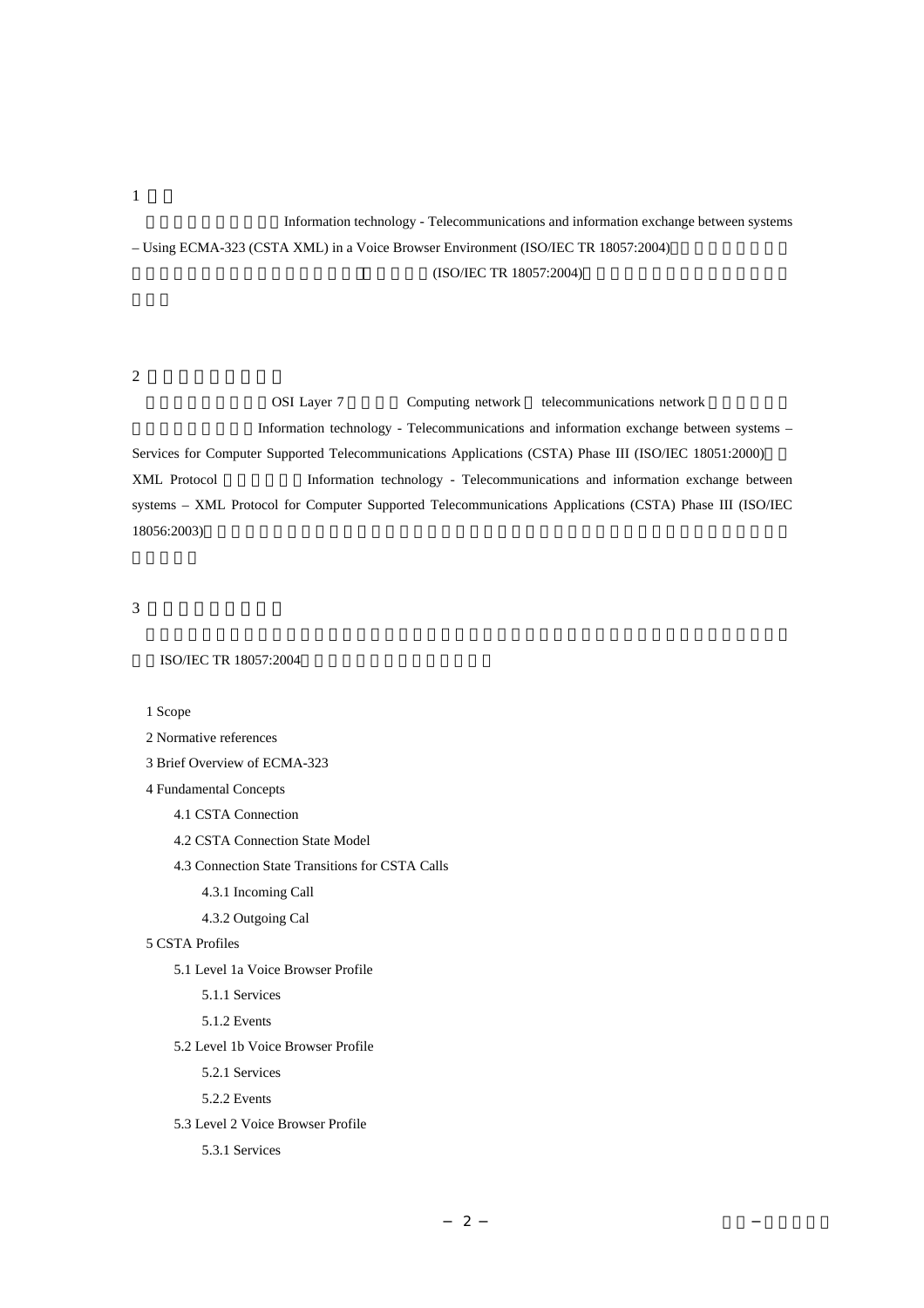5.3.2 Events

- 5.4 Basic Telephony Profile
	- 5.4.1 Services
	- 5.4.2 Event
- 5.5 Other Features
- 6 ECMA-323 Illustrative Examples
	- 6.1 Discovering the Capabilities of a Telephony Platform
	- 6.2 Starting a Monitor (i.e. listening for incoming calls)
		- 6.2.1 Monitor Start Service Request example
		- 6.2.2 Monitor Start Service Response example
	- 6.3 Notification of an Inbound Call
		- 6.3.1 Delivered Event example
	- 6.4 Answering an Inbound Call
		- 6.4.1 Answer Call Service Request example
		- 6.4.2 Answer Call Service Response example
	- 6.5 Notification of a Connected Call
		- 6.5.1 Established Event example
	- 6.6 Clearing a Connection
		- 6.6.1 Clear Connection– Service Request example
		- 6.6.2 Clear Connection Service Response example
	- 6.7 Notification of a Cleared Connection
		- 6.7.1 Connection Cleared Event example
	- 6.8 Initiating an Outbound Call
		- 6.8.1 Make Call Service Request example (refer to Profile)
		- 6.8.2 Make Call Service Response example
	- 6.9 Outbound Call Event Sequence
		- 6.9.1 Originated Event Example
		- 6.9.2 Network Reached Event
		- 6.9.3 Delivered Event
	- 6.10 Single Step Transfer
		- 6.10.1 Single Step Transfer Service Request example
		- 6.10.2 Single Step Transfer Service Response example
	- 6.11 Notification of a Transferred Connection
		- 6.11.1 Transferred Event example
	- 6.12 Deflect
		- 6.12.1 Deflect Service Request example
		- 6.12.2 Deflect Service Response example
	- 6.13 Notification of a Diverted Connection
		- 6.13.1 Diverted Event example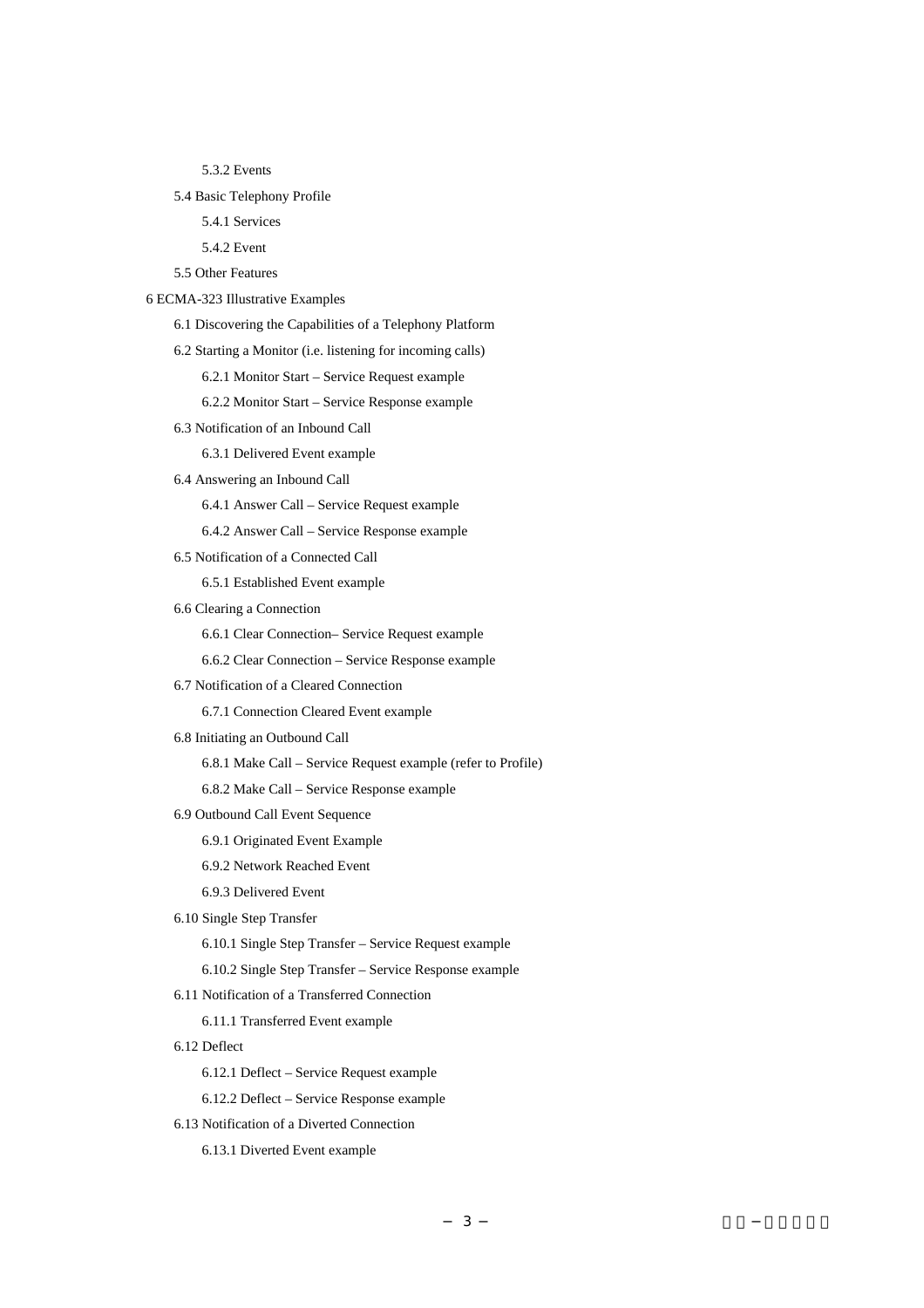6.14 Single Step Conference

6.14.1 Single Step Conference – Service Request example

6.14.2 Single Step Conference – Service Response example

6.15 Notification of an Party Added to a call

6.15.1 Conferenced Event example

6.16 Failure Response example

7 SALT/CSTA XML Programming Example

8 CCXML/CSTA XML Programming Example

9 CSTA Call Control Features

9.1 Services

9.2 Events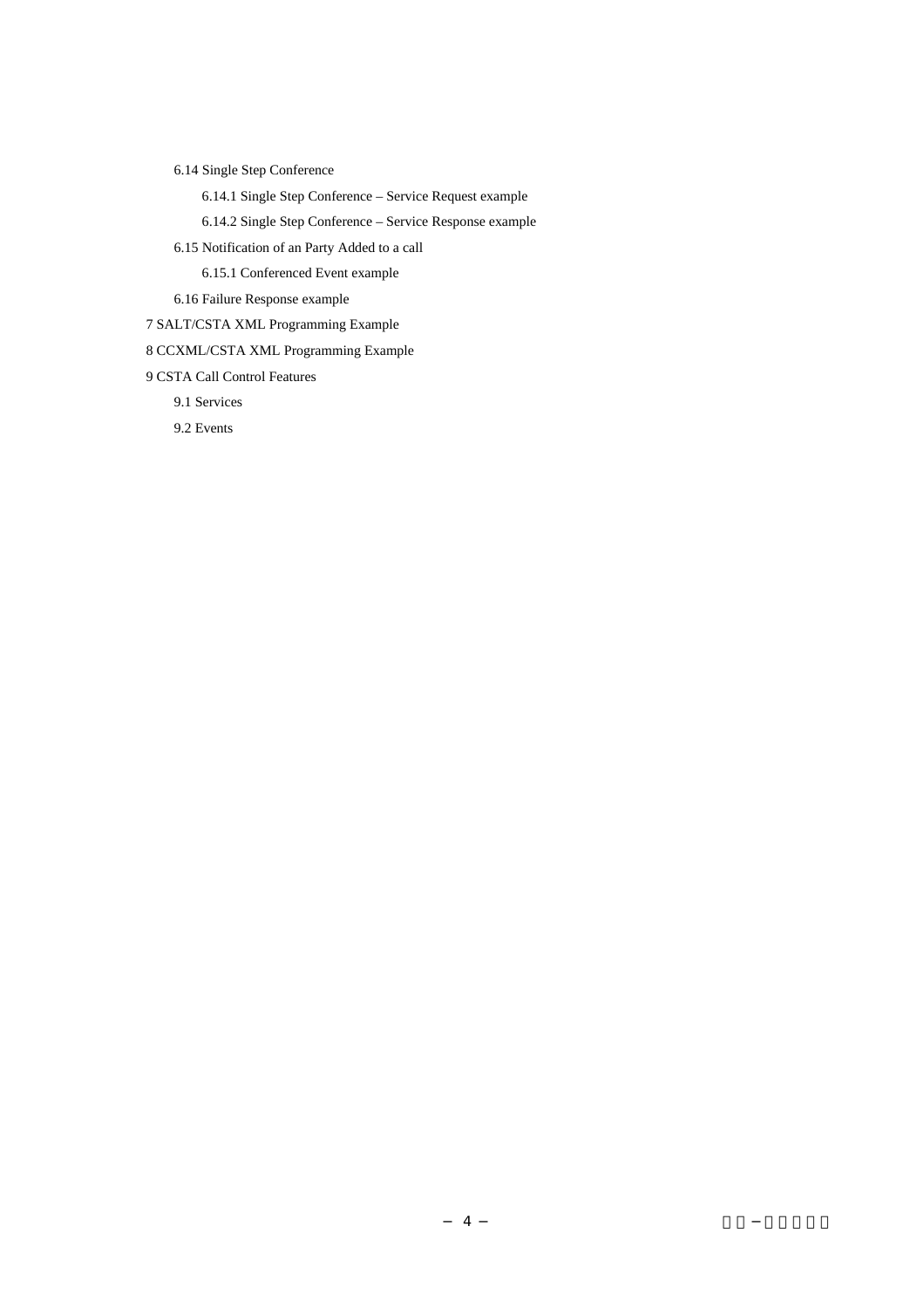# TR-

# **CSTA XML**

Technical Report on Using CSTA XML in a Voice Browser **Environment**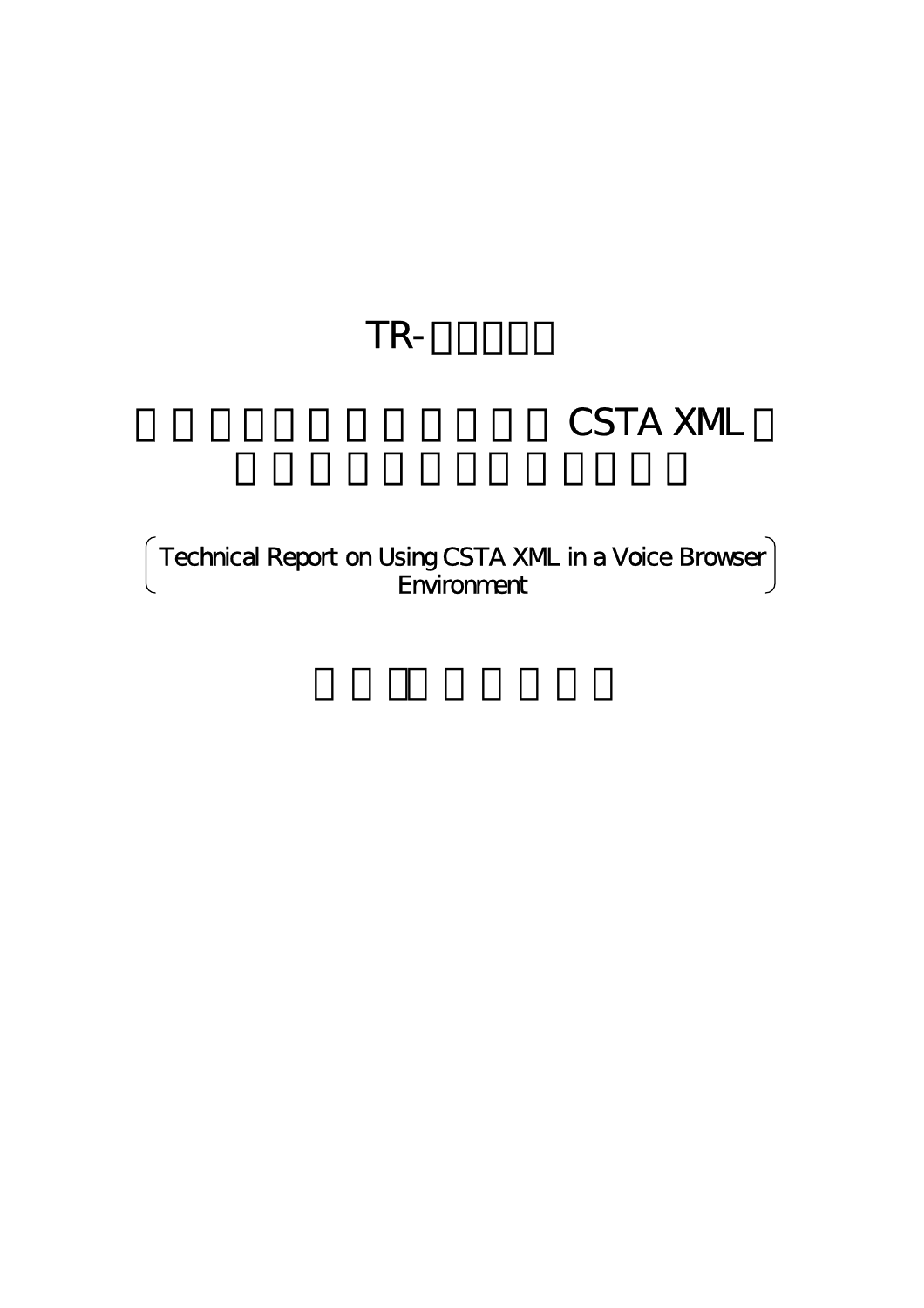| 1              |                            |                                                                                                         |  |
|----------------|----------------------------|---------------------------------------------------------------------------------------------------------|--|
| 2              |                            |                                                                                                         |  |
| 3 ECMA-323     |                            |                                                                                                         |  |
| $\overline{4}$ |                            |                                                                                                         |  |
| 4.1 CSTA       |                            |                                                                                                         |  |
| 4.2 CSTA       |                            |                                                                                                         |  |
| 4.3 CSTA       |                            |                                                                                                         |  |
| 4.3.1          |                            |                                                                                                         |  |
| 4.3.2          |                            |                                                                                                         |  |
| 5 CSTA         |                            |                                                                                                         |  |
|                | 5.1 Level 1a Voice Browser |                                                                                                         |  |
| 5.1.1          |                            |                                                                                                         |  |
| 5.1.2          |                            |                                                                                                         |  |
|                | 5.2 Level 1b Voice Browser |                                                                                                         |  |
| 5.2.1          |                            |                                                                                                         |  |
| 5.2.2          |                            |                                                                                                         |  |
|                | 5.3 Level 2 Voice Browser  |                                                                                                         |  |
| 5.3.1          |                            |                                                                                                         |  |
| 5.3.2          |                            |                                                                                                         |  |
| 5.4            | Telephony                  |                                                                                                         |  |
| 5.4.1          |                            |                                                                                                         |  |
| 5.4.2          |                            |                                                                                                         |  |
| 5.5            |                            | Other Features ( <i>manual communication communication communication communication communication</i> 9) |  |
| 6 ECMA-323     |                            |                                                                                                         |  |
| 6.1            |                            | Discovering the Capabilities of a Telephony Platform  11                                                |  |
| 6.2            | €                          | $\mathcal{L}$                                                                                           |  |
| 6.2.1          |                            |                                                                                                         |  |
| 6.2.2          |                            |                                                                                                         |  |
| 6.3            |                            |                                                                                                         |  |
|                | 6.3.1 Delivered            |                                                                                                         |  |
| 6.4            |                            |                                                                                                         |  |
| 6.4.1          |                            |                                                                                                         |  |
| 6.4.2          |                            |                                                                                                         |  |
| 6.5            |                            |                                                                                                         |  |
|                | 6.5.1 Established          |                                                                                                         |  |
| 6.6            |                            |                                                                                                         |  |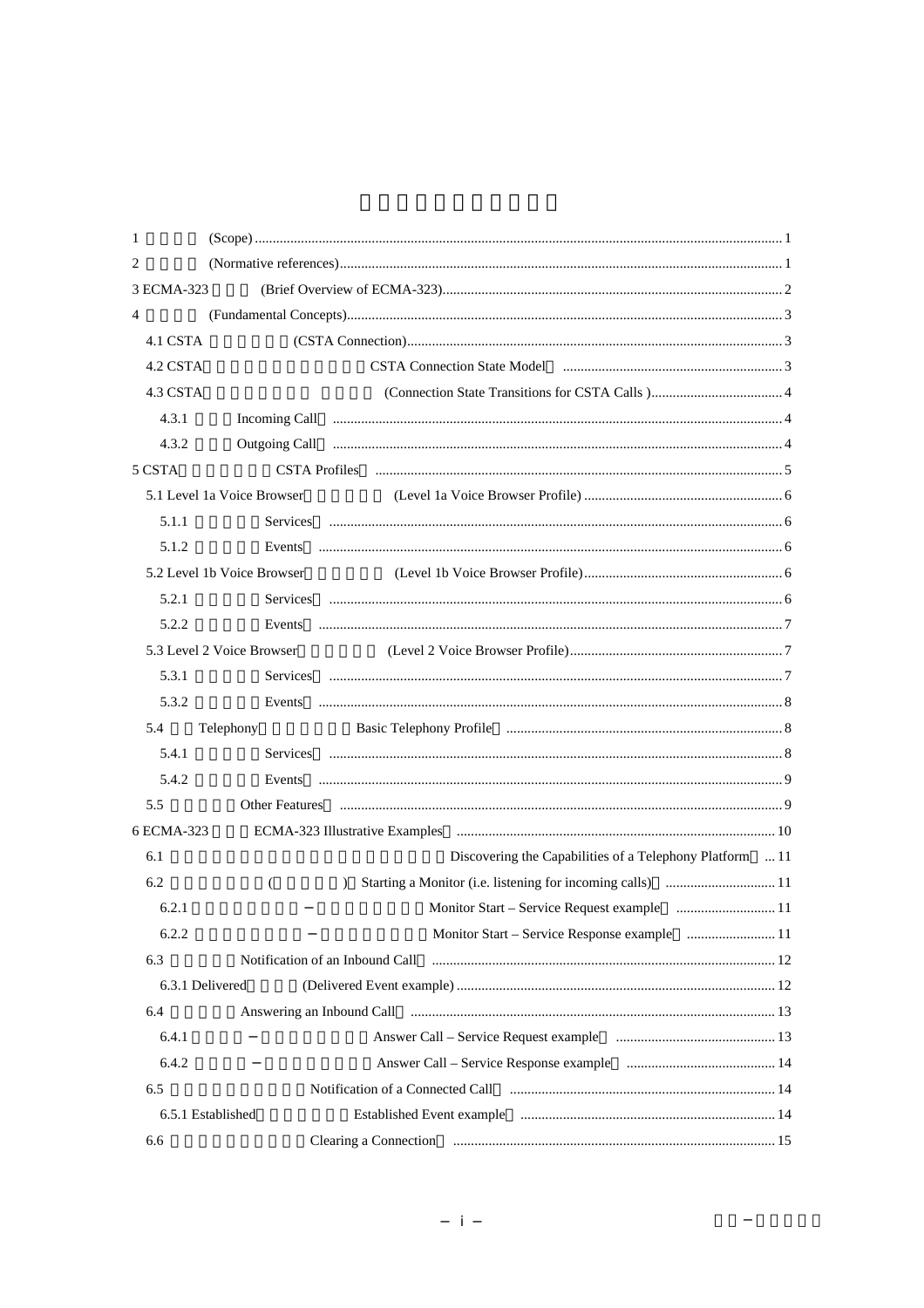|                   | 6.6.1 Clear Connection          |                                                       |  |
|-------------------|---------------------------------|-------------------------------------------------------|--|
| 6.6.2             |                                 |                                                       |  |
| 6.7 Cleared       |                                 |                                                       |  |
|                   | 6.7.1 Connection Cleared        |                                                       |  |
| 6.8               |                                 |                                                       |  |
| 6.8.1 Make Call-  |                                 | Make Call – Service Request example (refer to         |  |
|                   |                                 |                                                       |  |
| 6.8.2 Make Call-  |                                 |                                                       |  |
| 6.9               |                                 |                                                       |  |
| 6.9.1 Originated  |                                 |                                                       |  |
|                   | 6.9.2 Network Reached           |                                                       |  |
| 6.9.3 Delivered   |                                 |                                                       |  |
| 6.9.4 Established |                                 |                                                       |  |
| 6.10              |                                 |                                                       |  |
| 6.10.1            |                                 | (Single Step Transfer - Service Request example) 20   |  |
| 6.10.2            |                                 | (Single Step Transfer - Service Response example) 20  |  |
|                   | 6.11 Transferred Connection     |                                                       |  |
|                   | 6.11.1 Transferred              |                                                       |  |
| 6.12              |                                 |                                                       |  |
| 6.12.1            |                                 |                                                       |  |
| 6.12.2            |                                 |                                                       |  |
| 6.13              | Connection                      |                                                       |  |
| 6.13.1 Diverted   |                                 |                                                       |  |
| 6.14              |                                 |                                                       |  |
|                   | 6.14.1 Single Step Conference - | (Single Step Conference – Service Request example) 23 |  |
| 6.14.2            |                                 | (Single Step Conference – Service Response example)   |  |
|                   |                                 |                                                       |  |
| 6.15              |                                 |                                                       |  |
|                   | 6.15.1 Conferenced              |                                                       |  |
| 6.16              |                                 |                                                       |  |
| 7 SALT/CSTA XML   |                                 |                                                       |  |
| 8 CCXML/CSTA XML  |                                 |                                                       |  |
| 9 CSTA            |                                 | <b>CSTA Call Control Features</b>                     |  |
| 9.1               | Services                        |                                                       |  |
| 9.2               |                                 |                                                       |  |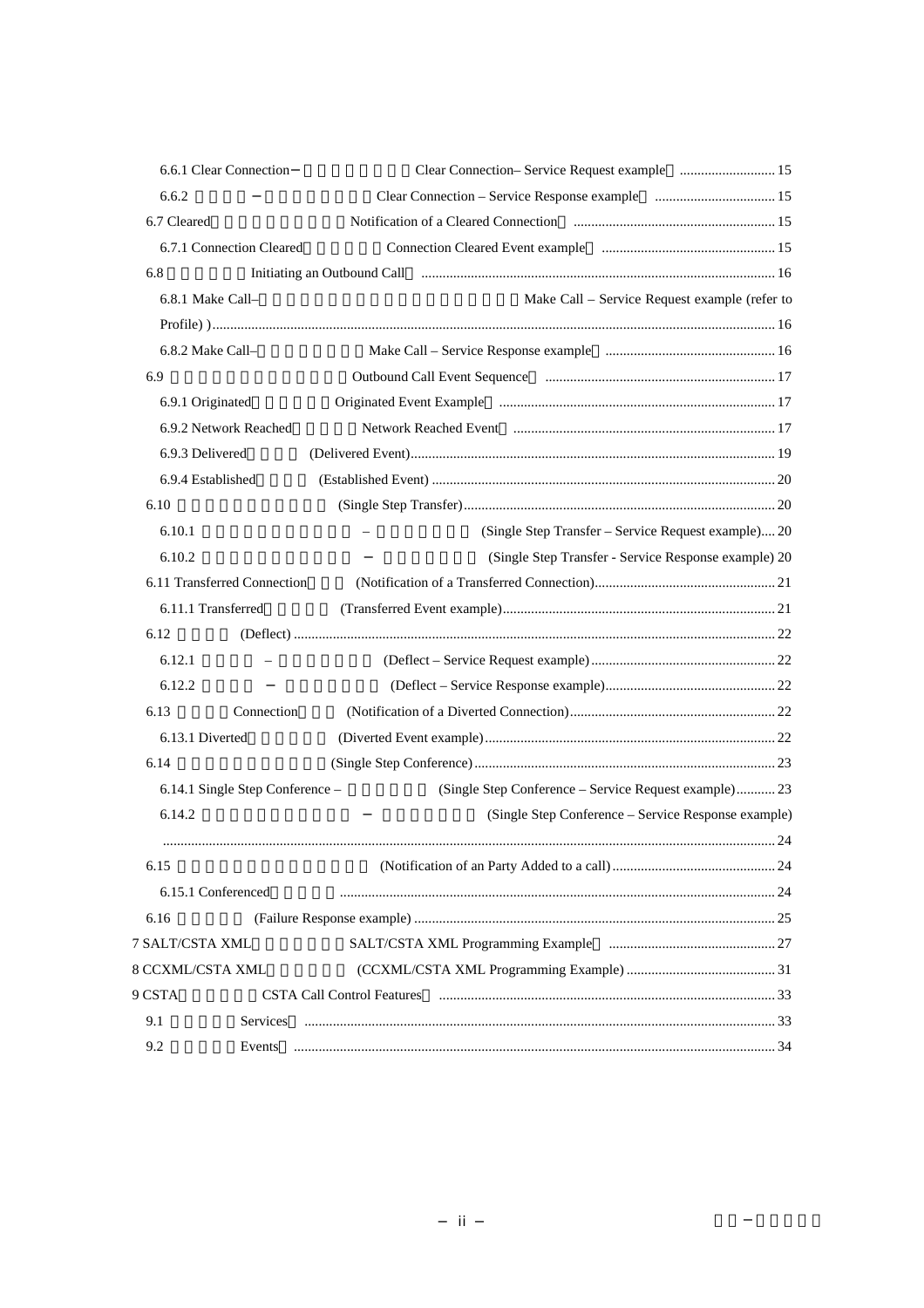<span id="page-12-0"></span>

| $\mathbf{1}$     | (Scope)         |                                                                            |                 |           |               |                 |                 |                 |               |
|------------------|-----------------|----------------------------------------------------------------------------|-----------------|-----------|---------------|-----------------|-----------------|-----------------|---------------|
|                  |                 | Computer Supported Telecommunication Application (CSTA)                    |                 |           |               |                 |                 | <b>ECMA 269</b> |               |
|                  |                 |                                                                            | XML             |           |               | <b>ECMA 323</b> |                 |                 |               |
|                  |                 | <b>CSTA</b>                                                                |                 |           |               |                 |                 |                 |               |
|                  |                 |                                                                            |                 |           |               |                 |                 |                 |               |
|                  | <b>CSTA</b>     |                                                                            |                 |           |               |                 |                 |                 |               |
|                  |                 |                                                                            |                 |           |               |                 |                 |                 |               |
|                  | <b>CSTA</b>     |                                                                            |                 |           |               |                 |                 | <b>CSTA</b>     |               |
|                  |                 |                                                                            |                 |           |               |                 |                 |                 |               |
| ECM 269          | ECM 323         |                                                                            | $\left($        | 1100      | $\mathcal{E}$ |                 |                 | <b>CSTA</b>     |               |
|                  |                 |                                                                            |                 |           |               |                 | <b>CSTA</b>     |                 |               |
|                  |                 |                                                                            |                 |           |               |                 |                 |                 |               |
|                  |                 | <b>ECMA 323</b>                                                            |                 |           |               |                 |                 |                 |               |
|                  |                 | <b>CSTA</b>                                                                |                 |           |               |                 |                 |                 |               |
|                  | XML             | $\overline{\phantom{a}}$                                                   |                 |           |               | $\overline{(}$  | <b>CSTA</b>     |                 | $\mathcal{E}$ |
|                  |                 |                                                                            |                 | SALT snex |               |                 |                 |                 |               |
|                  | <b>ECMA 323</b> |                                                                            | <b>SALT</b>     |           |               |                 |                 |                 |               |
|                  |                 |                                                                            |                 |           |               |                 |                 |                 |               |
|                  |                 |                                                                            | <b>ECMA 323</b> |           |               |                 |                 |                 | <b>CSTA</b>   |
|                  | <b>ECMA 323</b> |                                                                            |                 |           |               |                 |                 |                 |               |
| <b>SALT</b>      |                 | <b>CCXML</b>                                                               |                 |           |               |                 | <b>ECMA 323</b> |                 |               |
|                  |                 |                                                                            |                 |           |               |                 |                 |                 |               |
|                  |                 |                                                                            |                 |           |               |                 |                 |                 |               |
| $\overline{c}$   |                 | (Normative references)                                                     |                 |           |               |                 |                 |                 |               |
|                  |                 |                                                                            |                 |           |               |                 |                 |                 |               |
|                  |                 |                                                                            |                 |           |               |                 |                 |                 |               |
|                  |                 |                                                                            |                 |           |               |                 |                 |                 |               |
|                  |                 |                                                                            |                 |           |               |                 |                 |                 |               |
|                  |                 |                                                                            | <b>ECMA 323</b> |           |               |                 |                 | <b>ECMA</b>     | <b>CSTA</b>   |
|                  |                 |                                                                            |                 |           |               |                 |                 |                 |               |
|                  | ECM 269. 2002,  | Services for Computer Supported Telecommunications Applications (CSTA)     |                 |           |               |                 |                 |                 |               |
|                  | Phase           | (ISO'IEC 18051: 2003)                                                      |                 |           |               |                 |                 |                 |               |
|                  | ECM 323 2002,   | XML Protocol for Computer Supported Telecommunications Applications (CSTA) |                 |           |               |                 |                 |                 |               |
|                  | Phase           | (ISOYIEC 18056: 2003)                                                      |                 |           |               |                 |                 |                 |               |
|                  |                 |                                                                            |                 |           |               |                 |                 |                 |               |
| <b>ECMA CSTA</b> |                 |                                                                            |                 |           |               |                 |                 |                 |               |

ECMA CSTA

• SALT Speech language Application Language Tags 1. 0 Specification (SALT), SALT Forum, 15 July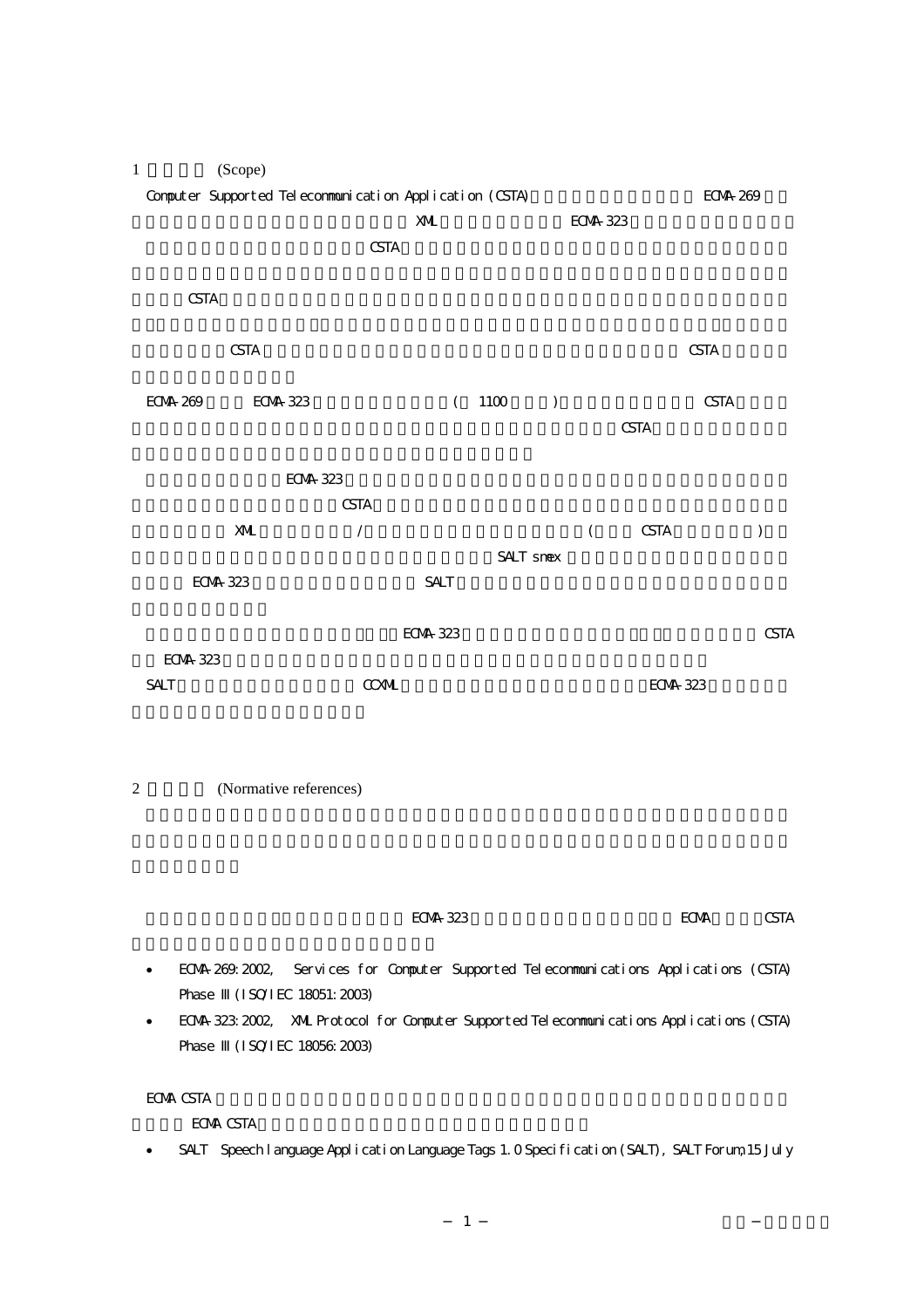|  | 2002, (http://www.saltforum.org) |
|--|----------------------------------|
|--|----------------------------------|

<span id="page-13-0"></span>• CCXML Voice Browser Call Control: CCXML Version 1.0 - W3C Working Draft, W3C, 11 October 2002, (http://www.w3c.org/TR/ccxml/)

3 ECMA-323 (Brief Overview of ECMA-323) ECMA-323 W3C XML XML XML 269  $ECAA-323$  $CSTA$  $\text{C}(\text{C}(\text{I})$ 

| <b>CSTA</b> | SALT | <b>SALT</b> |  |
|-------------|------|-------------|--|
|             |      |             |  |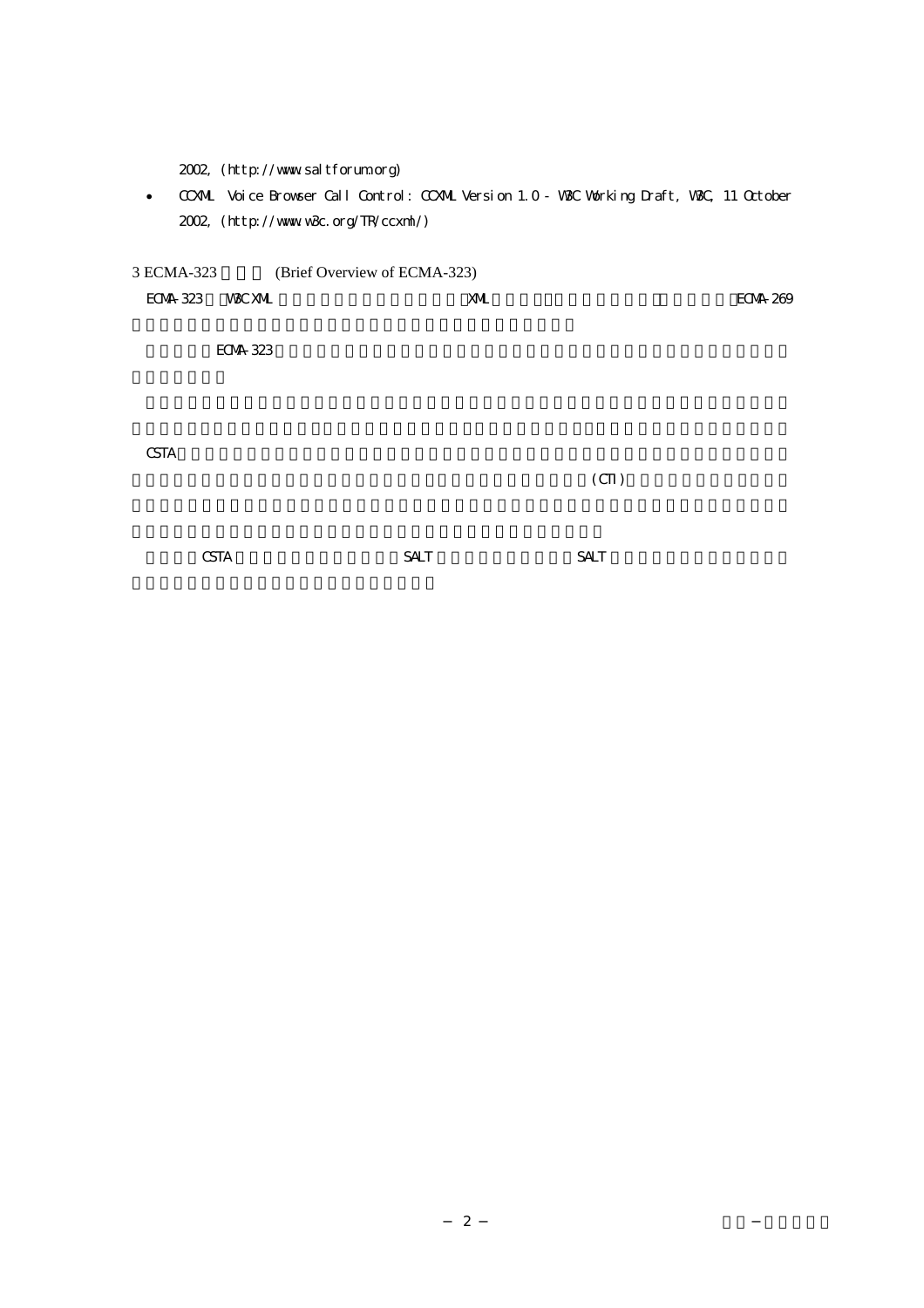<span id="page-14-0"></span>

|                         | <b>CSTA</b>     |                 |  | <b>CSTA</b> |              |  |
|-------------------------|-----------------|-----------------|--|-------------|--------------|--|
|                         |                 | (ECMA-269 6-19) |  |             |              |  |
| $\boldsymbol{A}$ erting |                 |                 |  |             |              |  |
|                         |                 |                 |  |             | offered)     |  |
| Connect ed              |                 |                 |  |             |              |  |
| Failed                  |                 |                 |  |             |              |  |
| Hel d                   |                 |                 |  |             | $\mathbf{1}$ |  |
|                         |                 |                 |  |             |              |  |
| Initiated               |                 |                 |  |             |              |  |
| $\rm{Nd}$ l             |                 |                 |  |             |              |  |
| Queued                  |                 |                 |  |             |              |  |
| <b>CSTA</b>             | <b>ECMA 323</b> |                 |  |             |              |  |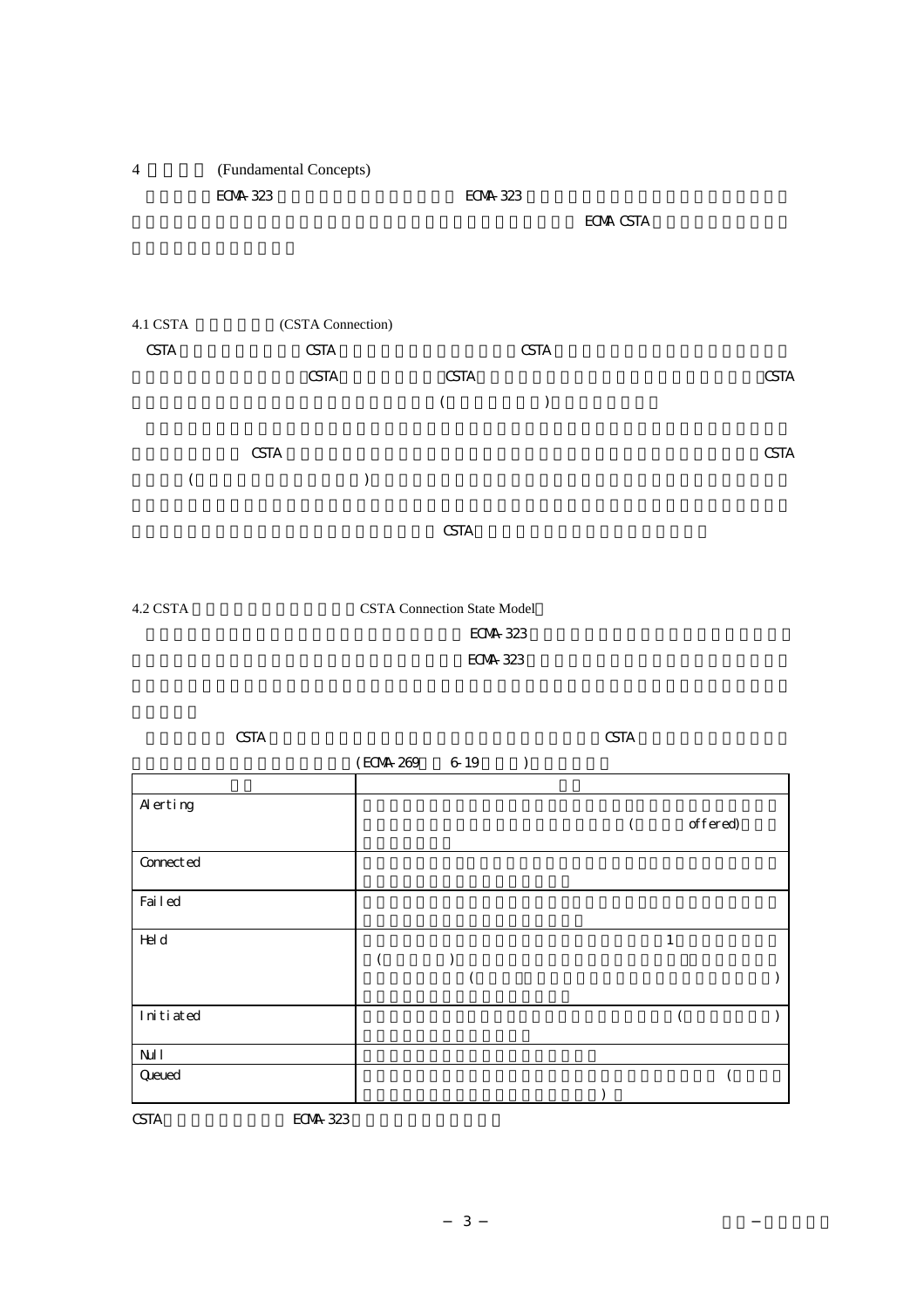#### <span id="page-15-0"></span>4.3 CSTA (Connection State Transitions for CSTA Calls )

4.3.1 Incoming Call

 $CSTA$ 

| Del i vered Event     | Alerting   |                |                  |                  |
|-----------------------|------------|----------------|------------------|------------------|
|                       |            |                | CSTA Answer Call |                  |
|                       |            |                | Est abl i shed   |                  |
| Est abl i shed Event  | Connect ed |                |                  | CSTA Clear       |
|                       |            | Connect i on   |                  | Connection       |
|                       |            | <b>C</b> eared | Clear Connection |                  |
|                       |            |                |                  |                  |
| Connection            | Nd l       |                |                  | Clear Connection |
| <b>C</b> leared Event |            |                |                  |                  |
|                       |            |                |                  |                  |



4.3.2 Outgoing Call

 $\rm CSTA$ 

CSTA Make Call

| Criginated Event     | Connect ed |  |
|----------------------|------------|--|
|                      |            |  |
| Del i vered Event    | Connect ed |  |
| Est abl i shed Event | Connect ed |  |
| Connection           | Nd l       |  |
| Cleared Event        |            |  |

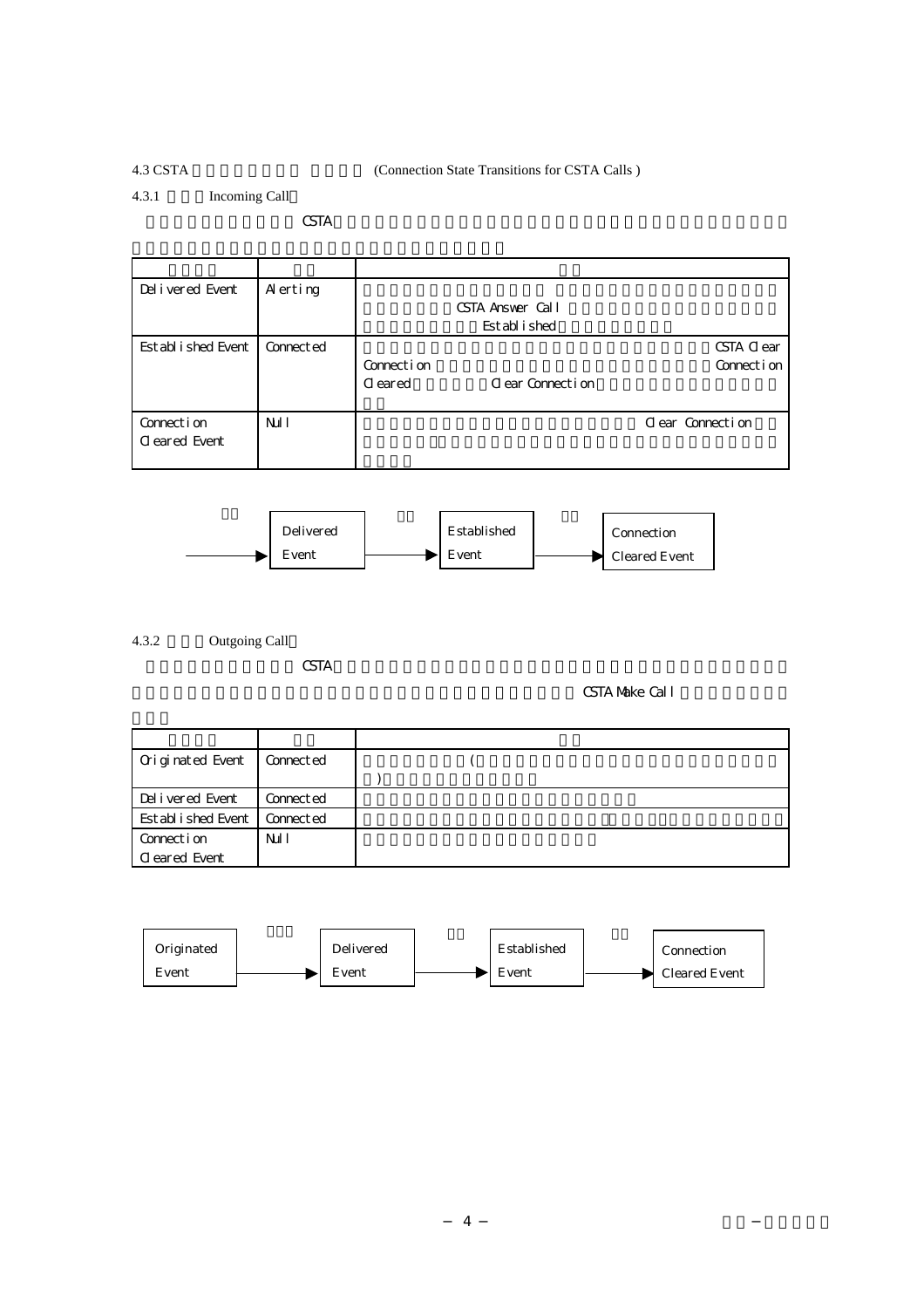## <span id="page-16-0"></span>5 CSTA 7 CSTA Profiles  $CSTA$  external contracts controlled by  $CSTA$ CSTA  $-$ ECMA-269 to the 269 to 100 to 100 to 100 to 100 to 100 to 100 to 100 to 100 to 100 to 100 to 100 to 100 to 100

プロファイル名 説明 Level 1a Voice Browser Profile  $(ECMA-269)$ Single Step Transfer Call Get Switching Function Capabilities Level 1b Voice Browser Profile  $(ECMA-269)$ Deflect Call Get Switching Function Capabilities Level 2 Voice Browser Profile Level 1a Voice Browser Profile Level 1b Voice Browser Profile  $(ECM + 269)$   $)$ Get Switching Function Capabilities Basic Telephony Profile Get Switching Function Capabilities

 $CSTA$ 

 $Fai\,leq d$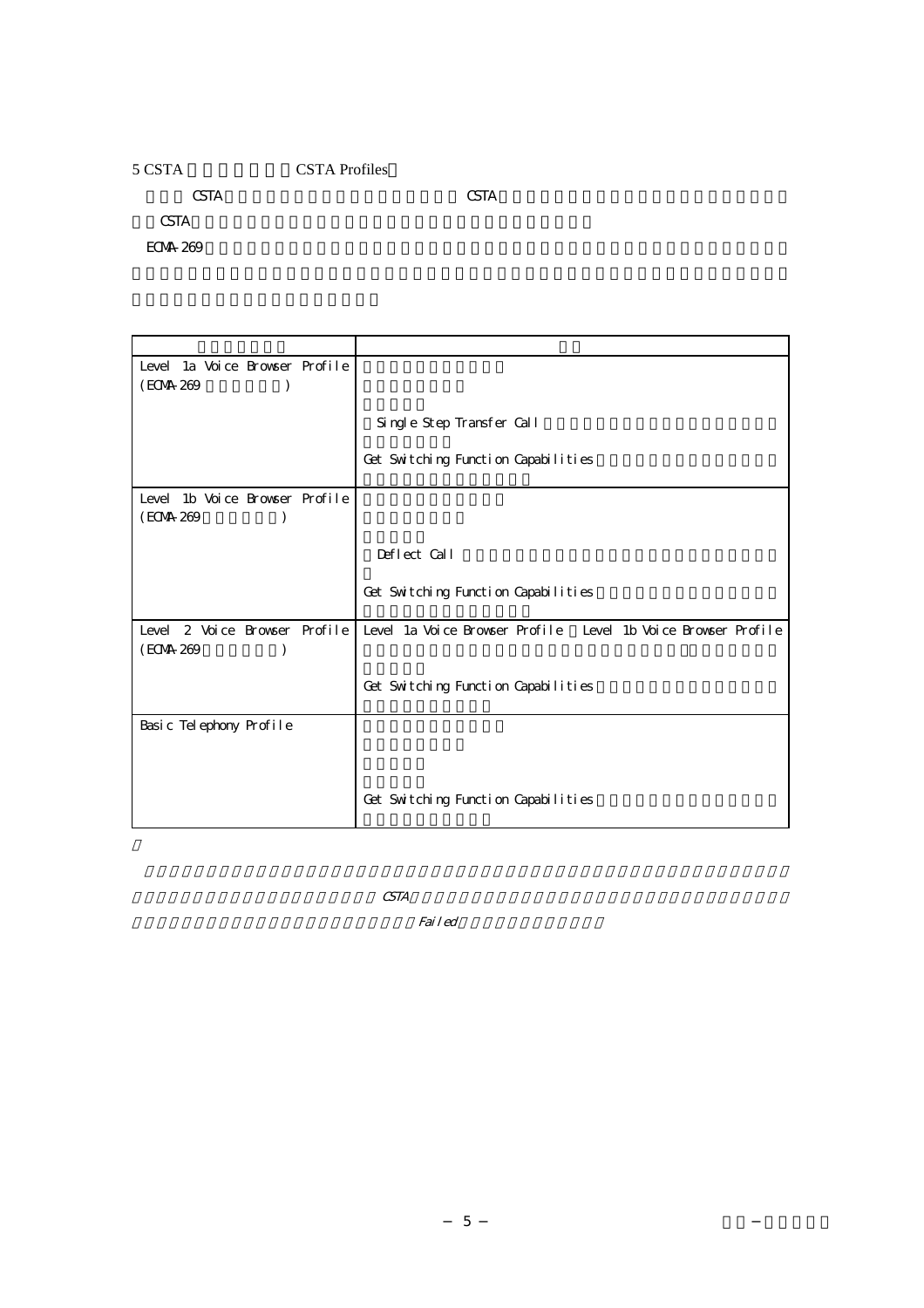<span id="page-17-0"></span>5.1 Level 1a Voice Browser (Level 1a Voice Browser Profile)

5.1.1 Services

| Level 1a Voice Browser |  |
|------------------------|--|
|------------------------|--|

| Answer call                                   |                      |
|-----------------------------------------------|----------------------|
| Clear Connection                              |                      |
| Single Step Transfer (of a<br>connected call) |                      |
|                                               | Single Step Transfer |
| Monitor Start                                 |                      |
| Monitor Stop                                  |                      |

#### $5.1.2$  Events

| <b>CSTA</b>        |  | Level 1a Voice Browser |             |
|--------------------|--|------------------------|-------------|
|                    |  |                        |             |
| Connection Cleared |  |                        |             |
| Del i vered        |  |                        |             |
| Est abl i shed     |  |                        |             |
| Failed             |  |                        |             |
|                    |  |                        |             |
| Transferred        |  |                        |             |
|                    |  |                        |             |
|                    |  |                        | Nd l        |
|                    |  | Connection Cleared     | Transferred |
|                    |  |                        |             |

5.2 Level 1b Voice Browser (Level 1b Voice Browser Profile)

5.2.1 Services

| <b>CSTA</b>                   | Level 1b Voice Browser |
|-------------------------------|------------------------|
|                               |                        |
| Answer call                   |                        |
| Clear Connection              |                        |
| Deflect (of a connected call) |                        |
|                               | Deflect Call           |
| Monitor Start                 |                        |
| Monitor Stop                  |                        |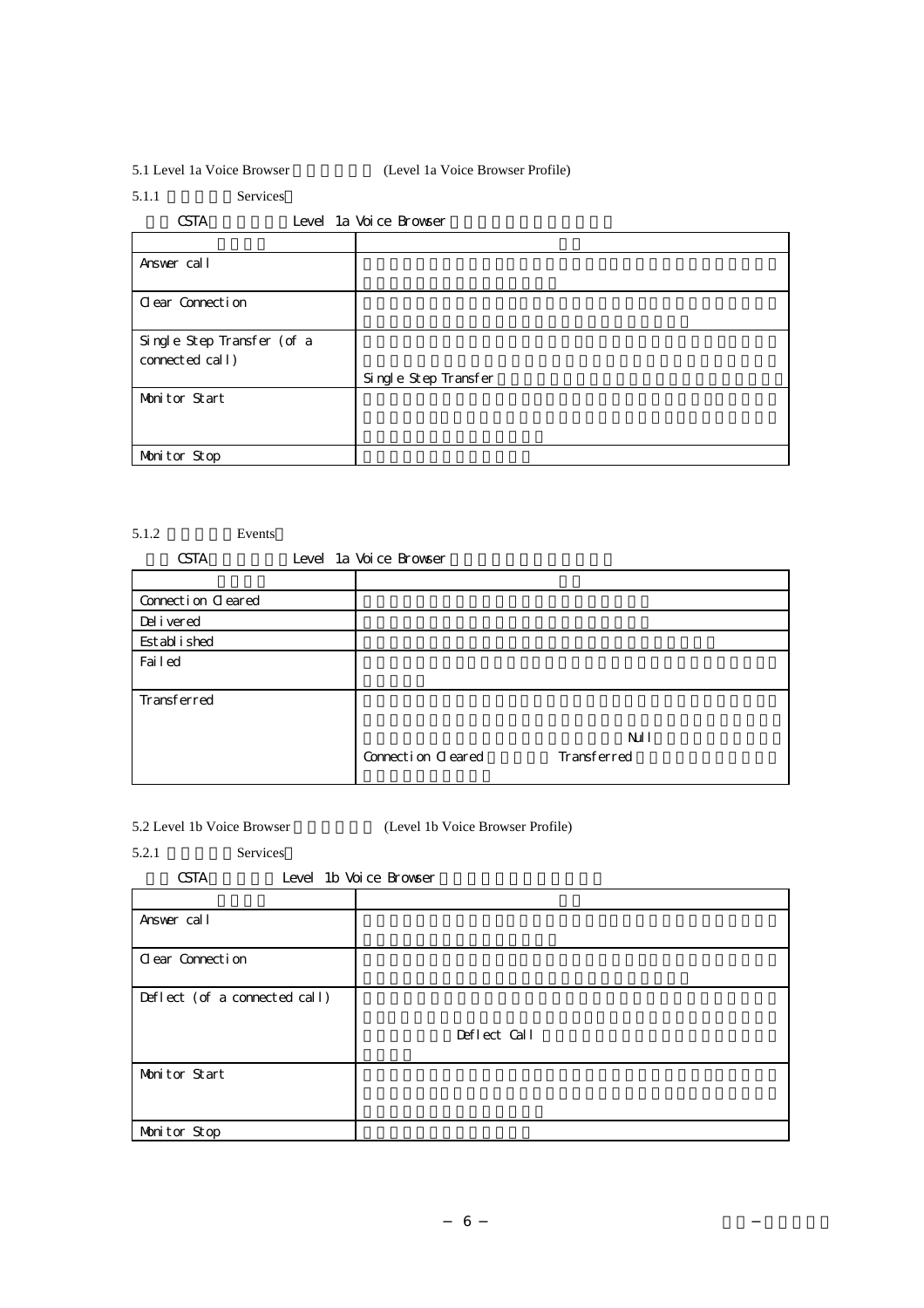### <span id="page-18-0"></span> $5.2.2$  Events

| <b>CSTA</b>        | Level 1b Voice Browser |
|--------------------|------------------------|
|                    |                        |
| Connection Cleared |                        |
| Del i vered        |                        |
| D verted           |                        |
|                    |                        |
|                    |                        |
| Est abl i shed     |                        |
| Failed             |                        |
|                    |                        |

5.3.1 Services

5.3 Level 2 Voice Browser (Level 2 Voice Browser Profile)

CSTA ECMA-323 Get Switching Function Capabilities

 $ECAA-323$ 

 $ECAA-323$ 

| <b>CSTA</b>      | Level 2 Voice Browser |  |
|------------------|-----------------------|--|
|                  |                       |  |
| Answer Call      |                       |  |
| Clear Connection |                       |  |
| Make Call        |                       |  |
| Monitor Start    |                       |  |
| Monitor Stop     |                       |  |

| Single Step Transfer (of a<br>connected call) |                      |
|-----------------------------------------------|----------------------|
|                                               | Single Step Transfer |
| Deflect (of a connected call)                 |                      |
|                                               | Deflect Call         |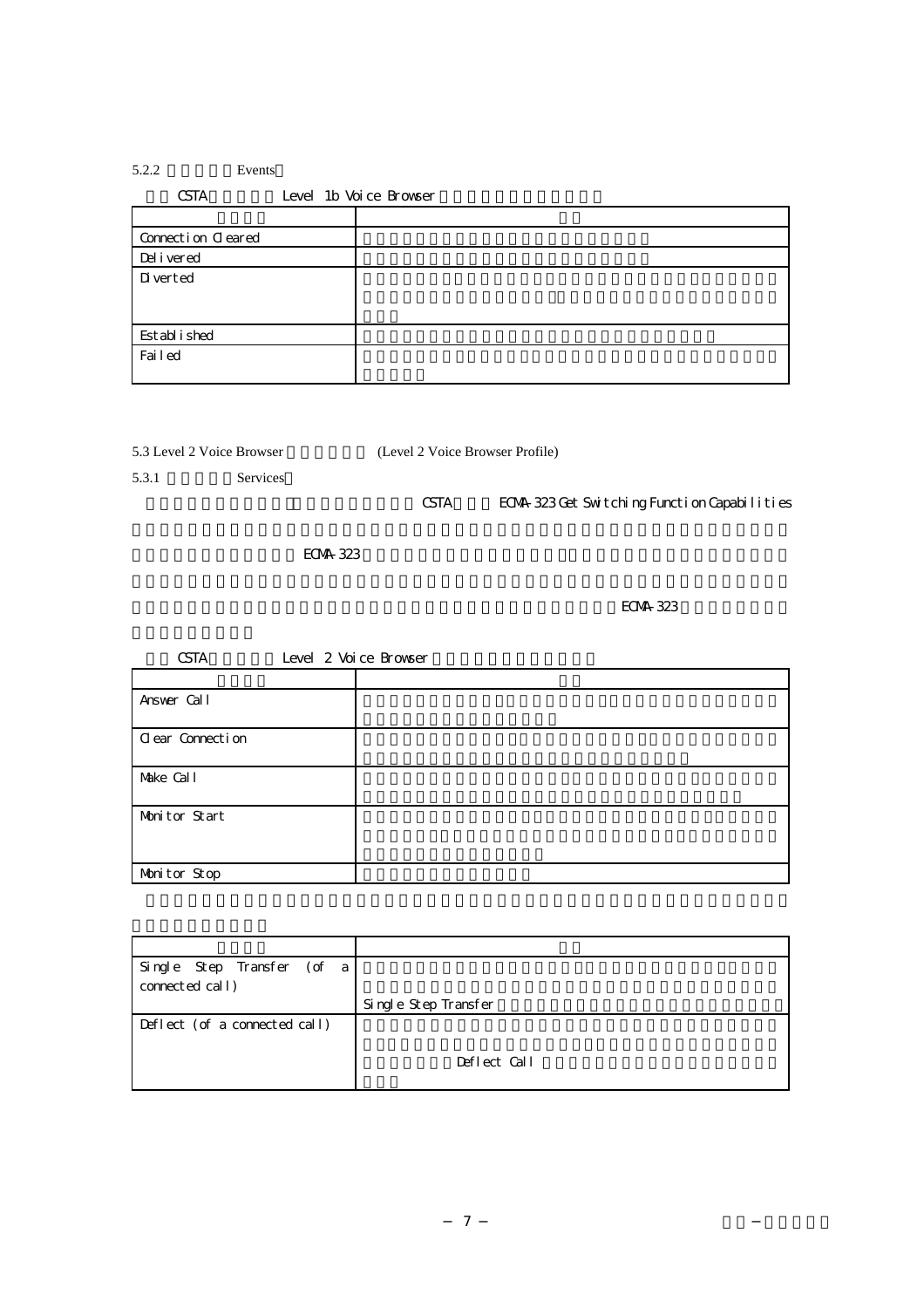### <span id="page-19-0"></span>5.3.2 Events

| <b>CSTA</b>        | Level 2 Voice Browser |
|--------------------|-----------------------|
|                    |                       |
| Connection Cleared |                       |
| Del i vered        |                       |
| Est abl i shed     |                       |
| Failed             |                       |
|                    |                       |
| Net work Reached   |                       |
|                    |                       |
| Ori gi nat ed      |                       |
|                    |                       |
| D verted           | Deflect               |
|                    |                       |
| Transferred        | Single Step Transfer  |
|                    |                       |

5.4 Telephony Basic Telephony Profile

5.4.1 Services

CSTA ECMA-323 Get Switching Function Capabilities

 $ECAA-323$ 

 $ECAA-323$ 

| <b>CSTA</b>      | Tel ephony |  |
|------------------|------------|--|
|                  |            |  |
| Answer Call      |            |  |
| Clear Connection |            |  |
| Make Call        |            |  |
| Monitor Start    |            |  |
| Monitor Stop     |            |  |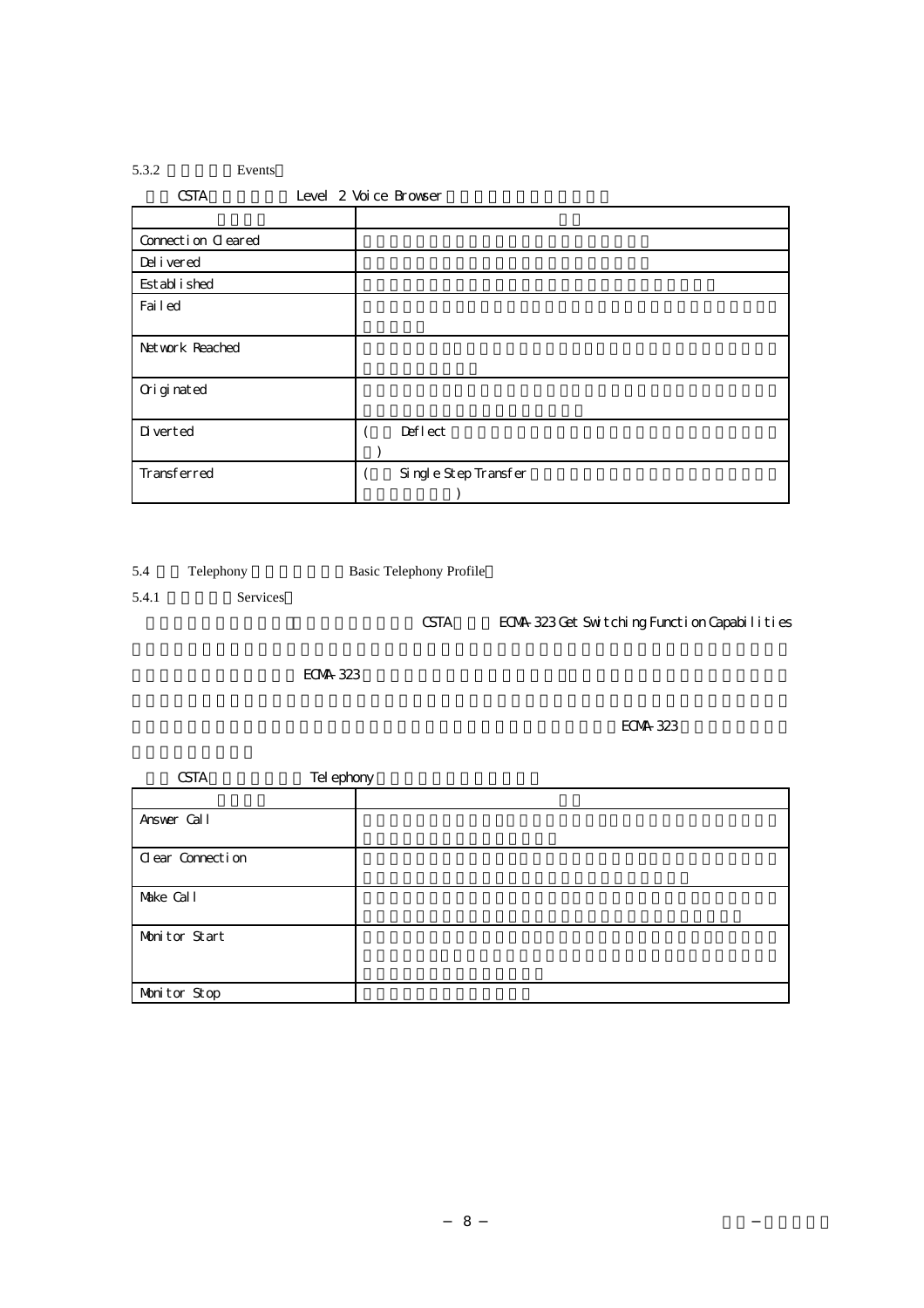### <span id="page-20-0"></span> $5.4.2$  Events

| <b>CSTA</b>        | Tel ephony |
|--------------------|------------|
|                    |            |
| Connection Cleared |            |
| Del i vered        |            |
| Est abl i shed     |            |
| Failed             |            |
| Net work Reached   |            |
| Ori gi nat ed      |            |
| Service Initiated  |            |

5.5 Other Features

 $CSTA$ 

**ECMA-323** 

ECMA-323  $\blacksquare$ 

ECMA-323

| Single Step Conference Service |          | Single Step          |
|--------------------------------|----------|----------------------|
|                                | Transfer |                      |
| Conferenced Event              |          |                      |
| Cet Switching Function Devices |          |                      |
| Servi ce                       |          |                      |
|                                |          | ECM <sub>4</sub> 323 |
|                                |          |                      |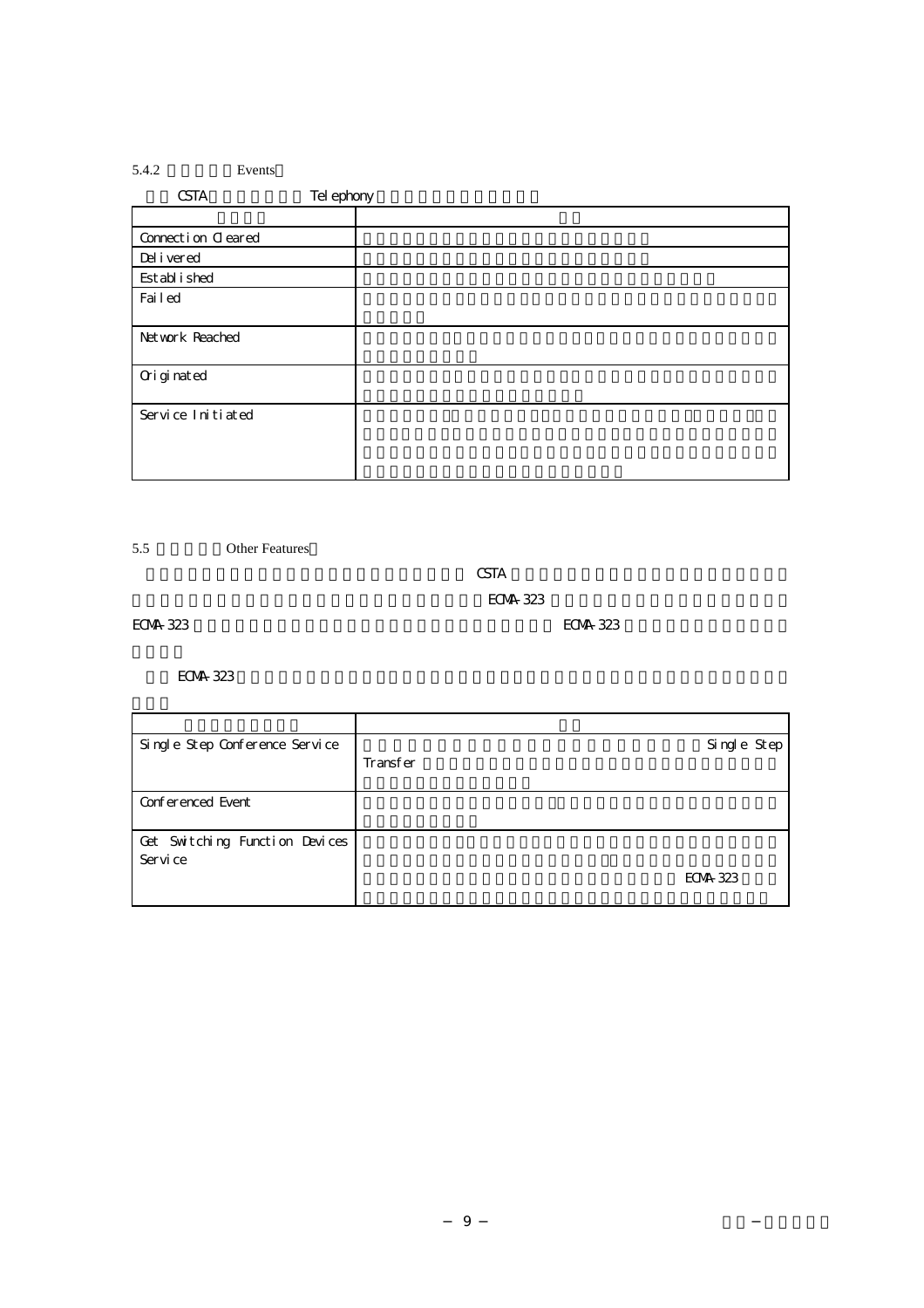## <span id="page-21-0"></span>6 ECMA-323 ECMA-323 Illustrative Examples

ECMA-323 XML

single step transfer single step conference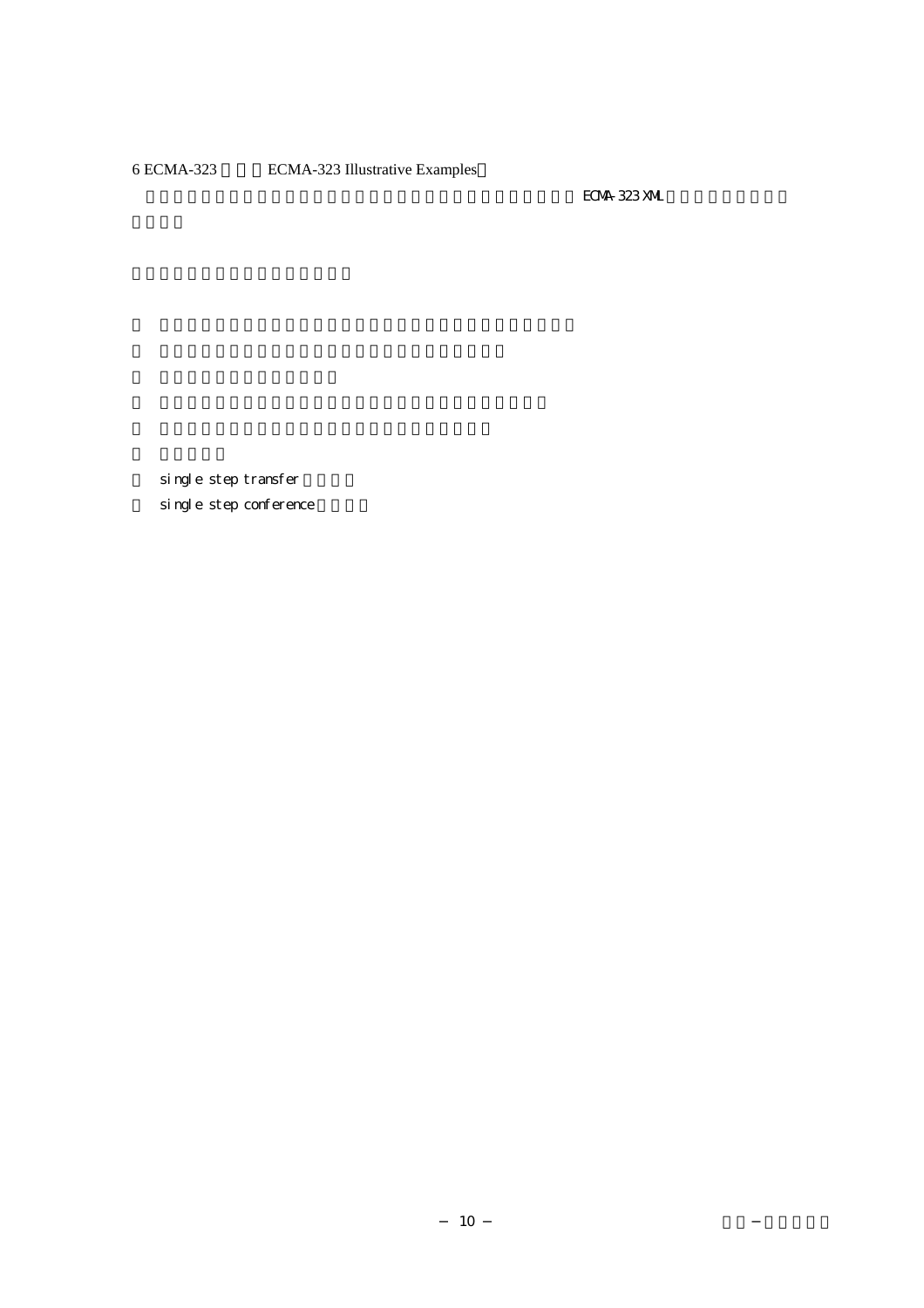## <span id="page-22-0"></span>6.1 Discovering the Capabilities of a Telephony Platform ECMA-323 Get Switching Function Capabilities ECMA-323 11.1.3

| 6.2      | Starting a Monitor (i.e. listening for incoming calls) |      |
|----------|--------------------------------------------------------|------|
| ECMA 323 | ECMA 323 Monitor Start                                 | CSTA |

| 6.2.1 | Monitor Start – Service Request example |
|-------|-----------------------------------------|
|       | 22343                                   |
|       | ECM 323                                 |

Monitor Start

| nomitorObject | ECM <sub>4</sub> 323 | ECM 323 |
|---------------|----------------------|---------|
|               |                      |         |

<?xml version="1.0" encoding="UTF-8"?> <MonitorStart xmlns="http://www.ecma.ch/standards/ecma-323/csta/ed2"> <monitorObject> <deviceObject>22343</deviceObject> </monitorObject> </MonitorStart>

| ۰, | u | ×. |
|----|---|----|

Monitor Start – Service Response example

Monitor Start 99 monitorCrossRefID

ECMA-323

Monitor Start

| nomitorCrossRefID | ECM 323       |
|-------------------|---------------|
|                   | ECM 323       |
|                   | Monitor Start |
|                   |               |

```
<?xml version="1.0" encoding="UTF-8"?>
<MonitorStartResponse xmlns="http://www.ecma.ch/standards/ecma-323/csta/ed2"> 
          <monitorCrossRefID>99</monitorCrossRefID> 
</MonitorStartResponse>
```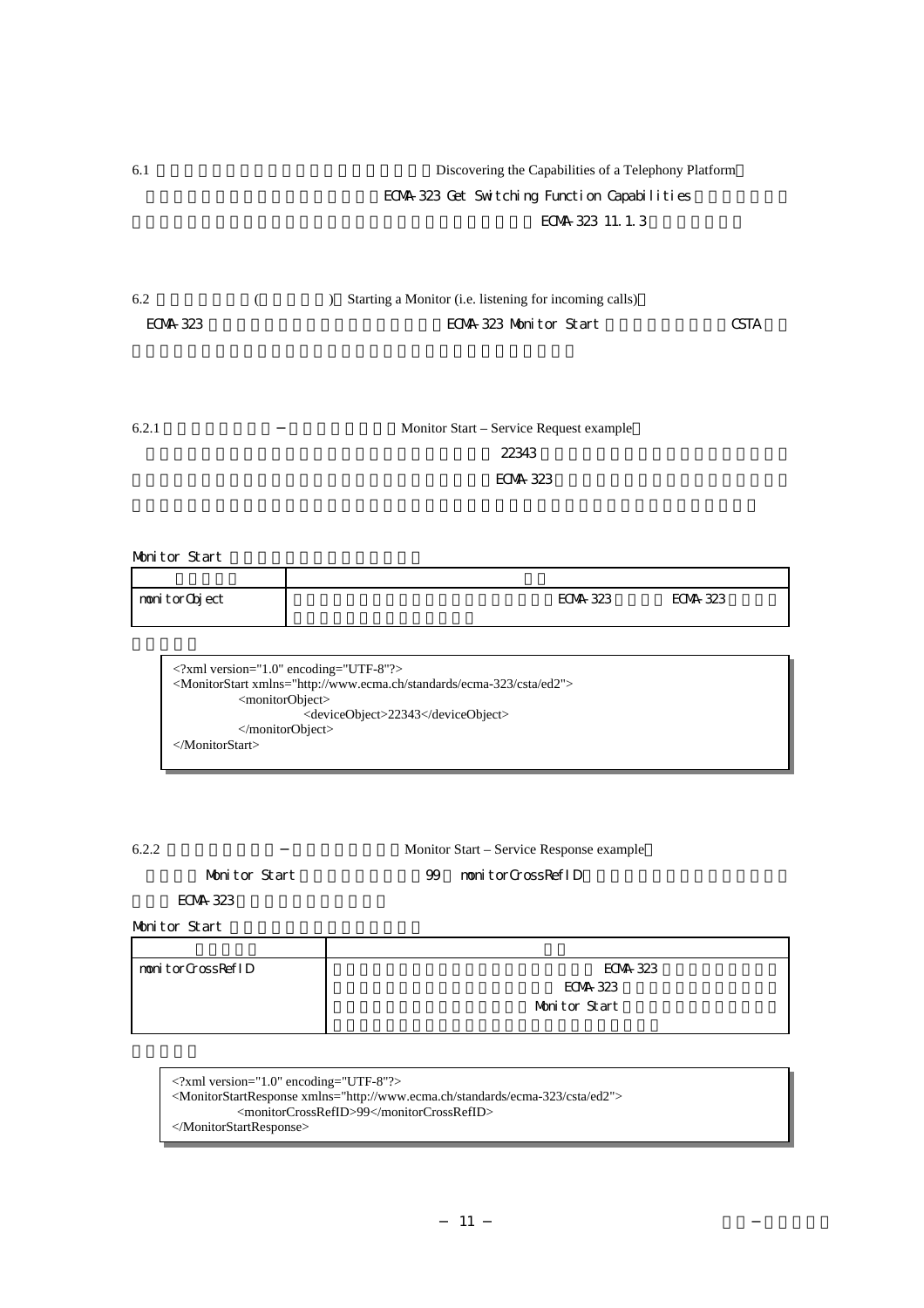<span id="page-23-0"></span>6.3 Notification of an Inbound Call

ECMA-323 Delivered

Delivered ANI DNIS

6.3.1 Delivered (Delivered Event example)

Del i vered

| nonitorCrossRefID             | Monitor Start        |           |
|-------------------------------|----------------------|-----------|
| connect i on                  | <b>CSTA</b><br>Cal l | Answer    |
| al ertingDevice               |                      |           |
| cal l i ngDevi ce             |                      |           |
| cal l edDevi ce               |                      |           |
| l ast Redi recti onDevi ce    |                      |           |
| l ocal Connecti onl nfo       | alerting             |           |
| cause                         | new                  |           |
| net workCall i ngDevi ce      | $A\!N$<br>Calling    |           |
| net workCal l edDevi ce       | DXS<br>Called        |           |
| associ at edCal l i ngDevi ce | 023                  | not Known |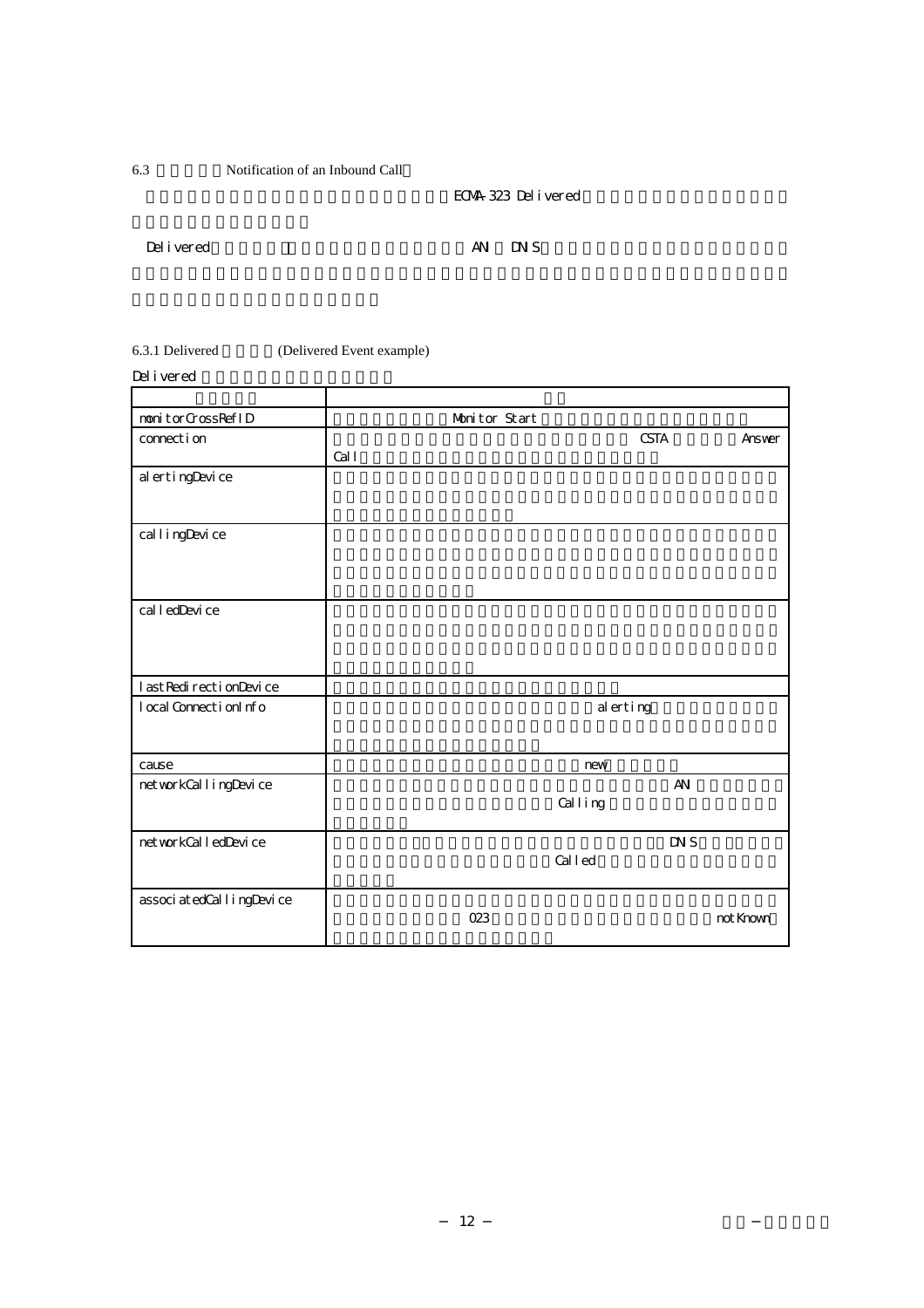<span id="page-24-0"></span>

| $\langle$ ?xml version="1.0" encoding="UTF-8"?>                                          |
|------------------------------------------------------------------------------------------|
| <deliveredevent xmlns="http://www.ecma.ch/standards/ecma-323/csta/ed2"></deliveredevent> |
| <monitorcrossrefid>99</monitorcrossrefid>                                                |
| <connection></connection>                                                                |
| <callid>1</callid>                                                                       |
| <deviceid>22343</deviceid>                                                               |
| $\langle$ connection $>$                                                                 |
| <alertingdevice></alertingdevice>                                                        |
| <deviceidentifier>22343</deviceidentifier>                                               |
| $\triangle$ alertingDevice>                                                              |
| <callingdevice></callingdevice>                                                          |
| <deviceidentifier>14085551212</deviceidentifier>                                         |
| $\langle$ calling Device $>$                                                             |
| <calleddevice></calleddevice>                                                            |
| <deviceidentifier>22343</deviceidentifier>                                               |
|                                                                                          |
| <lastredirectiondevice></lastredirectiondevice>                                          |
| <notrequired></notrequired>                                                              |
|                                                                                          |
| <localconnectioninfo>alerting</localconnectioninfo>                                      |
| <cause>newCall</cause>                                                                   |
| <networkcallingdevice></networkcallingdevice>                                            |
| <deviceidentifier>14085551212</deviceidentifier>                                         |
|                                                                                          |
| <networkcalleddevice></networkcalleddevice>                                              |
| <deviceidentifier>18001234567</deviceidentifier>                                         |
|                                                                                          |
| <associatedcallingdevice></associatedcallingdevice>                                      |
| <deviceidentifier>023</deviceidentifier>                                                 |
|                                                                                          |
|                                                                                          |
|                                                                                          |

6.4 Answering an Inbound Call

ECMA-323 Answer Call

#### 6.4.1 Answer Call – Service Request example

Answer Call

| cal l ToBeAnswered |             |
|--------------------|-------------|
|                    | Del i vered |
|                    |             |

```
<?xml version="1.0" encoding="UTF-8"?>
<AnswerCall xmlns="http://www.ecma.ch/standards/ecma-323/csta/ed2"> 
           <callToBeAnswered> 
                      <callID>1</callID>
                      <deviceID>22343</deviceID> 
           </callToBeAnswered> 
</AnswerCall>
```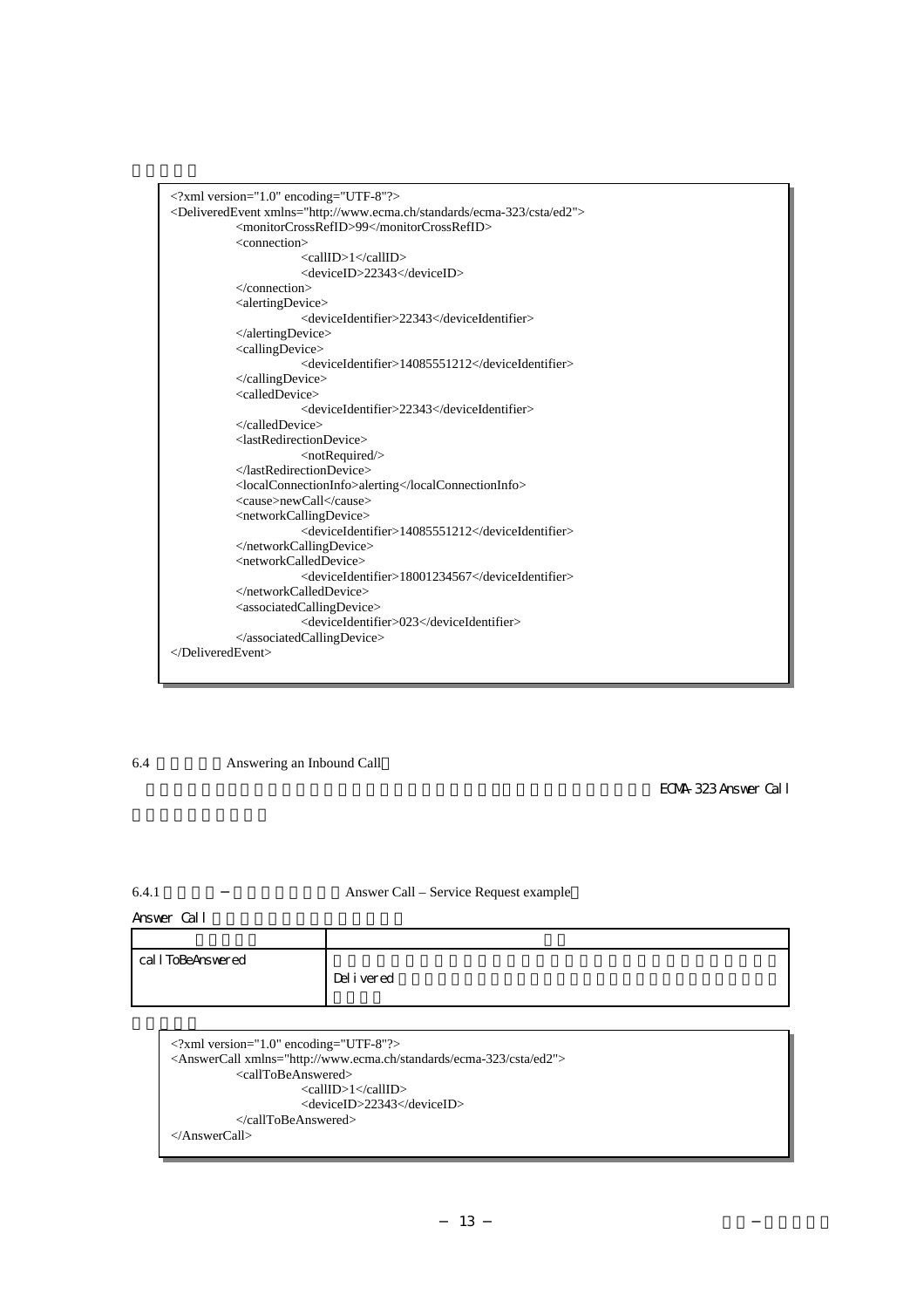<span id="page-25-0"></span>6.4.2 Answer Call – Service Response example Answer Call

<?xml version="1.0" encoding="UTF-8"?> <AnswerCallResponse xmlns="http://www.ecma.ch/standards/ecma-323/csta/ed2"/>

6.5 接続された呼の通知(Notification of a Connected Call

Answer Call **ECMA-323** Established

Established

6.5.1 Established Event example

Established Delivered

<?xml version="1.0" encoding="UTF-8"?> <EstablishedEvent xmlns="http://www.ecma.ch/standards/ecma-323/csta/ed2"> <monitorCrossRefID>99</monitorCrossRefID> <establishedConnection> <callID>1</callID> <deviceID>22343</deviceID> </establishedConnection> <answeringDevice> <deviceIdentifier>22343</deviceIdentifier> </answeringDevice> <callingDevice> <deviceIdentifier>14085551212</deviceIdentifier> </callingDevice> <calledDevice> <deviceIdentifier>22343</deviceIdentifier> </calledDevice> <lastRedirectionDevice> <numberDialed/> </lastRedirectionDevice> <localConnectionInfo>connected</localConnectionInfo> <cause>normal</cause> <networkCallingDevice> <deviceIdentifier>14085551212</deviceIdentifier> </networkCallingDevice> <networkCalledDevice> <deviceIdentifier>18001234567</deviceIdentifier> </networkCalledDevice> <associatedCallingDevice> <deviceIdentifier>023</deviceIdentifier> </associatedCallingDevice> </EstablishedEvent>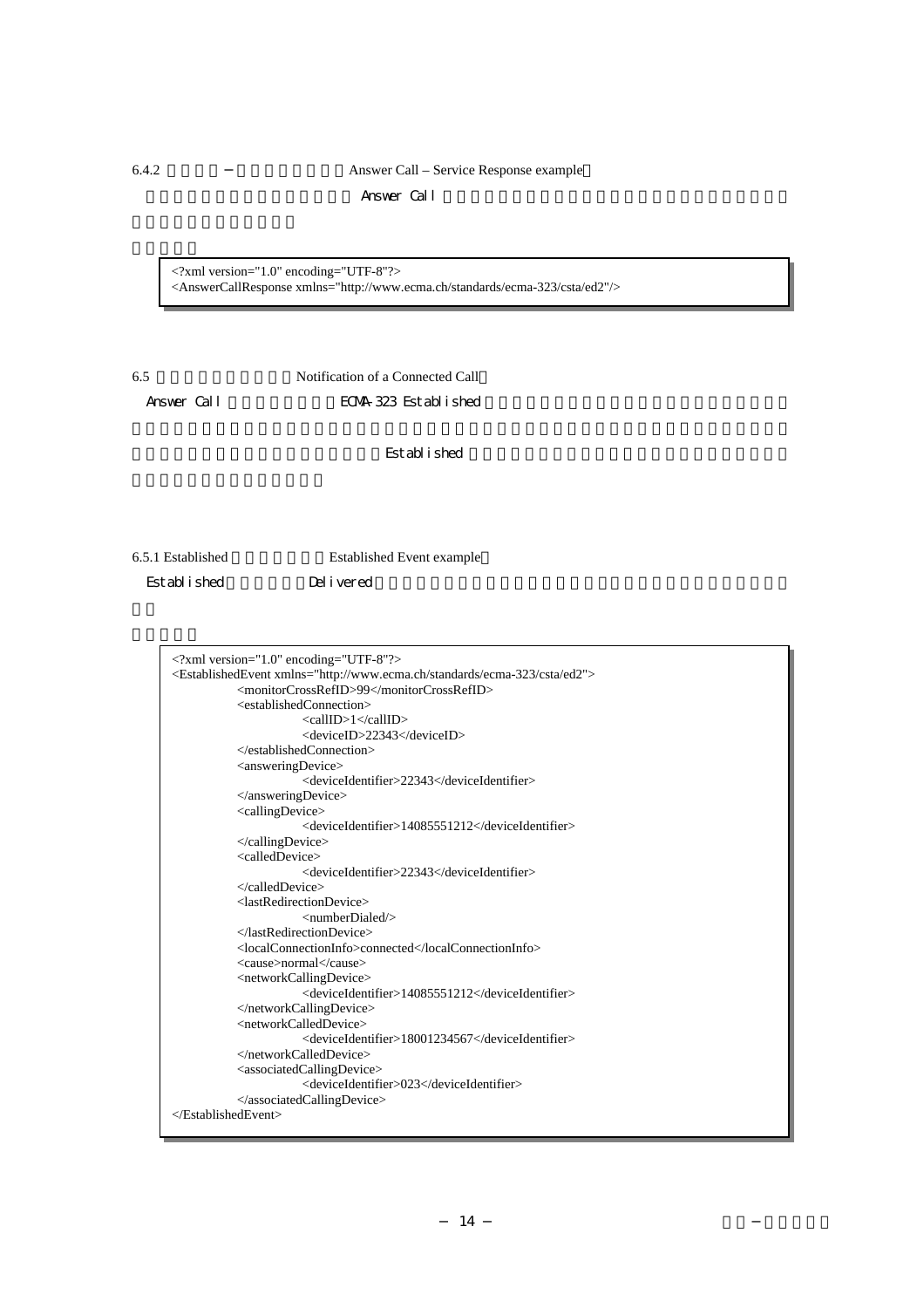#### <span id="page-26-0"></span>6.6 Clearing a Connection

Connection

6.6.1 Clear Connection Clear Connection– Service Request example

| connect i onToBeCl eared |  |
|--------------------------|--|
|                          |  |
|                          |  |

| $\langle$ -2xml version="1.0" encoding="UTF-8"?>                                           |  |  |
|--------------------------------------------------------------------------------------------|--|--|
| <clearconnection xmlns="http://www.ecma.ch/standards/ecma-323/csta/ed2"></clearconnection> |  |  |
| <connectiontobecleared></connectiontobecleared>                                            |  |  |
| <callid>1</callid>                                                                         |  |  |
| <deviceid>22343</deviceid>                                                                 |  |  |
|                                                                                            |  |  |
| $\langle$ ClearConnection>                                                                 |  |  |

6.6.2 Clear Connection – Service Response example

**Clear Connection** 

<?xml version="1.0" encoding="UTF-8"?>

<ClearConnectionResponse xmlns="http://www.ecma.ch/standards/ecma-323/csta/ed2"/>

6.7 Cleared Notification of a Cleared Connection

Clear Connection **ECMA-323** Connection Cleared

6.7.1 Connection Cleared Connection Cleared Event example

| Connection Cleared |  |
|--------------------|--|
|--------------------|--|

| nonitorCrossRefID     | Monitor Start |
|-----------------------|---------------|
| droppedConnection     |               |
| rel easi ngDevi ce    |               |
| local Connection Info | nul l         |
|                       |               |
|                       |               |
| cause                 | nornal        |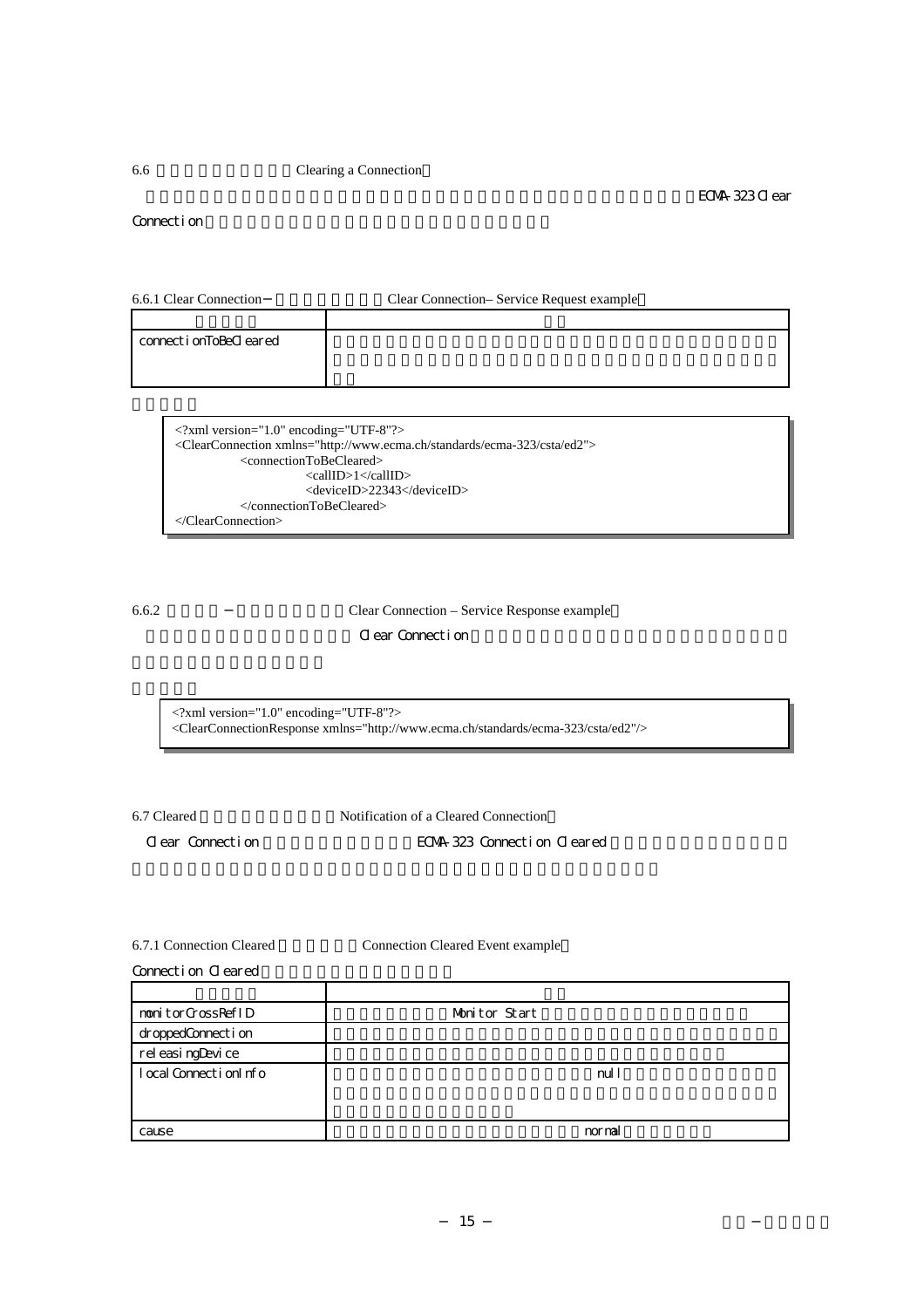<span id="page-27-0"></span>

| $\langle$ 2xml version="1.0" encoding="UTF-8"?>                                                          |
|----------------------------------------------------------------------------------------------------------|
| <connectionclearedevent xmlns="http://www.ecma.ch/standards/ecma-323/csta/ed2"></connectionclearedevent> |
| <monitorcrossrefid>99</monitorcrossrefid>                                                                |
| $\langle$ droppedConnection $\rangle$                                                                    |
| $\langle$ callID>1 $\langle$ callID>                                                                     |
| <deviceid>22343</deviceid>                                                                               |
| $\triangle$ droppedConnection                                                                            |
| <releasingdevice></releasingdevice>                                                                      |
| <deviceidentifier>22343</deviceidentifier>                                                               |
| $\langle$ releasingDevice>                                                                               |
| <localconnectioninfo>null</localconnectioninfo>                                                          |
| <cause>normalClearing</cause>                                                                            |
|                                                                                                          |

Connection Cleared

6.8 Initiating an Outbound Call

ECMA-323 Make Call

6.8.1 Make Call–
Make Call – Service Request example (refer to Profile) ) この例では、アプリケーションは(音声ブラウザ上の)デバイス識別子 22343 ら電話番号 18005551212

Make Call

| callingDevice   |              |
|-----------------|--------------|
|                 | 22343)       |
| cal l edDevi ce | 18005551212  |
| autoOriginate   | doNot Prompt |
|                 |              |
|                 |              |

<?xml version="1.0" encoding="UTF-8"?> <MakeCall xmlns="http://www.ecma.ch/standards/ecma-323/csta/ed2"> <callingDevice>22343</callingDevice> <calledDirectoryNumber>18005551212</calledDirectoryNumber> <autoOriginate>doNotPrompt</autoOriginate> </MakeCall>

6.8.2 Make Call–
Make Call – Service Response example

Make Call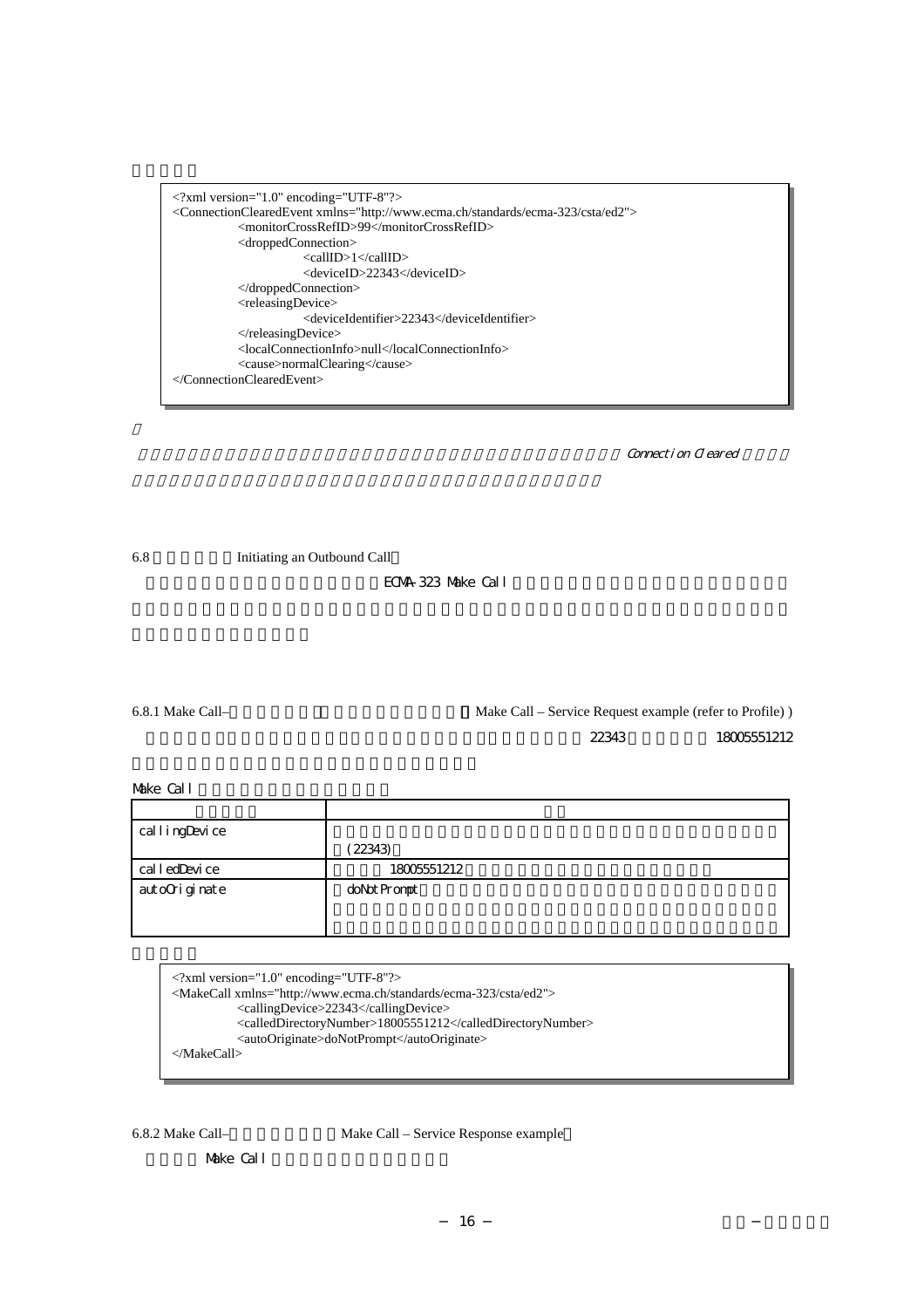#### <span id="page-28-0"></span>Make Call

## アメリカ アメリカ アメリカ アメリカ アメリカ callingDevice

<?xml version="1.0" encoding="UTF-8"?> <MakeCallResponse xmlns="http://www.ecma.ch/standards/ecma-323/csta/ed2"> <callingDevice> <callID>2</callID> <deviceID>22343</deviceID> </callingDevice> </MakeCallResponse>

6.9 Cutbound Call Event Sequence

この例は、Make Call サービス要求の結果として生成されるイベントのシーケンスを示す。このイベ

Originated Network Reached Delivered Established

6.9.1 Originated **Communist Communist Communist Communist Communist Communist Communist Communist Communist Communist Communist Communist Communist Communist Communist Communist Communist Communist Communist Communist Comm** 

Originated

Originated

| nonitorCrossRefID         | Monitor Start |
|---------------------------|---------------|
| ori gi nat edConnect i on |               |
|                           | <b>CSTA</b>   |
| callingDevice             |               |
|                           |               |
| cal l edDevi ce           | 18005551212   |
| local Connection Info     | connect ed    |

|       | $\langle$ 2xml version="1.0" encoding="UTF-8"?>                                            |
|-------|--------------------------------------------------------------------------------------------|
|       | <originatedevent xmlns="http://www.ecma.ch/standards/ecma-323/csta/ed2"></originatedevent> |
|       | <monitorcrossrefid>99</monitorcrossrefid>                                                  |
|       | <originatedconnection></originatedconnection>                                              |
|       | <callid>2</callid>                                                                         |
|       | <deviceid>22343</deviceid>                                                                 |
|       | $\langle$ originatedConnection>                                                            |
|       | <callingdevice></callingdevice>                                                            |
|       | <deviceidentifier>22343</deviceidentifier>                                                 |
|       | $\langle$ calling Device $>$                                                               |
|       | <calleddevice></calleddevice>                                                              |
|       | <deviceidentifier>18005551212</deviceidentifier>                                           |
|       |                                                                                            |
|       | <localconnectioninfo>connected</localconnectioninfo>                                       |
|       | <cause>makeCall</cause>                                                                    |
| 6.9.2 | $\langle$ OriginatedEvent>                                                                 |
|       |                                                                                            |

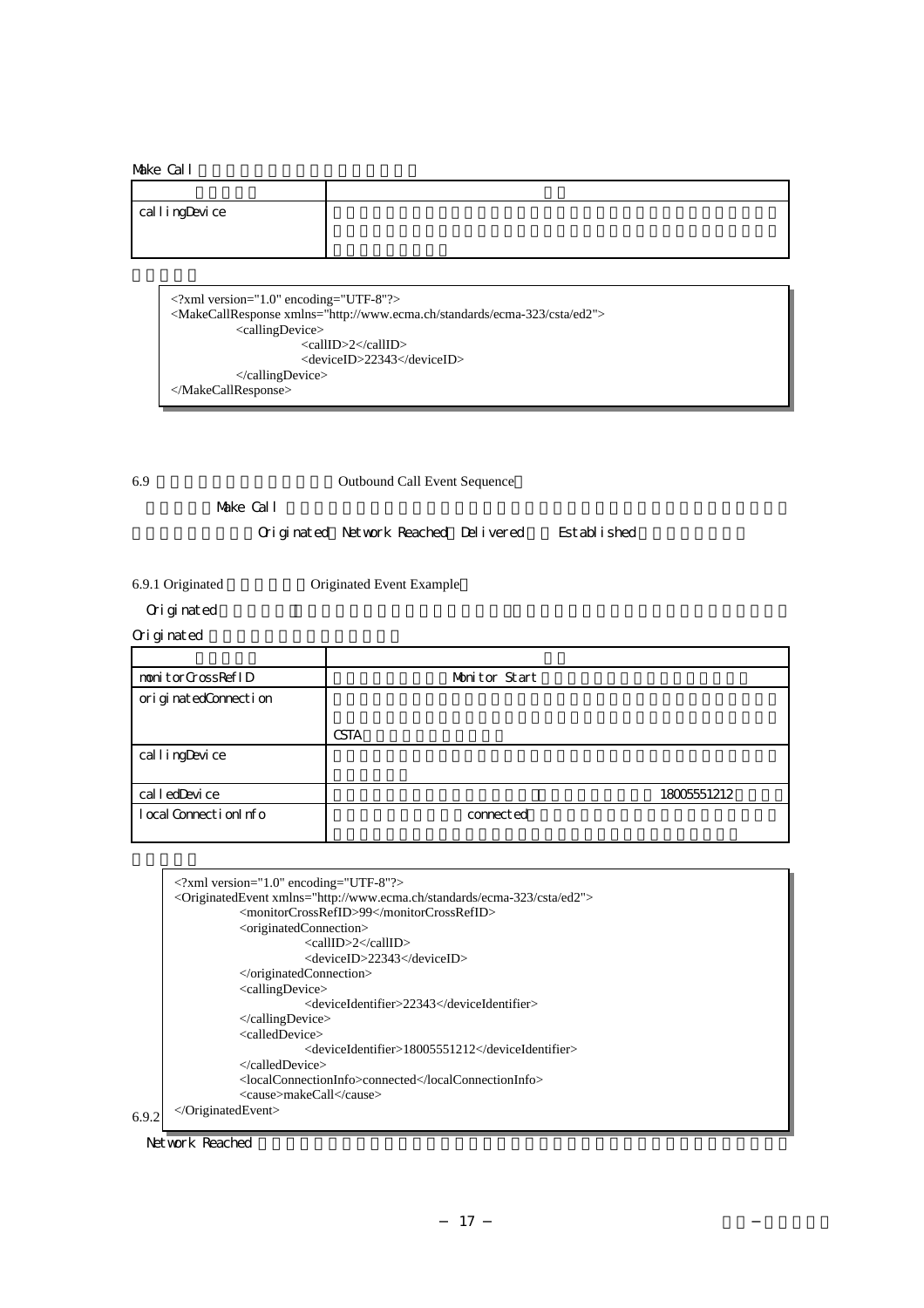#### Net work Reached

| nonitorCrossRefID              | Monitor Start |                           |             |
|--------------------------------|---------------|---------------------------|-------------|
| out boundConnect i on          |               |                           |             |
|                                |               |                           |             |
| net workInterfaceUsed          |               |                           |             |
| callingDevice                  |               |                           |             |
|                                |               |                           |             |
| cal l edDevi ce                |               |                           | 18005551212 |
| l ast RedirectionDevice        | not Known     |                           |             |
| $l$ ocal Connect i onl $n f$ o |               | ori gi nat edConnect i on | connect ed  |
|                                |               |                           |             |
|                                |               |                           |             |
| cause                          | nornal        |                           |             |

<?xml version="1.0" encoding="UTF-8"?> <NetworkReachedEvent xmlns="http://www.ecma.ch/standards/ecma-323/csta/ed2"> <monitorCrossRefID>99</monitorCrossRefID> <outboundConnection> <callID>2</callID> <deviceID>023</deviceID> </outboundConnection> <networkInterfaceUsed> <deviceIdentifier>023</deviceIdentifier> </networkInterfaceUsed> <callingDevice> <deviceIdentifier>22343</deviceIdentifier> </callingDevice> <calledDevice> <deviceIdentifier>18005551212</deviceIdentifier> </calledDevice> <lastRedirectionDevice> <notRequired/> </lastRedirectionDevice> <localConnectionInfo>connected</localConnectionInfo> <cause>normal</cause> </NetworkReachedEvent>.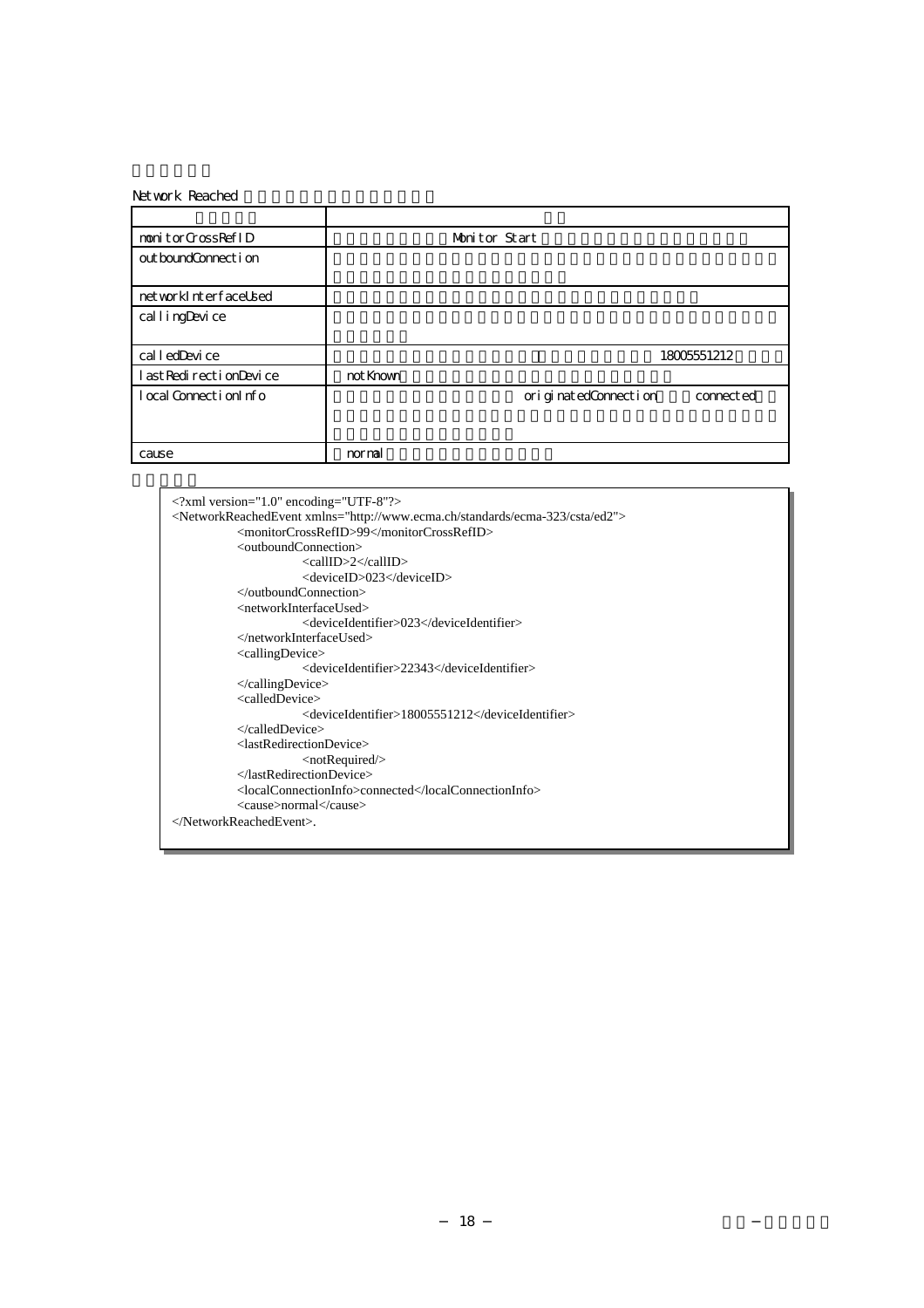#### <span id="page-30-0"></span>6.9.3 Delivered (Delivered Event)

#### Del i vered

Del i vered

| nonitorCrossRefID           | Monitor Start   |              |
|-----------------------------|-----------------|--------------|
| connection                  |                 |              |
|                             |                 |              |
| al ertingDevice             |                 |              |
|                             |                 |              |
| callingDevice               |                 |              |
| cal l edDevi ce             |                 |              |
| l ast Redi recti onDevi ce  |                 | Not Required |
| l ocal Connecti on Info     |                 | connect ed   |
|                             |                 |              |
| cause                       | net workSi gnal |              |
| associ at edCal l edDevi ce |                 |              |
|                             | 023             | not Known    |

| $\langle$ 2xml version="1.0" encoding="UTF-8"?>                                          |
|------------------------------------------------------------------------------------------|
| <deliveredevent xmlns="http://www.ecma.ch/standards/ecma-323/csta/ed2"></deliveredevent> |
| <monitorcrossrefid>99</monitorcrossrefid>                                                |
| <connection></connection>                                                                |
| <callid>2</callid>                                                                       |
| <deviceid>023</deviceid>                                                                 |
| $\langle$ /connection>                                                                   |
| $\leq$ alertingDevice $>$                                                                |
| <deviceidentifier>18005551212</deviceidentifier>                                         |
| $\triangle$ alertingDevice>                                                              |
| <callingdevice></callingdevice>                                                          |
| <deviceidentifier>22343</deviceidentifier>                                               |
| $\langle$ calling Device $>$                                                             |
| <calleddevice></calleddevice>                                                            |
| <deviceidentifier>18005551212</deviceidentifier>                                         |
| $\langle$ called Device $>$                                                              |
| $\langle$ lastRedirectionDevice> $\langle$ notRequired $\rangle$ >                       |
|                                                                                          |
| <localconnectioninfo>connected</localconnectioninfo>                                     |
| <cause>networkSignal</cause>                                                             |
| <associatedcalleddevice></associatedcalleddevice>                                        |
| <deviceidentifier>023</deviceidentifier>                                                 |
|                                                                                          |
| $\langle$ DeliveredEvent>                                                                |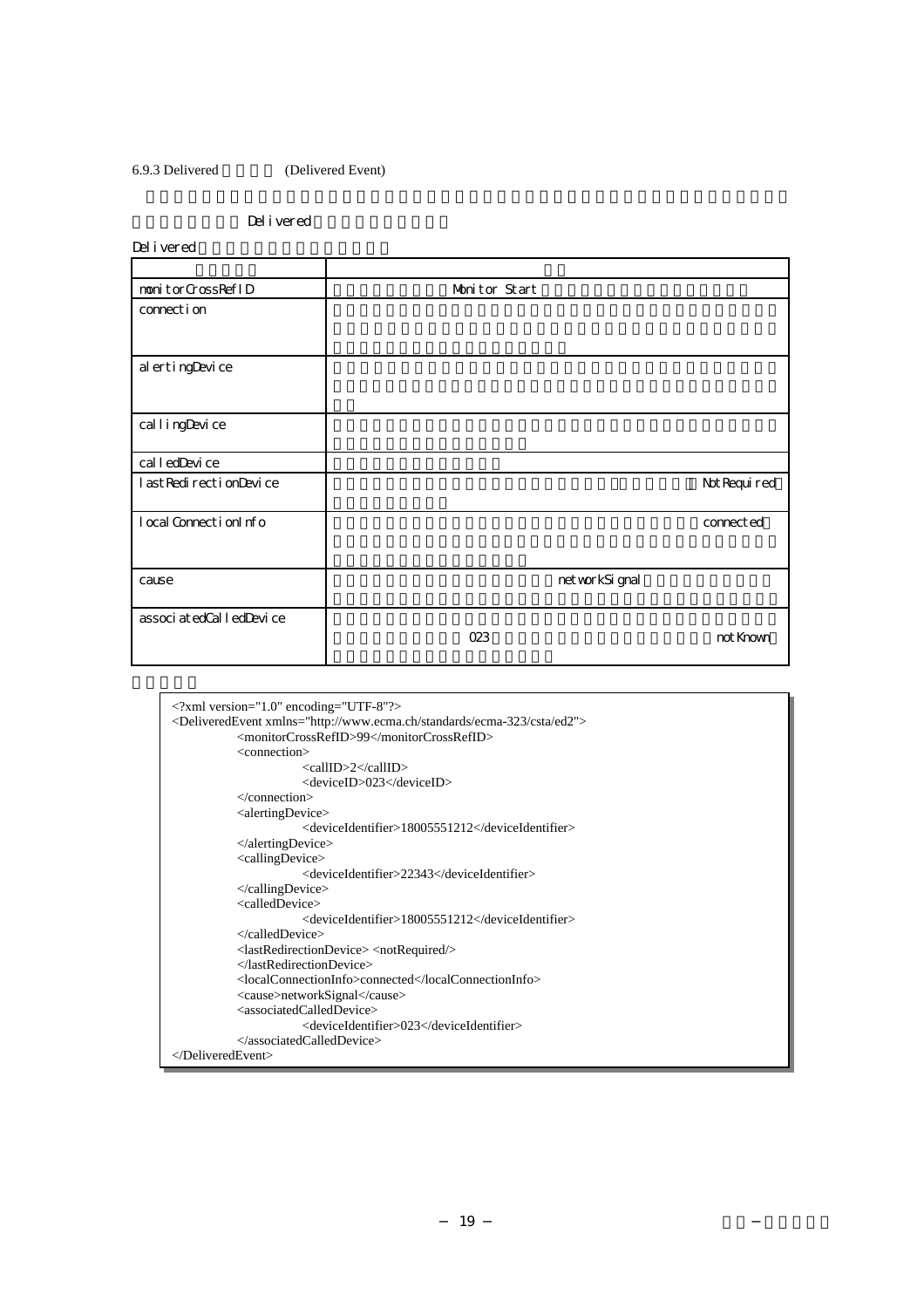<span id="page-31-0"></span>

| 6.9.4 Established | (Established Event) |  |
|-------------------|---------------------|--|
| Est abl i shed    |                     |  |

Established Delivered

6.10 (Single Step Transfer)

ECMA-323 Single Step Transfer

6.10.1 – Single Step Transfer – Service Request example)

Single Step Transfer

| activeCall connection |  |
|-----------------------|--|
| transferredTo         |  |

| $\langle$ 2xml version="1.0" encoding="UTF-8"?><br><singlesteptransfercall xmlns="http://www.ecma.ch/standards/ecma-323/csta/ed2"></singlesteptransfercall> |
|-------------------------------------------------------------------------------------------------------------------------------------------------------------|
|                                                                                                                                                             |
| $\langle$ active Call $\rangle$                                                                                                                             |
| $\langle$ callID>1 $\langle$ callID>                                                                                                                        |
| <deviceid>22343</deviceid>                                                                                                                                  |
| $\langle$ activeCall $\rangle$                                                                                                                              |
| $\langle$ transferredTo>333333 $\langle$ transferredTo>                                                                                                     |
| $\langle$ SingleStepTransferCall>                                                                                                                           |

6.10.2 (Single Step Transfer - Service Response example)

Single Step Transfer

| Single Step Transfer |  |
|----------------------|--|
|                      |  |

| transferredCall<br>connect i on | transferrdio |
|---------------------------------|--------------|

<?xml version="1.0" encoding="UTF-8"?> <SingleStepTransferCallResponse xmlns="http://www.ecma.ch/standards/ecma-323/csta/ed2"> <transferredCall> <callID>2</callID> <deviceID>333333</deviceID> </transferredCall> </SingleStepTransferCallResponse>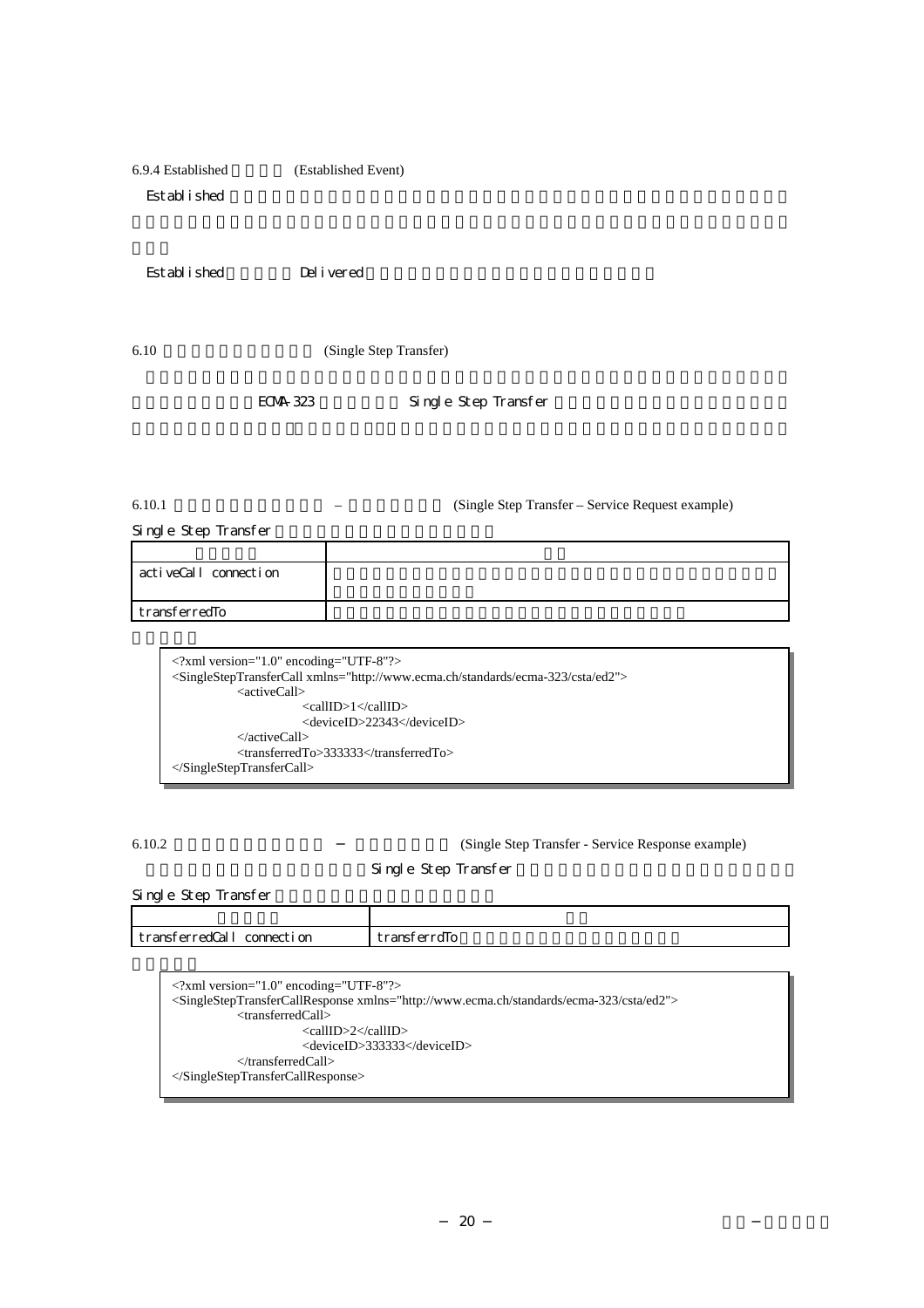<span id="page-32-0"></span>6.11 Transferred Connection (Notification of a Transferred Connection)

Single Step Transfer

ECMA-323 Transferred

6.11.1 Transferred (Transferred Event example)

Transferred Event アメリカ アメリカ アメリカ アメリカ アメリカ monitorCrossRefID Monitor Start primaryOdCall connection transferringDevice transferredToDevice transferredConnections Single Step Transfer local ConnectionInfo nul l cause Single Step Transfer

| $\langle$ ?xml version="1.0" encoding="UTF-8"?>                                            |
|--------------------------------------------------------------------------------------------|
| <transferedevent xmlns="http://www.ecma.ch/standards/ecma-323/csta/ed2"></transferedevent> |
| <monitorcrossrefid>99</monitorcrossrefid>                                                  |
| $\leq$ primaryOldCall>                                                                     |
| <callid>1</callid>                                                                         |
| <deviceid>22343</deviceid>                                                                 |
| $\langle$ primaryOldCall>                                                                  |
| <transferringdevice></transferringdevice>                                                  |
| <deviceidentifier>22343</deviceidentifier>                                                 |
|                                                                                            |
| <transferredtodevice></transferredtodevice>                                                |
| <deviceidentifier>333333</deviceidentifier>                                                |
|                                                                                            |
| <transferredconnections></transferredconnections>                                          |
| $\leq$ connectionListItem $>$                                                              |
| <oldconnection></oldconnection>                                                            |
| <callid>1</callid>                                                                         |
| <deviceid>22343</deviceid>                                                                 |
|                                                                                            |
| $\alpha$ / connection List Item                                                            |
| $\langle$ transferredConnections>                                                          |
| <localconnectioninfo>null</localconnectioninfo>                                            |
| <cause>singleStepTransfer</cause>                                                          |
| $\langle$ TransferedEvent>                                                                 |
|                                                                                            |

Transferred Transferred

Connection Cleared Transferred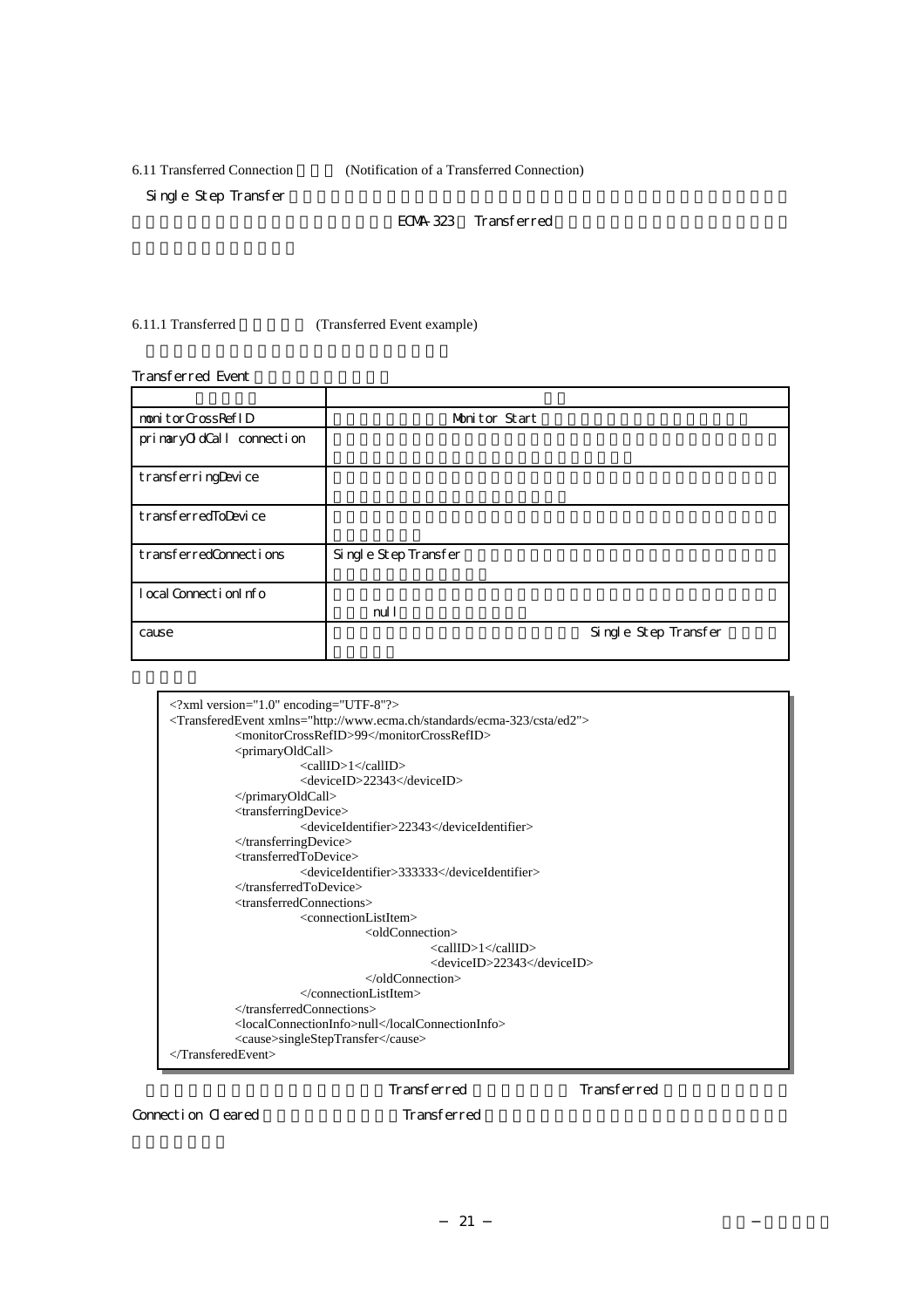<span id="page-33-0"></span>6.12 (Deflect)

ECMA-323 Deflect

6.12.1 着信転 – サービス要求例 (Deflect – Service Request example)

Deflect

| callToBeDiverted connection I |  |
|-------------------------------|--|
|                               |  |
|                               |  |
| newDestination                |  |
|                               |  |

<?xml version="1.0" encoding="UTF-8"?> <DeflectCall xmlns="http://www.ecma.ch/standards/ecma-323/csta/ed2"> <callToBeDiverted> <callID>1</callID> <deviceID>22343</deviceID> </ callToBeDiverted > <newDestination>333333</ newDestination> </DeflectCall>

## 6.12.2 (Deflect – Service Response example)

 $\rm Def$ lect the  $\rm Def$ 

<?xml version="1.0" encoding="UTF-8"?> <DeflectCallResponse xmlns="http://www.ecma.ch/standards/ecma-323/csta/ed2"/>

6.13 **Connection** (Notification of a Diverted Connection)

Deflect that the contract the state  $\mathbb{R}$  and  $\mathbb{R}$  are stated in  $\mathbb{R}$  and  $\mathbb{R}$  are stated in  $\mathbb{R}$  and  $\mathbb{R}$  are stated in  $\mathbb{R}$  and  $\mathbb{R}$  are stated in  $\mathbb{R}$  and  $\mathbb{R}$  are stated in  $\mathbb{R$ 

eCMA-323 Diverted  $\Box$  Diverted

6.13.1 Diverted (Diverted Event example)

 $\Sigma$  verted

| nonitorCrossRefID       | Monitor Start |
|-------------------------|---------------|
| connect i on            |               |
|                         |               |
| divertingDevice         |               |
|                         |               |
| newDestination          |               |
|                         |               |
| l ocal Connecti on Info |               |
|                         | nul l         |
| cause                   |               |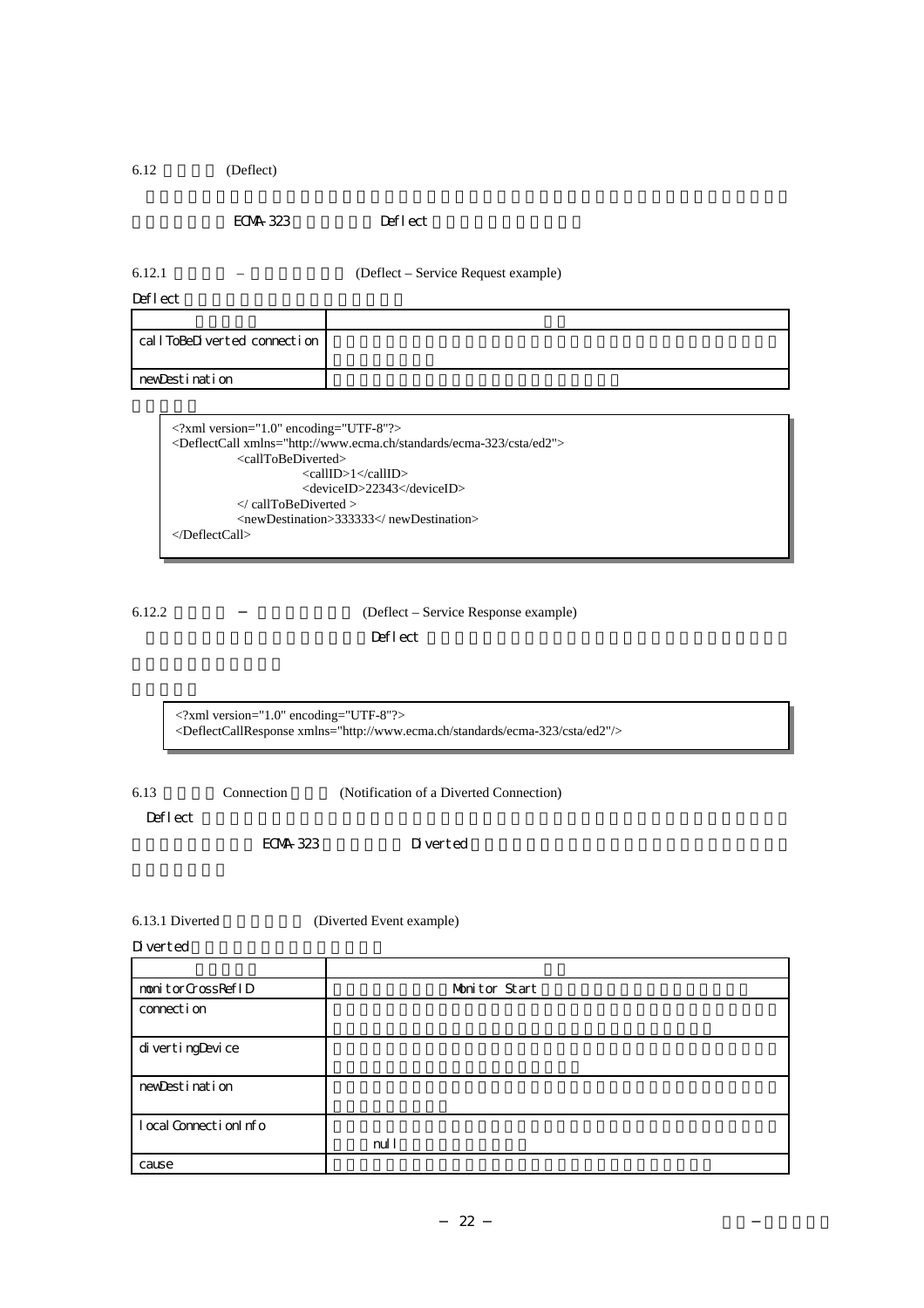<span id="page-34-0"></span>

| $\langle$ 2xml version="1.0" encoding="UTF-8"?><br><divertedevent xmlns="http://www.ecma.ch/standards/ecma-323/csta/ed2"><br/><monitorcrossrefid>99</monitorcrossrefid><br/><connection><br/><callid>1</callid><br/><deviceid>22343</deviceid><br/><math>\triangle</math>/connection&gt;<br/><divertingdevice><br/><deviceidentifier>22343</deviceidentifier></divertingdevice></connection></divertedevent> |            |
|--------------------------------------------------------------------------------------------------------------------------------------------------------------------------------------------------------------------------------------------------------------------------------------------------------------------------------------------------------------------------------------------------------------|------------|
| $\langle$ diverting Device><br>$<$ newDestination $>$<br><deviceidentifier>333333</deviceidentifier><br>$\langle$ newDestination><br><localconnectioninfo>null</localconnectioninfo><br><cause>redirected</cause><br>                                                                                                                                                                                        |            |
| D verted                                                                                                                                                                                                                                                                                                                                                                                                     | Connection |

 $\alpha$  eared  $\alpha$  are  $\alpha$  Diverted  $\alpha$ 

6.14 (Single Step Conference)

FCMA-323 Single Step Conference

6.14.1 Single Step Conference – (Single Step Conference – Service Request example)

Single Step Conference

| activeCall connection |  |
|-----------------------|--|
|                       |  |
| devi ceToJoi n        |  |
| participationType     |  |
|                       |  |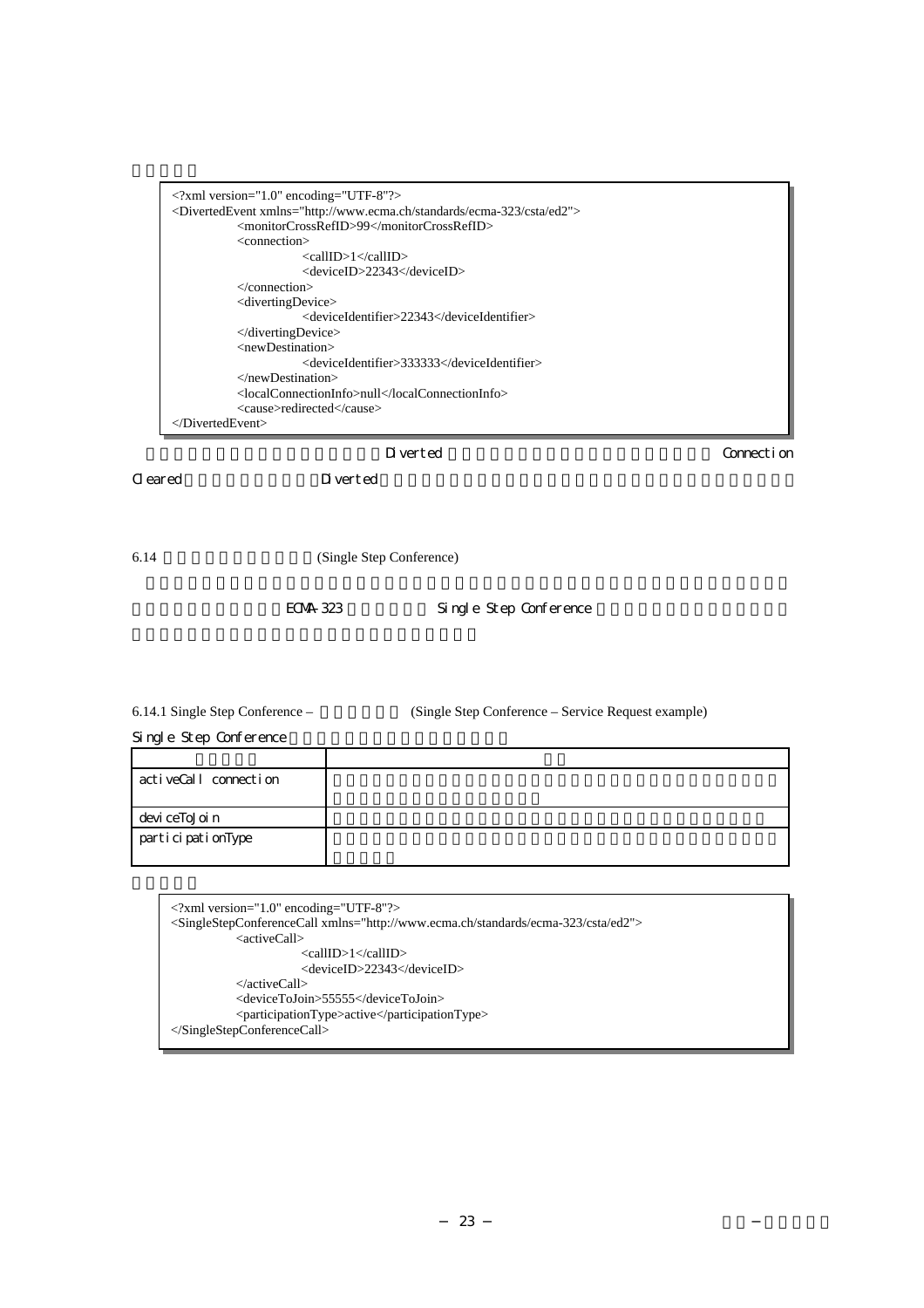#### <span id="page-35-0"></span>6.14.2 (Single Step Conference – Service Response example)

#### Single Step Conference

Single Step Conference

| conferencedCall connection deviceToJoin | devi ceToJoi n |
|-----------------------------------------|----------------|
|                                         |                |
|                                         |                |

<?xml version="1.0" encoding="UTF-8"?> <SingleStepConferenceCallResponse xmlns="http://www.ecma.ch/standards/ecma-323/csta/ed2"> <conferencedCall> <callID>1</callID> <deviceID>55555</deviceID>  $<$ /conferencedCall> </SingleStepConferenceCallResponse>

6.15 (Notification of an Party Added to a call)

Single Step Conference

ECMA-323 Conferenced

Conferenced

Est abl i shed

6.15.1 Conferenced

Conferenced

| nonitorCrossRefID        | Monitor Start          |  |  |  |
|--------------------------|------------------------|--|--|--|
| prinaryOdCall connection |                        |  |  |  |
| conferenci ngDevi ce     |                        |  |  |  |
| addedParty               |                        |  |  |  |
| conferenceConnections    | Single Step Conference |  |  |  |
|                          | 22343 33333 55555      |  |  |  |
| l ocal Connecti on Info  | Connect ed             |  |  |  |
| cause                    | Single Step Conference |  |  |  |

24 TR-18057 (1995) 124 TR-18057 (1995) 124 TR-18057 (1995) 124 TR-18057 (1995) 124 TR-18057 (1995) 125 TR-1805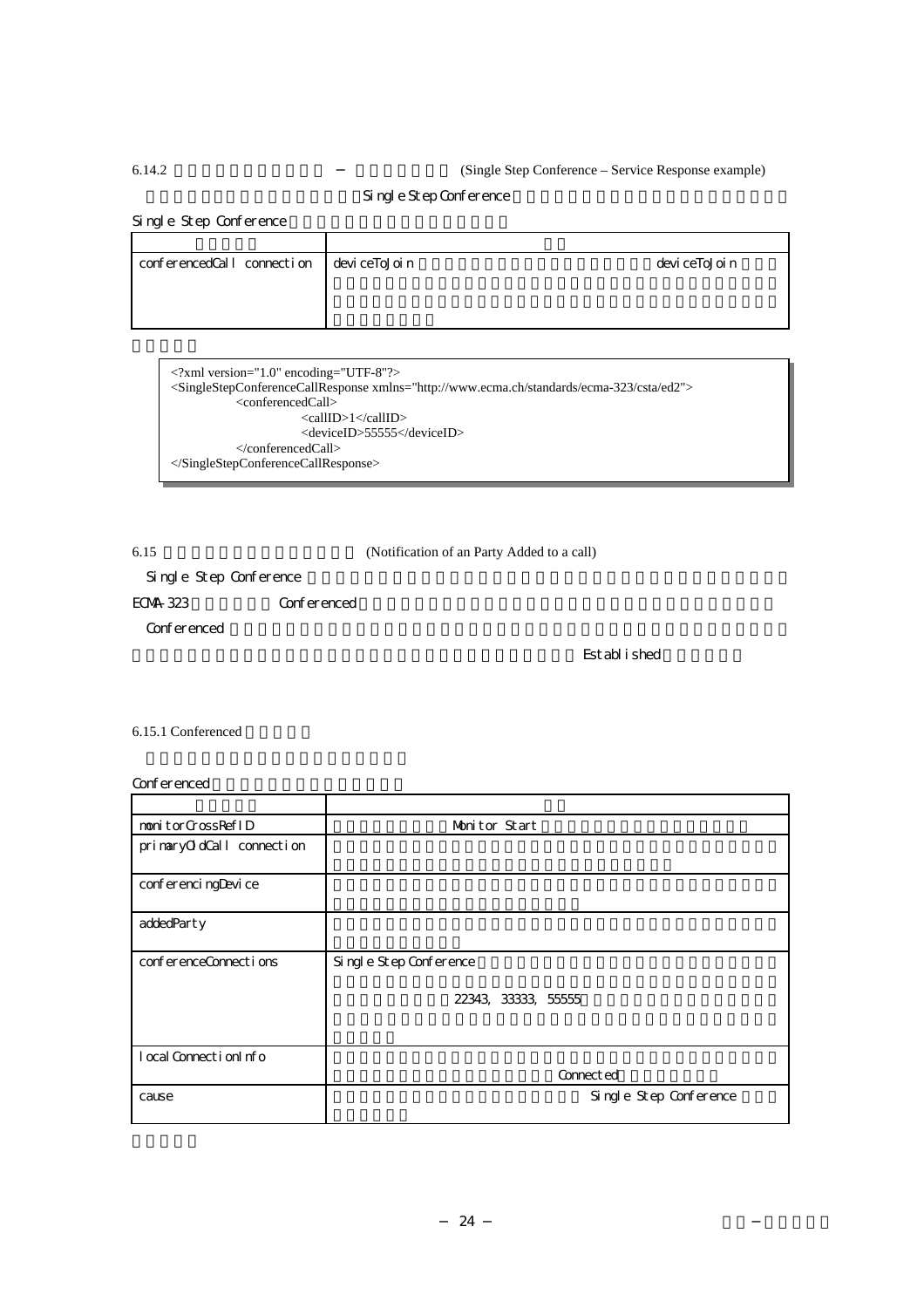```
<?xml version="1.0" encoding="UTF-8"?>
<ConferencedEvent xmlns="http://www.ecma.ch/standards/ecma-323/csta/ed2"> 
           <monitorCrossRefID>99</monitorCrossRefID> 
           <primaryOldCall> 
                      <callID>1</callID>
                      <deviceID>22343</deviceID> 
           </primaryOldCall> 
           <conferencingDevice> 
                      <deviceIdentifier>22343</deviceIdentifier> 
           </conferencingDevice> 
           <addedParty>
                      <deviceIdentifier>55555</deviceIdentifier> 
           </addedParty> 
           <conferenceConnections> 
                      <connectionListItem> 
                                 <newConnection>
                                             <callID>1</callID>
                                             <deviceID>22343</deviceID> 
                                  </newConnection>
                                  <Endpoint> 
                                             <deviceID>22343</deviceID> 
                                  </Endpoint> 
                      </connectionListItem> 
                      <connectionListItem> 
                                 <newConnection>
                                             <callID>1</callID>
                                             <deviceID>33333</deviceID> 
                                  </newConnection>
                                  <Endpoint> 
                                             <deviceID>33333</deviceID> 
                                 </Endpoint> 
                      </connectionListItem> 
                      <connectionListItem> 
                                  <newConnection>
                                             <callID>1</callID>
                                             <deviceID>55555</deviceID> 
                                  </newConnection>
                                  <Endpoint> 
                                             <deviceID>55555</deviceID> 
                                  </Endpoint> 
                      </connectionListItem> 
           </conferenceConnections> 
           <localConnectionInfo>connected</localConnectionInfo> 
           <cause>singleStepConference</cause> 
</ConferencedEvent>
```
6.16 (Failure Response example) CSTAErrorCode ECMA-323 Monitor Start CSTAErrorCode

invalidMonitorObject Monitor Start  $(22343)$ 

operation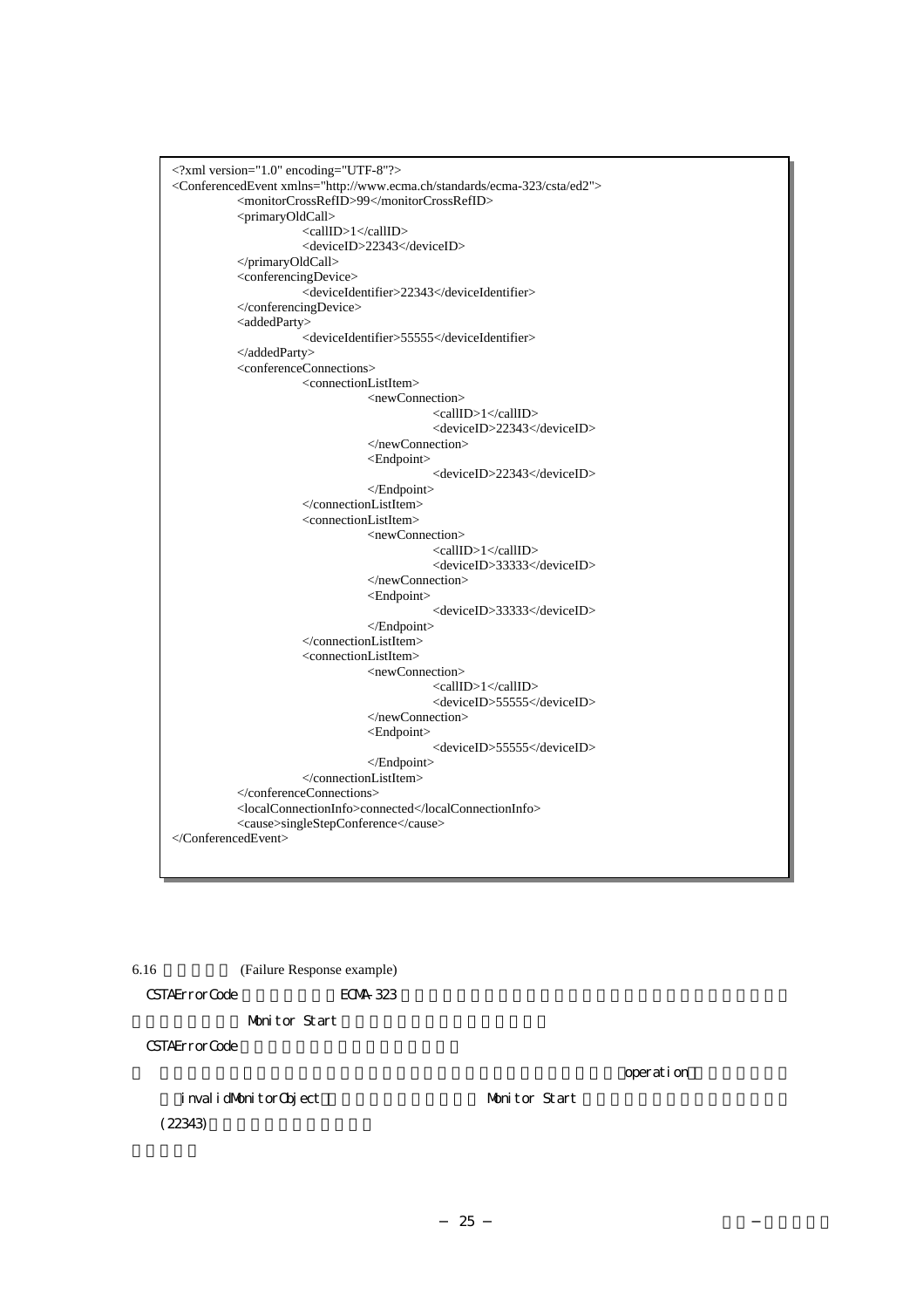<?xml version="1.0" encoding="UTF-8"?> <CSTAErrorCode xmlns="http://www.ecma.ch/standards/ecma-323/csta/ed2"> <operation>invalidMonitorObject</operation> </CSTAErrorCode>

CSTAErrorCode ECMA-323

ECMA-323 9.19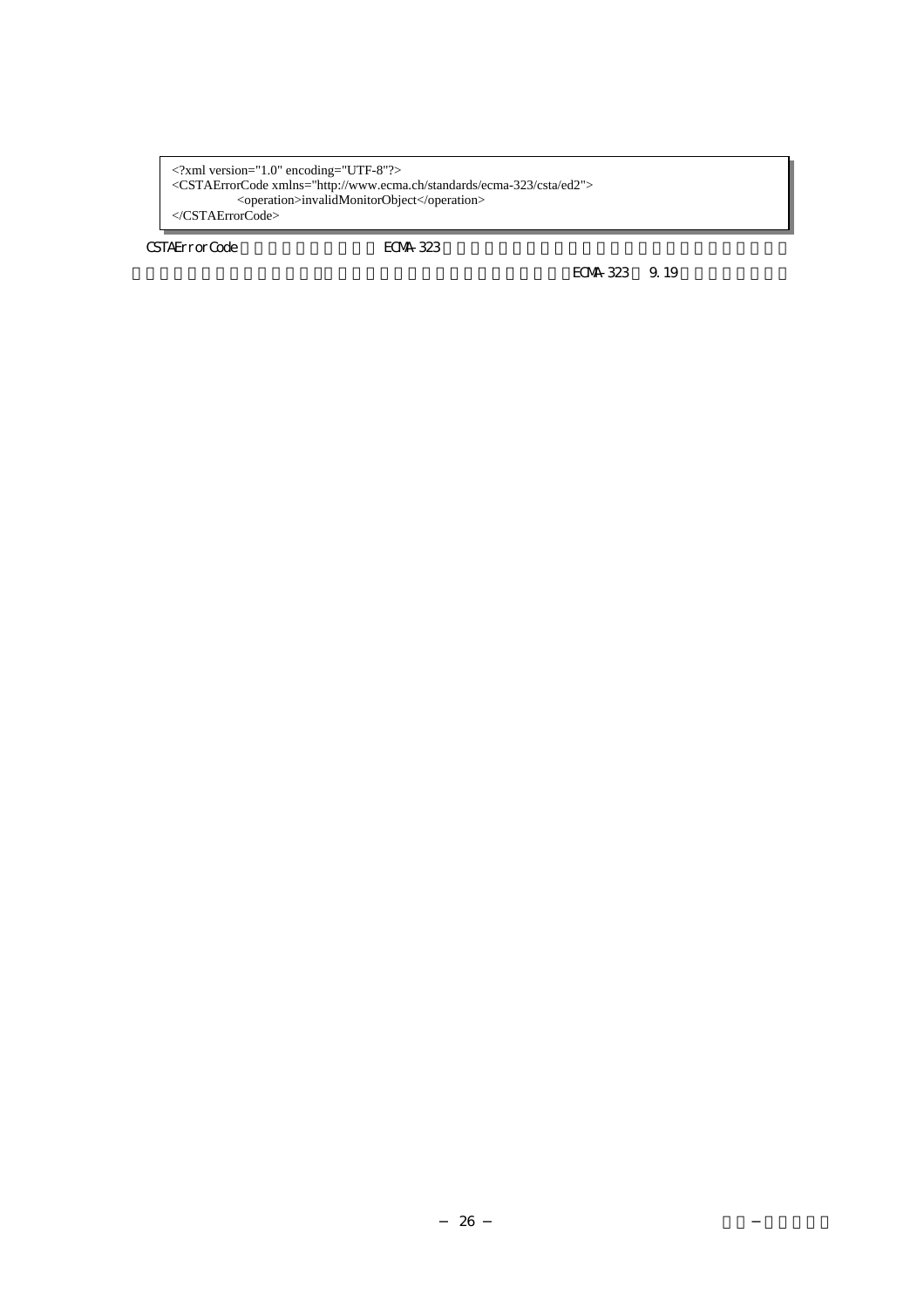### <span id="page-38-0"></span>7 SALT/CSTA XML SALT/CSTA XML Programming Example  $SALT$  1.0  $SALT$  ECMA-323

 $S\!AT$ 

<input name="transferTarget" />  $\leq$ input name="callerID"  $\geq$  $\langle$ input name="callID"  $\rangle$  $\leq$ input name="deviceID"  $\geq$ <input name="monitorObject" type="hidden" value="2234" />  $\langle$ input name ="monitorCrossRefID"  $\rangle$ 



#### ECMA  $\overline{C}$

| $\langle$ script $\rangle$                                                |  |  |  |  |
|---------------------------------------------------------------------------|--|--|--|--|
| function procRecNumber() {                                                |  |  |  |  |
| $var msg = event.srcElement.recoresult;$                                  |  |  |  |  |
| transferTarget.value = $msg.SelectSingleNode("*/phoneNumber").nodeValue;$ |  |  |  |  |
| $\mathcal{U}$ read recognized phone number                                |  |  |  |  |
| var confidence = $msg.selectSingleNode("/@confidence").nodeValue;$        |  |  |  |  |
| if (confidence $< 0.5$ ) {                                                |  |  |  |  |
| confirm.Start(); recYesNo.Start();                                        |  |  |  |  |
| $\}$ else $\{$                                                            |  |  |  |  |
| $sayBye.St(.)$ ; ccTransfer();                                            |  |  |  |  |
|                                                                           |  |  |  |  |
|                                                                           |  |  |  |  |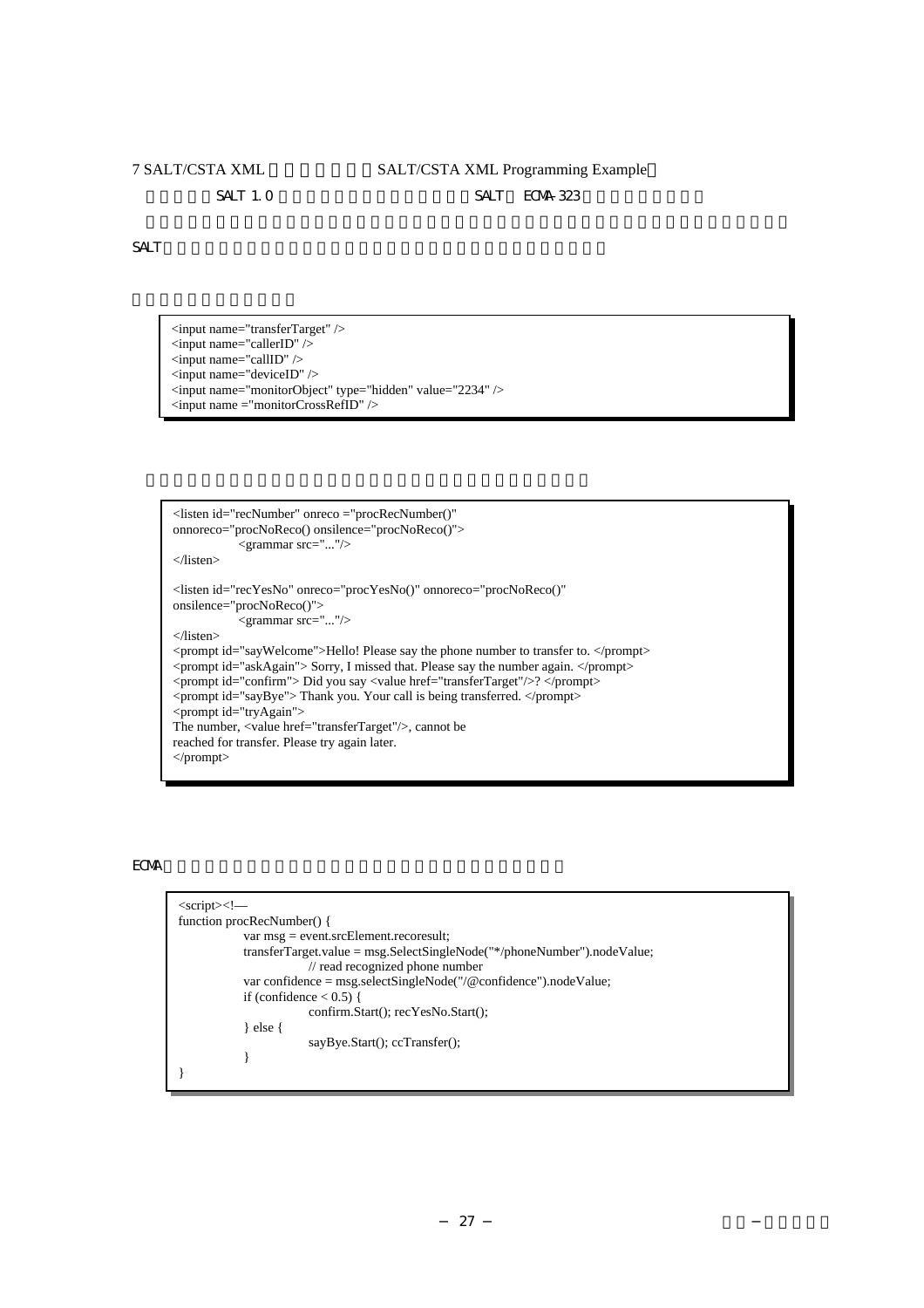```
function procYesNo() { 
            var answer = event.srcElement.recoresult.SelectSingleNode( 
             "*/yes[@confidence>0.5]"); 
                        // accept only yes with confidence
            if (answer == null) {
                         procNoReco(); 
             } else { 
                         sayBye.Start(); ccTransfer();
             } 
} 
function procNoReco() { 
            transferTarget.value = ""; 
            askAgain.Start(); recNumber.Start(); 
} 
--></script>
```
呼制御セクション (場面やダイアログ・ロジックに影響されない)

```
<smex id="callControl" onreceive="ccHandler()">...</smex> 
<script><!— 
            // The cchandler handles the ECMA-323 events. 
            // 
            // Once the connection is answered, a welcome prompt 
            // is played and the transfer target telephone number is solicited. 
            // 
            // When the speech event handler detects and confirms the correct 
            // speech input, an ECMA-323 SingleStepTransfer service is used to 
            // transfer the caller to the new transfer target.
            // 
function ccHandler() { 
            var msg = event.srcElement.received; 
            if (msg.nodeName == "DeliveredEvent") { // incoming call notification
            // 
            // If the connection is alerting (DeliveredEvent, ECMA-323, 15.2.5) the 
            // connection information from the Delivered event is saved 
            // called.value and deviceID.value) and the call is answered by using the 
            // ECMA-323 AnswerCall service with the saved connection information.
            // If the application needed the ANI and DNIS, it could also obtain 
            // this information from this event.
            // 
                         callID.value = msg.sleepctSingleNode()"./connection/callID").nodeValue; 
                        deviceID.value = msg.electSingleNode("./connection/deviceID").nodeValue; 
                        ccAnswer(); 
            } else if (msg.nodeName == "EstablishedEvent") { // call answered // 
            // Once the connection is answered (EstablishedEvent, ECMA-323, 15.2.8) 
            // a welcome prompt is played and the transfer target telephone number 
            // is solicited.
            // 
                         callerID.value = msg.selectSingleNode( 
                         "./callingDevice/DeviceIdentifier").nodeValue; 
                         sayWelcome.Start(); recNumber.Start();
            } else if (msg.nodeName == "TransferredEvent") { \frac{1}{2} call transferred
```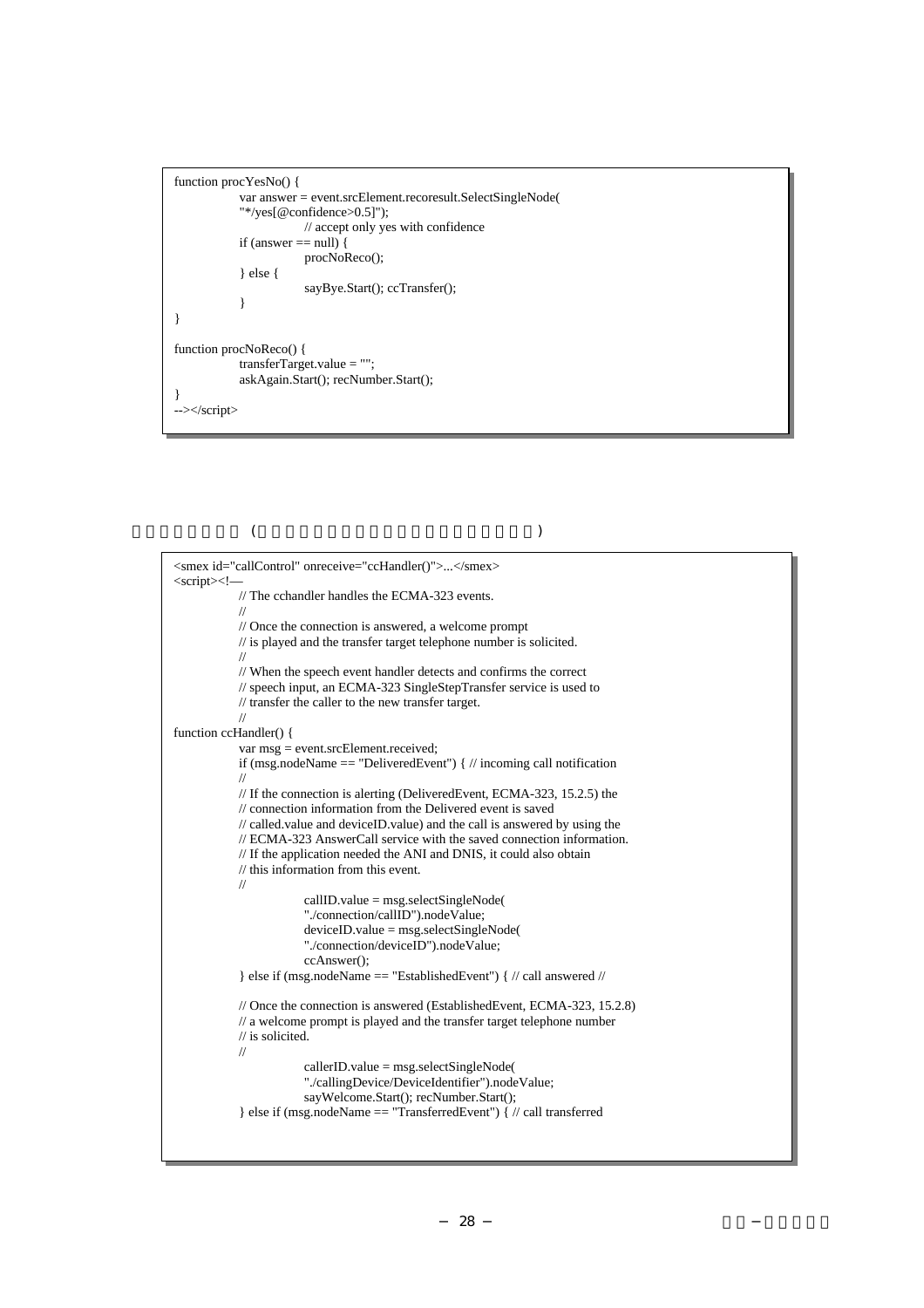```
// 
            // The TransferredEvent (ECMA-323, 15.2.18) is received when
            // the transfer has been completed. ccCleanup is called to clean up
            // the application data.
            // 
                         ccCleanUp(); 
            } else if (msg.nodeName == "ConnectionClearedEvent") { // user hang up 
            // 
            // A user hang up is indicated by a ConnectionClearedEvent (ECMA-323, 
            // 15.2.4) which flushes the prompt queue and cleans the application 
            // data. This could happen at any time during the call. 
            // 
                         promptQueue.Flush(); 
                        ccCleanUp(); 
            } else if (msg.nodeName == "CSTAErrorCode") { // service failure event 
            // 
            // The ccError function handles any failure responses from any of the
            // ECMA-323 services that may have failed. 
            // 
                        ccError(); 
            } // feel free to handle other events here 
} 
function ccTransfer() { // transferring a call 
            // 
            // The SingleStepTransferCall service (ECMA-323, 15.1.24) is used to
            // invoke the transfer. There are two elements provided. The first 
            // element is the connection information that was obtained from 
            // the DeliveredEvent. The second element is the transfer target that 
            // was solicited from the caller.
            // 
            callControl.sent = "<SingleStepTransferCall" + 
              " xmlns='http://www.ecma.ch/standards/ecma-323/csta/ed2'>" + 
             "<activeCall><callID>" +
             callID.value + "</callID><deviceID>" + 
            deviceID.value + "</deviceID></activeCall><transferredTo>" + 
             transferTarget.value+"</transferredTo></SingleStepTransferCall>"; 
} 
function ccStartListening() { // listening for call events 
 / 
            // The MonitorStart service (ECMA-323, 13.1.2) is used to place a 
            // monitor on a device so that events can be generated when activity 
            // happens at that device. The single element provided indicates the 
            // identifier of the device that is to be monitored. In this example 
            // it was part of the application data.
            // 
            callControl.sent = "<MonitorStart" + 
                    " xmlns='http://www.ecma.ch/standards/ecma-323/csta/ed2'>" + 
                   "<monitorObject><deviceObject>" + 
                   monitorObject.value + 
            "</deviceObject></monitorObject></MonitorStart>"; 
}
function ccAnswer() { // answering a call 
        // 
        // The AnswerCall service (ECMA-323, 15.1.3) is used to answer the 
        // alerting connection. The single element provided is the connection 
        // information that was obtained in the Delivered event.
        // 
        callControl.sent = "<AnswerCall" + 
               " xmlns='http://www.ecma.ch/standards/ecma-323/csta/ed2'>" + 
               "<callToBeAnswered><callID>" +
              callID.value + "</callID><deviceID>" 
              deviceID.value + "</deviceID></callToBeAnswered></AnswerCall>"; 
}
```

```
29 TR-18057 TR-18057 TR-18057 TR-18057 TR-18057 TR-18057 TR-18057 TR-18057 TR-18057 TR-18057 TR-1805
```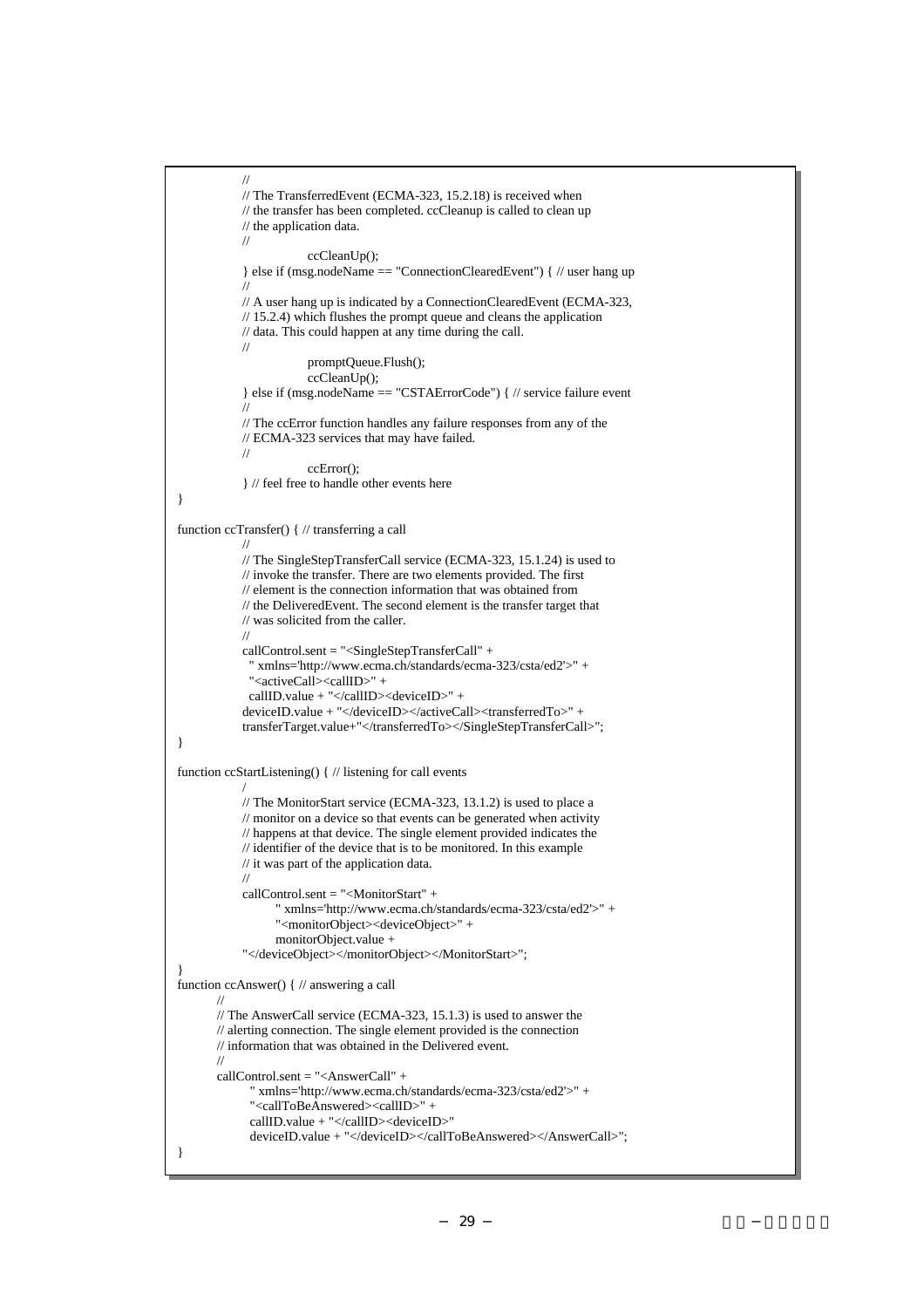```
function ccCleanUp() { 
      callerID.value = ""; transferTarget.value = ""; callID.value = "";
       recNumber.Stop(); recYesNo.Stop(); ... 
} 
function ccHangup() { // clearing a connection 
       // 
      // The ClearConnection service (ECMA-323, 15.1.8) is used to clear 
      // a connection. In this example, this is used when the transfer is 
       // unable to be completed.
       // 
       callControl.sent = "<ClearConnection " + 
               "xmlns='http://www.ecma.ch/standards/ecma-323/csta/ed2'>" + 
               "<connectionToBeCleared> <callID>" + 
               callID.value + "</callID><deviceID>" + 
               deviceID.value + "</deviceID></connectionToBeCleared>" + 
               "</ClearConnection>"; 
}
function ccError() {
        // 
       // The ccError function is called to handle any failure responses to 
       // ECMA-323 service requests. If there was an error starting a 
        // monitor, the application logs an error. If there was an error 
       // response to the SingleStepTransfer service, a message is played 
       // for the caller and the connection is cleared. 
        // 
       var request = callControl.sent.substr(1, 7);
                     // read the first 7 characters of service requested 
        if (request == "Monitor") { // error starting a monitor
              logMessage("ccError", callControl.sent); 
        } else if (request == "SingleS") { // error in transfer 
             tryAgain.Start(); 
             ccHangup(); 
        } // feel free to handle other errors here 
} 
--> </script>
```

```
Putting it all together: 
<html> 
... 
<body> 
// data section here
<div xmlns="http://www.saltforum.org/2002/SALT" style="visibility:hidden"> 
         // put the speech objects here 
\langlediv>// speech event handlers here 
// call control section here 
// finally, when the page is loaded... 
<script> 
ccStartListening(); 
</script> 
</body> 
</html>
```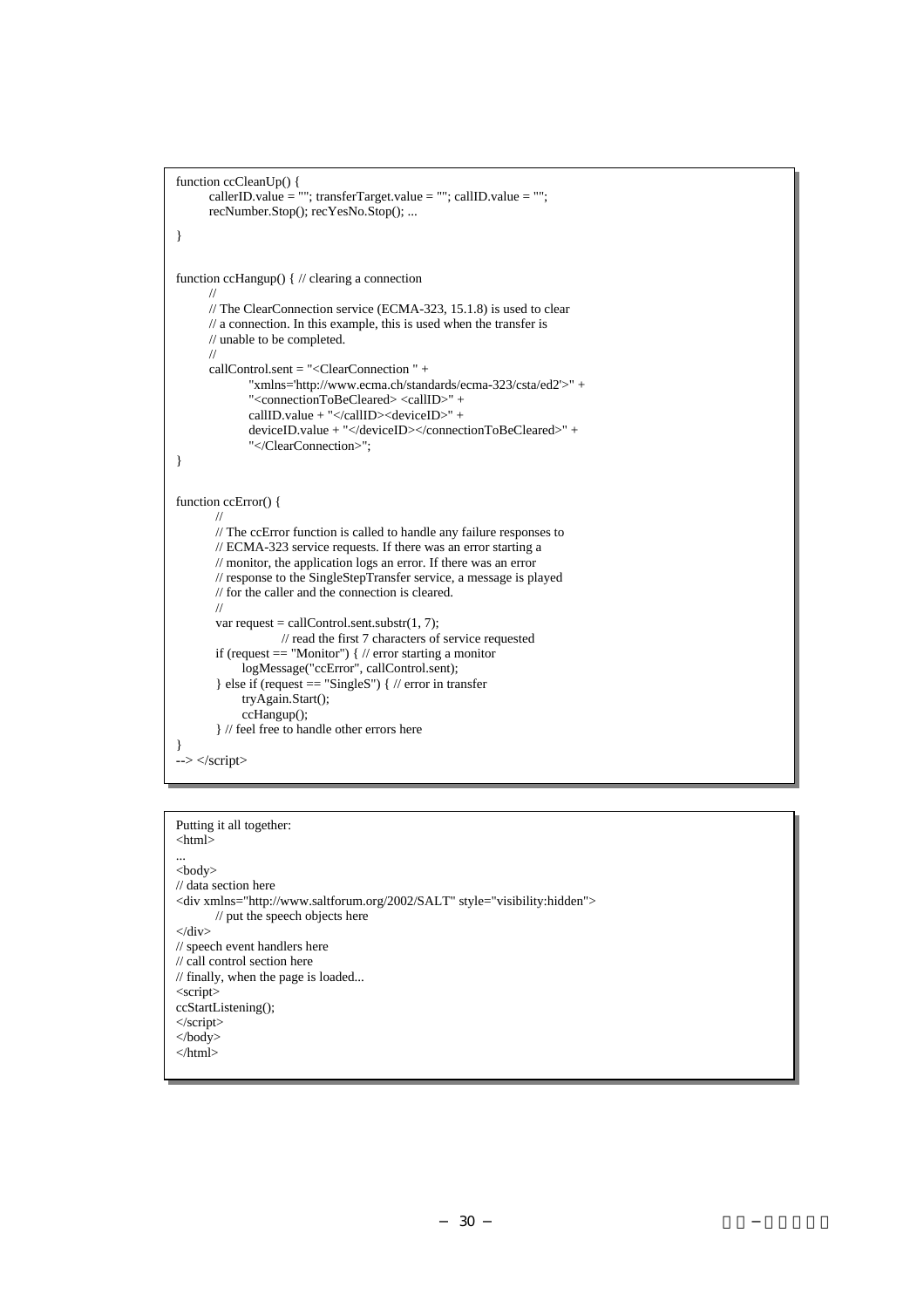<span id="page-42-0"></span>

 $\alpha$  CXML ECMA-323  $\alpha$  ECMA-323  $\alpha$ 

CCXML

<?xml version="1.0" encoding="UTF-8"?> <ccxml version="1.0" xmlns="http://www.w3.org/2002/09/ccxml" xmlns:ccxml="http://www.w3.org/2002/09/ccxml" xmlns:csta="http://www.ecma.ch/standards/ecma-323/csta/ed2"> <var name="state0"/> <!-- CSTA Vars --> <var name="callID"/> <var name="deviceID"/> <eventhandler statevariable="state0"> <transition event="ccxml.loaded"> <!-- inline ECMA-323 --> <csta:MonitorStart> <monitorObject> <deviceObject> 9999 </deviceObject> </monitorObject> </csta:MonitorStart> <!-- ECMA-323 as a external event source --> <script> var monitorRequest = "<MonitorStart" + " xmlns='http://www.ecma.ch/standards/ecma-323/csta/ed2'>" + "<monitorObject><deviceObject>" + 9999 + "</deviceObject></monitorObject></MonitorStart>"; </script> <send dest="http://www.csta-webservice.com/ecma323" name="sendRequest" namelist="monitorRequest" /> </transition> <transition event="csta.DeliveredEvent" name="evt"> <!-- Simple CCXML style shortcut -->  $\langle accept \rangle$  <!-- save off event props --> <!-- simple object mapping --> <assign name="callID" expr="evt.connection.callID"/> <assign name="deviceID" expr="evt.connection.deviceID"/> <!-- DOM API --> <script> callID.value = evt.selectSingleNode("./connection/callID").value;  $deviceID.value =$  evt.selectSingleNode("./connection/deviceID").value; </script> <!-- Big inline ECMA-323 style request --> <AnswerCall xmlns="http://www.ecma.ch/standards/ecma-323/csta/ed2"> <callToBeAnswered> <callID> <ccxml:value expr="evt.connection.callID"/> </callID> <deviceID> <ccxml:value expr="evt.connection.deviceID"/> </deviceID> </callToBeAnswered> </AnswerCall>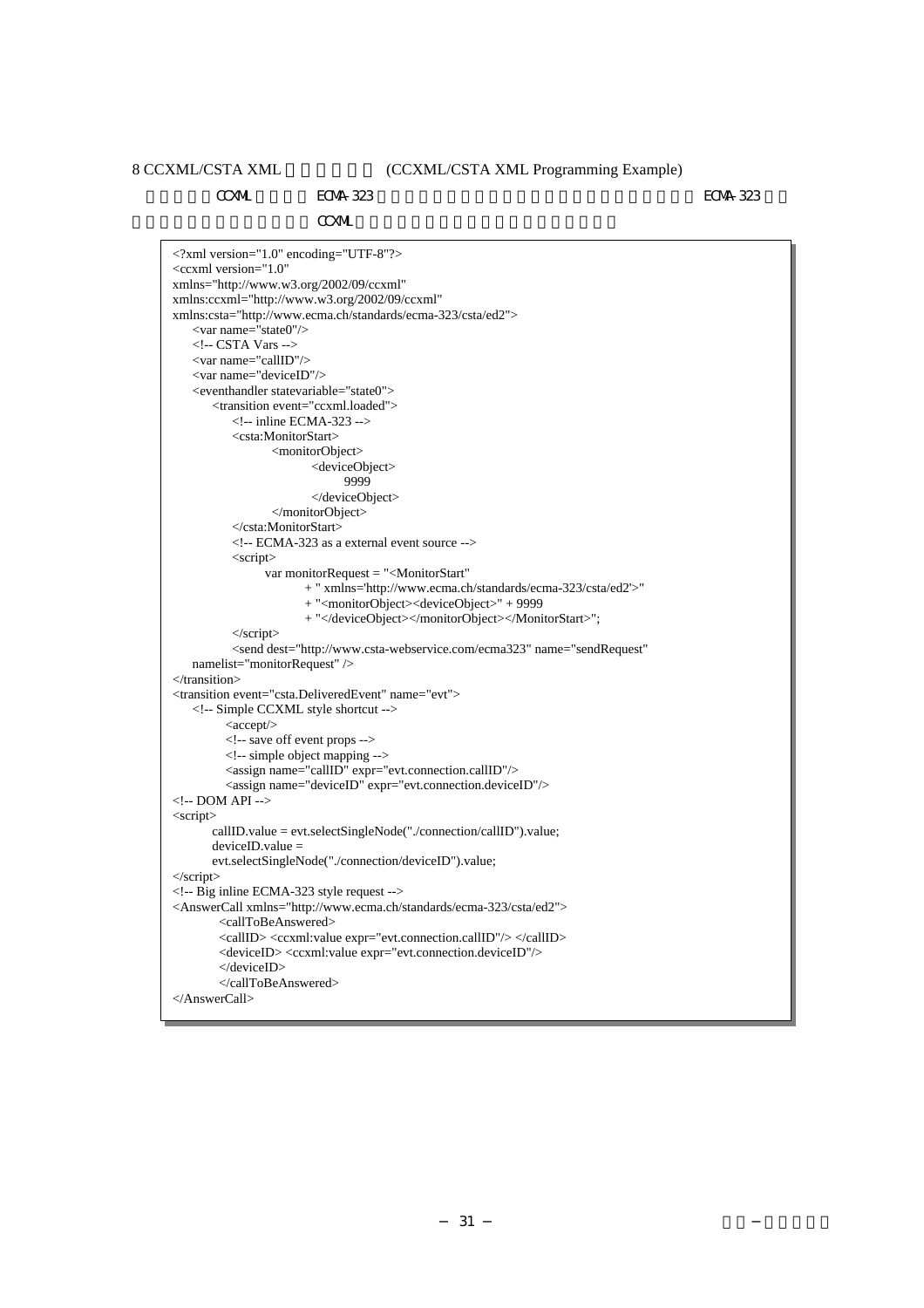```
<!-- ECMA-323 as a external event source --> 
<script> 
       var answerRequest = "<AnswerCall" 
             + " xmlns='http://www.ecma.ch/standards/ecma-323/csta/ed2'>" 
             + "<callToBeAnswered><callID>" + evt.connection.callID 
             + "</callID><deviceID>" + evt.connection.deviceID + 
             "</deviceID></callToBeAnswered></AnswerCall>";
        </script> 
        <send dest="http://www.csta-webservice.com/ecma323" name="sendRequest" 
namelist="answerRequest" /> 
      </transition>
      <transition event="csta.EstablishedEvent" name="evt"> 
        <dialogstart src="'hello.vxml'"/> 
      </transition> 
      <transition event="dialog.exit"> 
        <disconnect/>
        <!-- Big inline ECMA-323 style request --> 
        <ClearConnection xmlns="http://www.ecma.ch/standards/ecma-323/csta/ed2"> 
                <connectionToBeCleared> 
                       <callID><ccxml:value expr="callID"/></callID> 
                       <deviceID><ccxml:value expr="deviceID"/></deviceID> 
                </connectionToBeCleared> 
        </ClearConnection>
        <!-- ECMA-323 as a external event source --> 
        <script>
             var clearRequest = "<ClearConnection"
                    + " xmlns='http://www.ecma.ch/standards/ecma-323/csta/ed2'>" 
                    + "<connectionToBeCleared><callID>" + evt.connection.callID 
                    + "</callID><deviceID>" + evt.connection.deviceID + 
                    "</deviceID></connectionToBeCleared></ClearConnection>"; 
        <send dest="http://www.csta-webservice.com/ecma323" name="sendRequest" 
        namelist="clearRequest" /> 
      </transition>
      <transition event="csta.ConnectionClearedEvent" name="evt"> 
         \langle \text{exit} \rangle\angle/transition\sim <transition event="error.*" name="evt"> 
       <log expr="'an error has occured (' + evt.error + ')'"/> 
       \langleexit/ </transition> 
   </eventhandler> 
\langle c \text{cxml}\rangle
```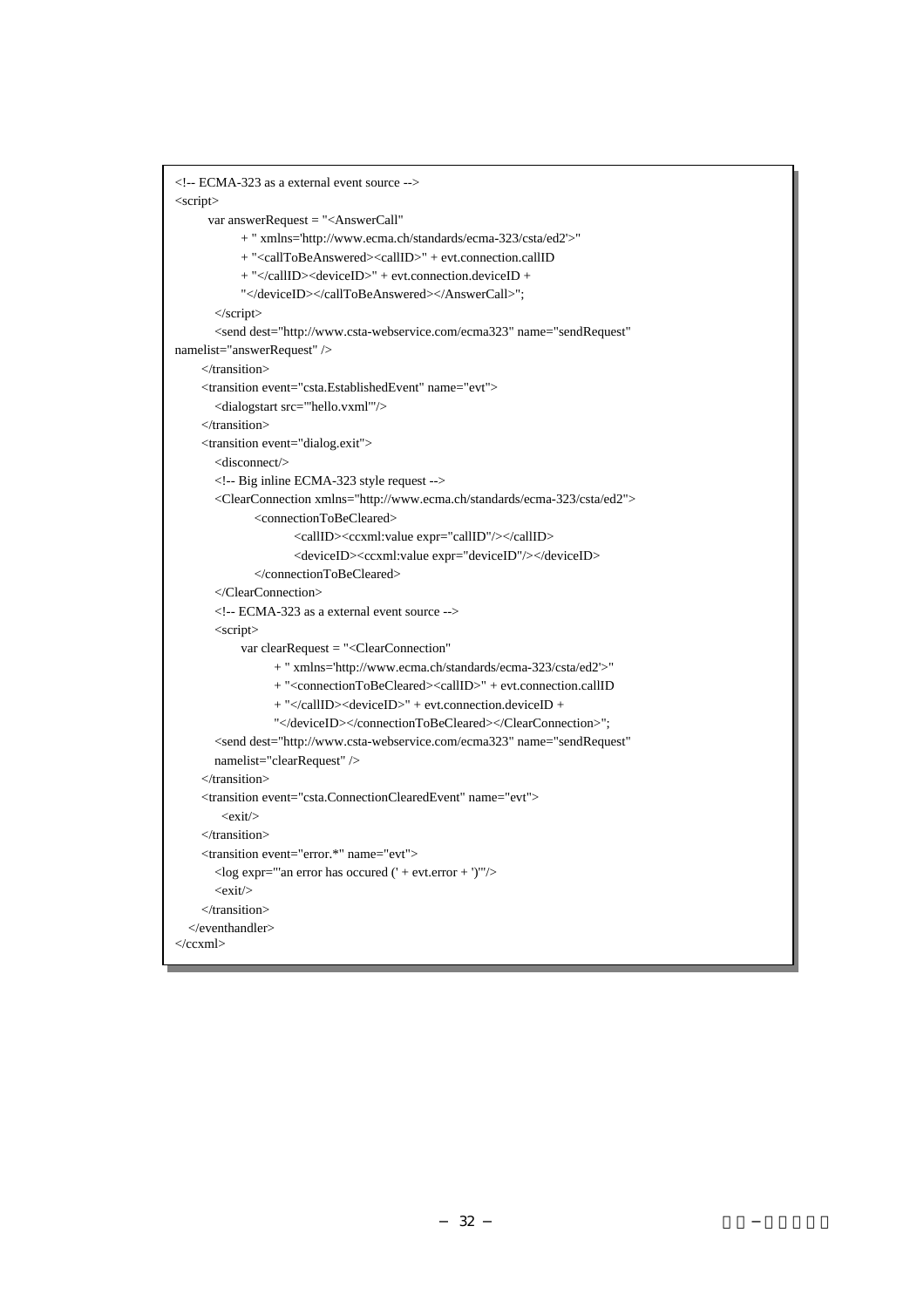### <span id="page-44-0"></span>9 CSTA Call Control Features

ECMA-323

 $\text{CSTA}$  external problems with the ECMA-269  $\text{ECAA-269}$   $\text{ECAA-268}$ 

| Services<br>9.1                     |                    |
|-------------------------------------|--------------------|
|                                     |                    |
| Accept Call                         | <b>OfferedCall</b> |
| Alternate Call                      |                    |
| Answer Call                         |                    |
| Cal I Back Cal I - Rel at ed        |                    |
| Call Back Message Call<br>Rel at ed |                    |
| Camp On Call                        |                    |
| $Q$ ear $\overline{Cal}$            |                    |
| Clear Connection                    |                    |
| Conference Call                     |                    |
| Consultation Call                   |                    |
| Deflect Call                        |                    |
| Dial Digits                         |                    |
| Directed Pickup Call                |                    |
| Group Pickup Call                   |                    |
| Hold Call                           |                    |
| Intrude Call                        |                    |
| Join Call                           |                    |
| Make Call                           |                    |
| Make Predictive Call                |                    |
| Park Call                           |                    |
| Reconnect Call                      |                    |
| Retrieve Call                       |                    |
| Single Step Conference Call         |                    |
| Single Step Transfer Call           |                    |
| Transfer Call                       |                    |